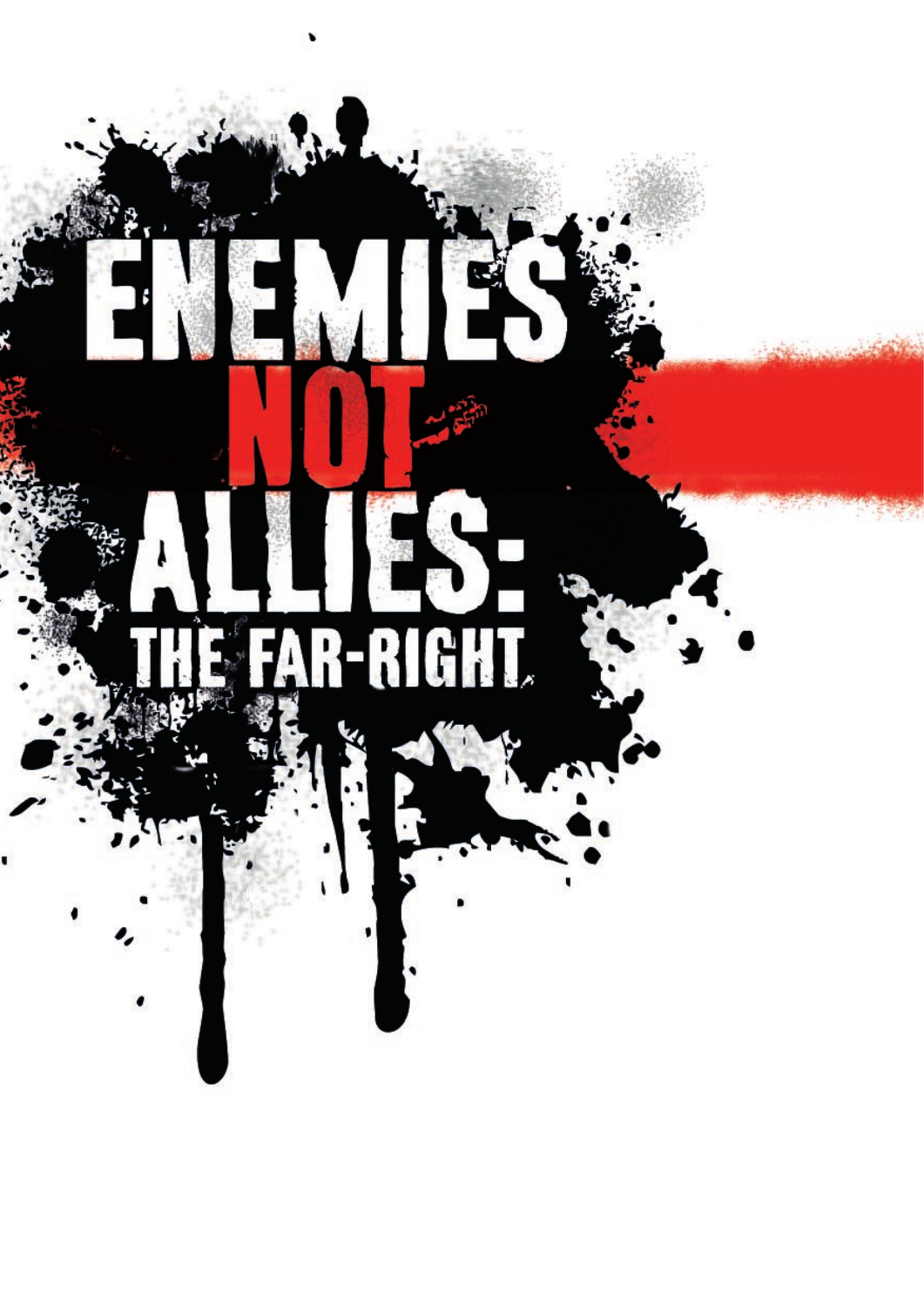The One Law for All Campaign was launched on 10 December 2008, International Human Rights Day, to call on the UK Government to recognise that Sharia and religious courts are arbitrary and discriminatory against women and children in particular and that citizenship and human rights are non-negotiable. The Campaign aims to end Sharia and all religious courts on the basis that they work against, and not for, equality and human rights.

*For further information contact:* One Law for All BM Box 2387 London WC1N 3XX, UK Tel: +44 (0) 7719166731 onelawforall@gmail.com www.onelawforall.org.uk

#### *Enemies not Allies: The Far-Right*

Published by One Law for All, August 2011 © One Law for All 2011 – All rights reserved ISBN number: 978-0-9566054-3-6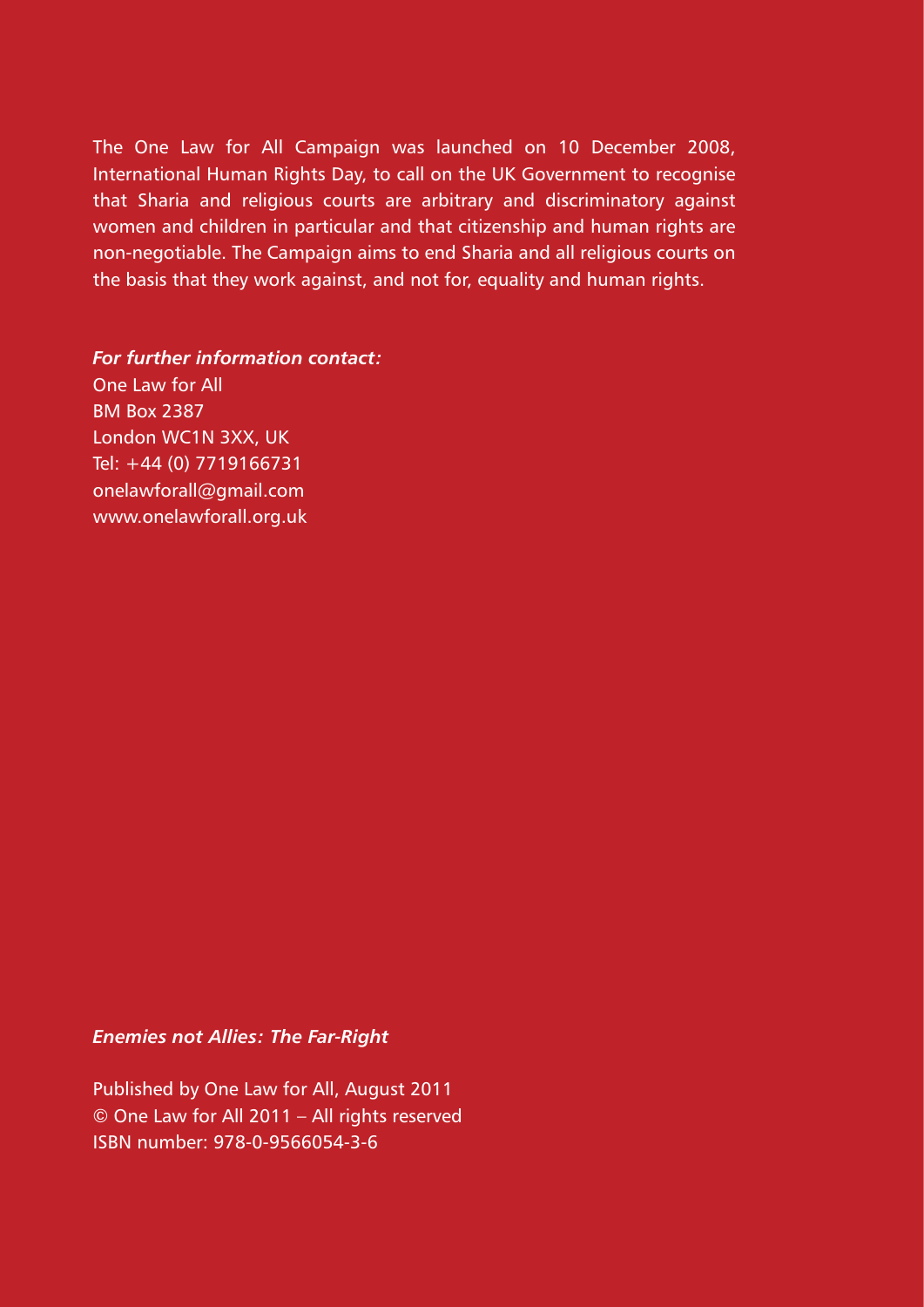*'Perhaps one day, once by being rather more subtle we've got ourselves in a position where we control the British broadcasting media […] then perhaps one day the British people might change their mind and say, "Yes, every last one must go." Perhaps they will one day. But if you offer that as your sole aim to start with, you're gonna get absolutely nowhere. So, instead of talking about racial purity, we talk about identity.'* 1 - Nick Griffin, British National Party (BNP) Leader

*'We don't care whether you arrived here yesterday; you are welcome to protect our Christian culture and our way of life. We will not tolerate it anymore.'* 2 - Tommy Robinson, English Defence League (EDL) leader

*Islamism 'is the threat that can bring us to power.'* 3 - Nick Griffin, BNP Leader

*'If them barriers break one day and our lads get through they'll murder them all.' 4*  - Guramit Singh, EDL Spokesperson

*'A permanent stop to immigration from [M]uslim countries and a temporary stop from other countries until there has been set up an independent inquiry to determine when the Danes are a minority in their own country […] Repatriation of disaffected [M]uslim and other immigrants and all immigrant criminals who have proven that they are unsuitable and the removal from such people of any vested Danish citizenship. […] Those already granted citizenship are to be*  examined very carefully with a view to withdrawing citizenship if they have *proved unworthy of it because of criminal activities, promoting Sharia law and undermining the Danish constitution.' 5 - Stop Islamisation of Europe platform* 

- 3 Copsey, N., 'Contemporary British Fascism: The British National Party And The Quest For Legitimacy (Second Edition)', Palgrave MacMillan, 2008, p.162
- 4 Taylor, M., 'English Defence League: Inside the violent world of Britain's new far right', The Guardian, 28th May 2010, available here: http://www.guardian.co.uk/uk/2010/may/28/englishdefence-league-guardian-investigation
- 5 'SIOE is now also a political party', SIOE website, 7th March 2010, published here: http:// sioe.wordpress.com/2010/03/07/sioe-is-now-also-a-political-party/, available here: http:// callofthepatriot.blogspot.com/2010/03/sioe-is-now-political-party-in-europe.html

<sup>1</sup> BBC Panorama, 'Under The Skin', 25th November 2001, transcript available at: http://news.bbc. co.uk/1/hi/programmes/panorama/1588893.stm; video clip available here: http://www.youtube. com/watch?v=bfwdNAT8sWU

<sup>2</sup> Tommy Robinson speech at Leicester EDL Rally, October 2010, video available here: http://www. youtube.com/watch?v=IhDo5TCcaVc&feature=player\_embedded#!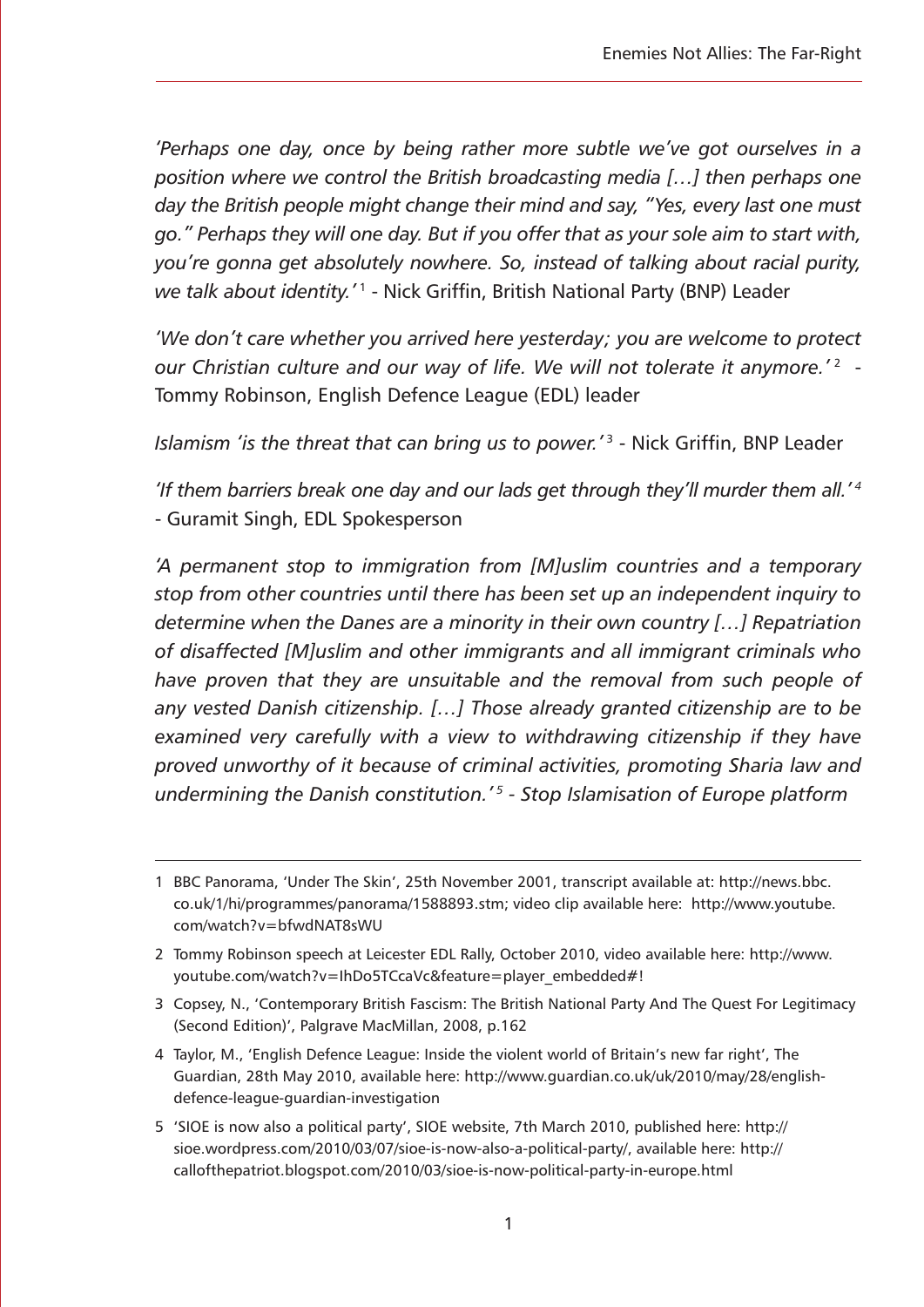*'There is no distinction in the American Muslim community between peaceful Muslims and jihadists. While Americans prefer to imagine that the vast majority of American Muslims are civic-minded patriots who accept wholeheartedly the parameters of American pluralism, this proposition has actually never been proven.' 6 - Robert Spencer, Stop Islamization of America*

<sup>6</sup> Spencer, R., '2 Men in New York and Florida, Charged in Qaeda Conspiracy', Jihad Watch, 30th May 2005, available here: http://www.jihadwatch.org/2005/05/2-men-in-new-york-and-floridacharged-in-qaeda-conspiracy.html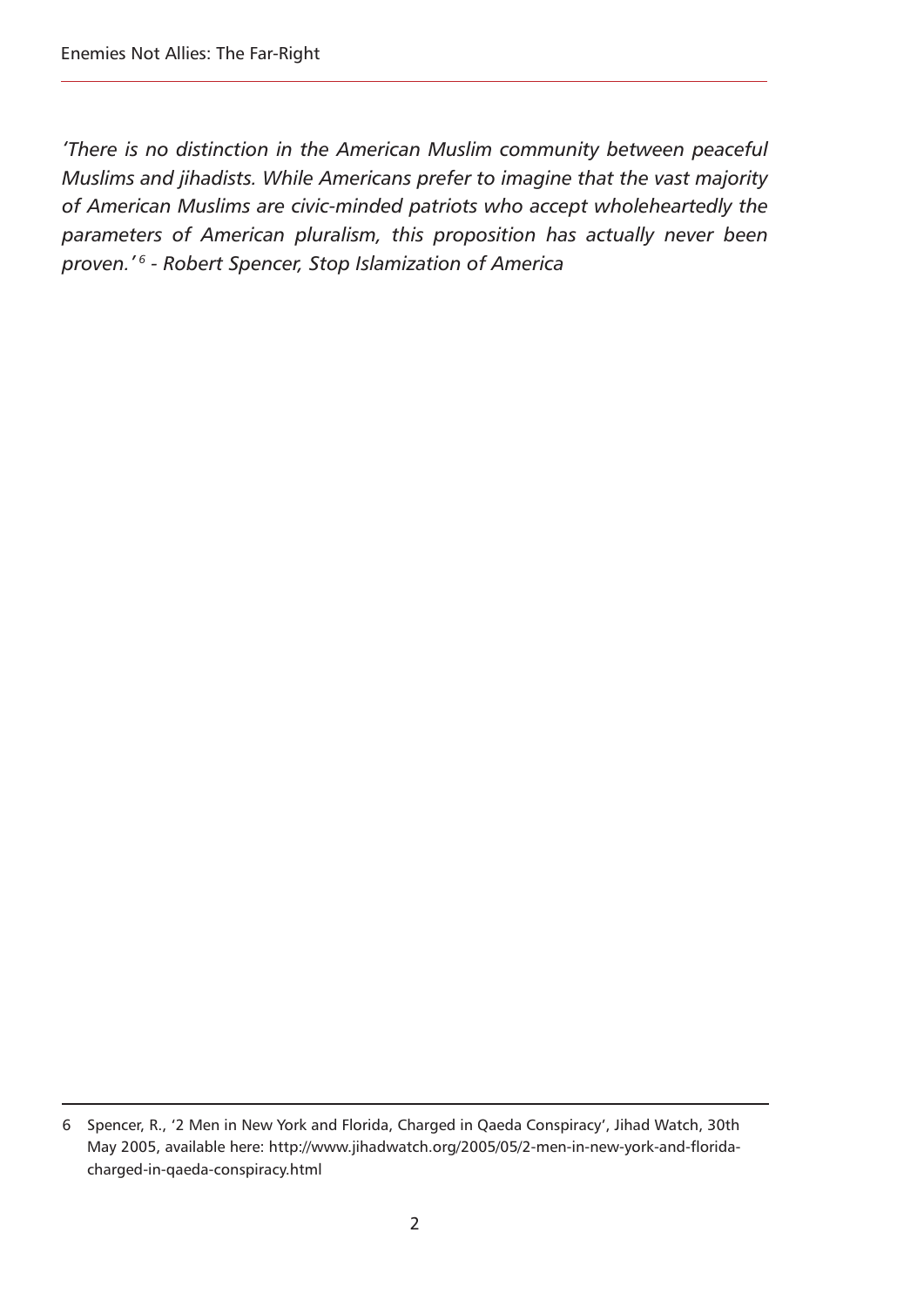## **Contents**

| a) Paul Ray 25                            |  |
|-------------------------------------------|--|
|                                           |  |
|                                           |  |
|                                           |  |
| e) Kevin Carroll 2008 2014 2020 2020 2034 |  |
|                                           |  |
|                                           |  |
|                                           |  |
|                                           |  |
|                                           |  |
|                                           |  |
|                                           |  |
|                                           |  |
| Conclusion 60                             |  |
|                                           |  |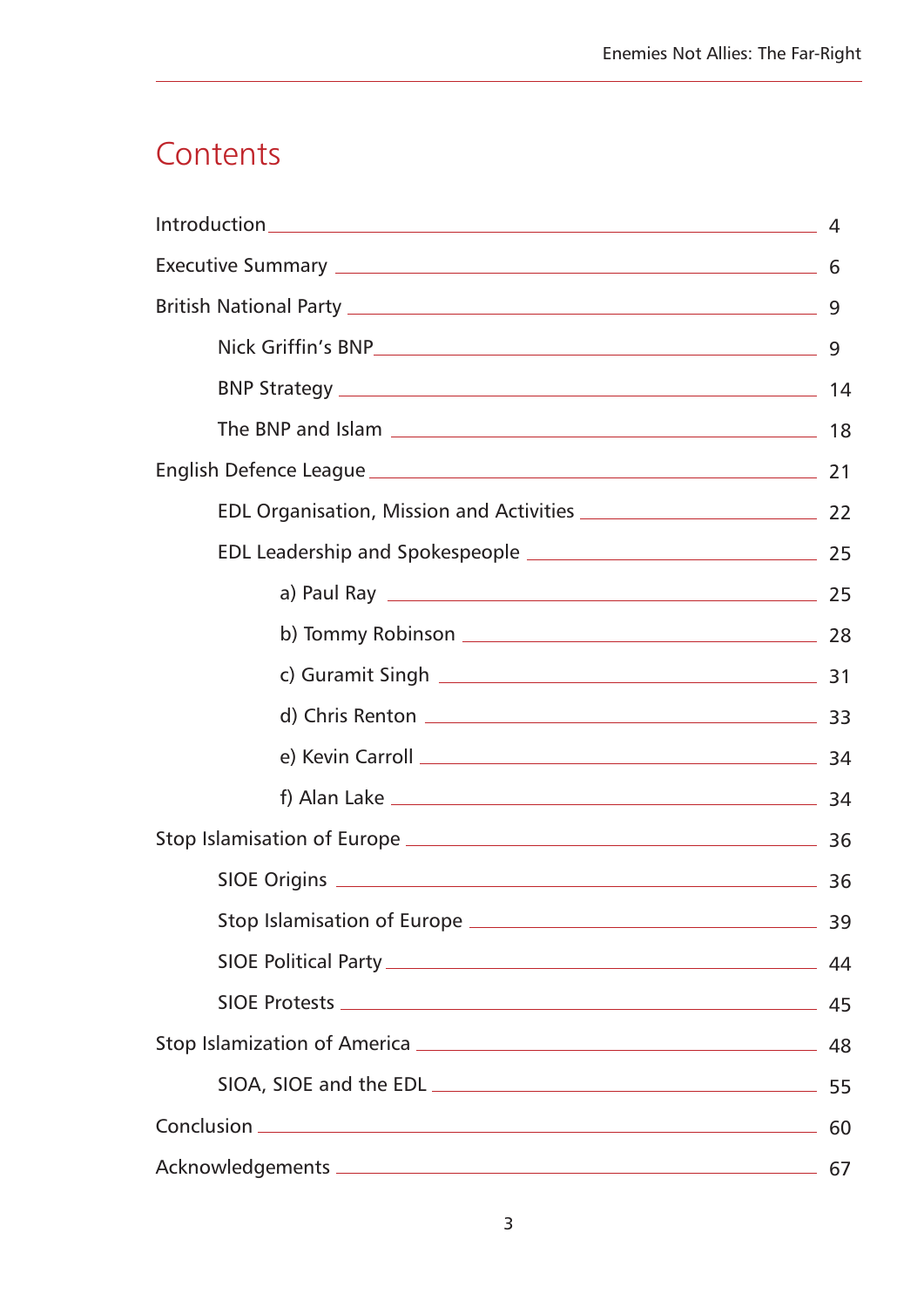## Introduction

In just a few decades, we have witnessed the rapid rise of Sharia law in countries across the world. Sharia is now the most widely used religious law, mainly because of the rise in influence of the political Islamic movement backed by Islamic states. And whilst Sharia is no different from other religious laws, its adverse effects on people's lives are more widely felt due to the growth of Islamism's political power.

The establishment of Sharia law in Britain is a direct result of Islamism, and is not because of 'Muslim immigration' or people becoming more 'devout'. Sharia law is fundamentally the demand of Islamic states and the political Islamic movement to limit citizens' rights.

Clearly, many Muslims or those labelled as such are the first victims of Sharia law and Islamism and are opposed to it, as are people of all opinions. To criticise an ideology is not bigoted or racist, by definition. The criticism of Islamism is not an attack on Muslims, but in fact a defence of their individual rights and freedoms.

Whilst it is crucial to combat Islamism and Sharia law and defend citizenship and universal rights and secularism, it is equally vital to discriminate between genuine allies and those who would arrogate such efforts for their own ends, namely the far-Right, which has attempted to hijack legitimate criticism of Islamism to further its racist agenda.

It is the purpose of this report to expose the far-Right's agenda, explore it methods and fundamental similarities with Islamism (another far-Right movement), thereby illustrating the differences between legitimate criticism such as that of the One Law for All campaign from racist campaigns and organisations. This will help inform the public of the real threats faced by the far-Right and the need to combat them and defend equality, universalism and secularism.

<sup>7</sup> One Law for All, 'Sharia Law in Britain: A Threat to One Law for All and Equal Rights', June 2010, available here: http://www.onelawforall.org.uk/wp-content/uploads/New-Report-Sharia-Law-in-Britain.pdf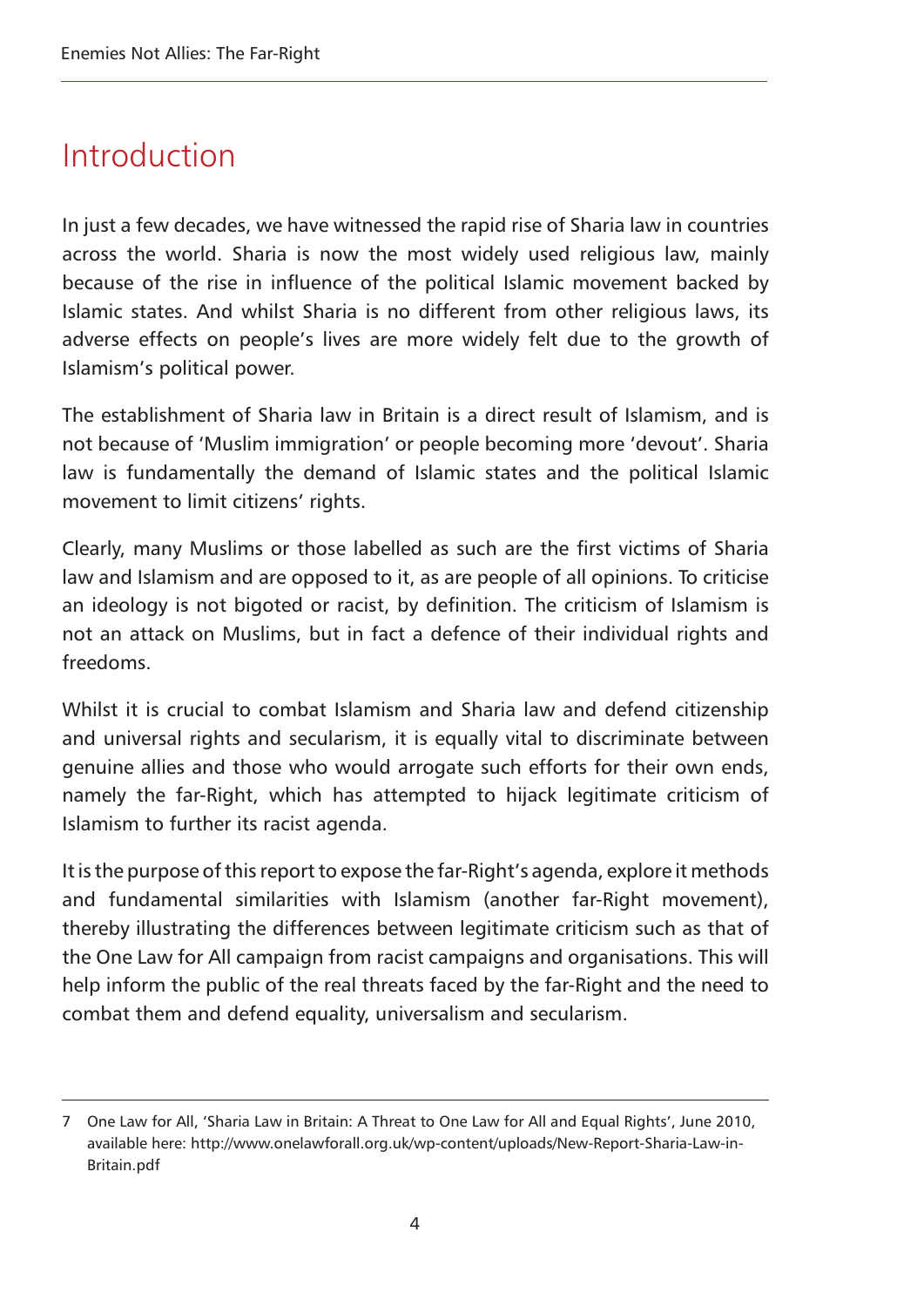Whilst this report focuses on the most conspicuous examples of the far-Right in Britain - namely the British National Party, the English Defence League and Stop Islamisation of Europe - inferences and implications will assist the reader when scrutinising other organisations of a similar nature particularly since these organisations have branches in a number of countries in Europe, Australia and the United States.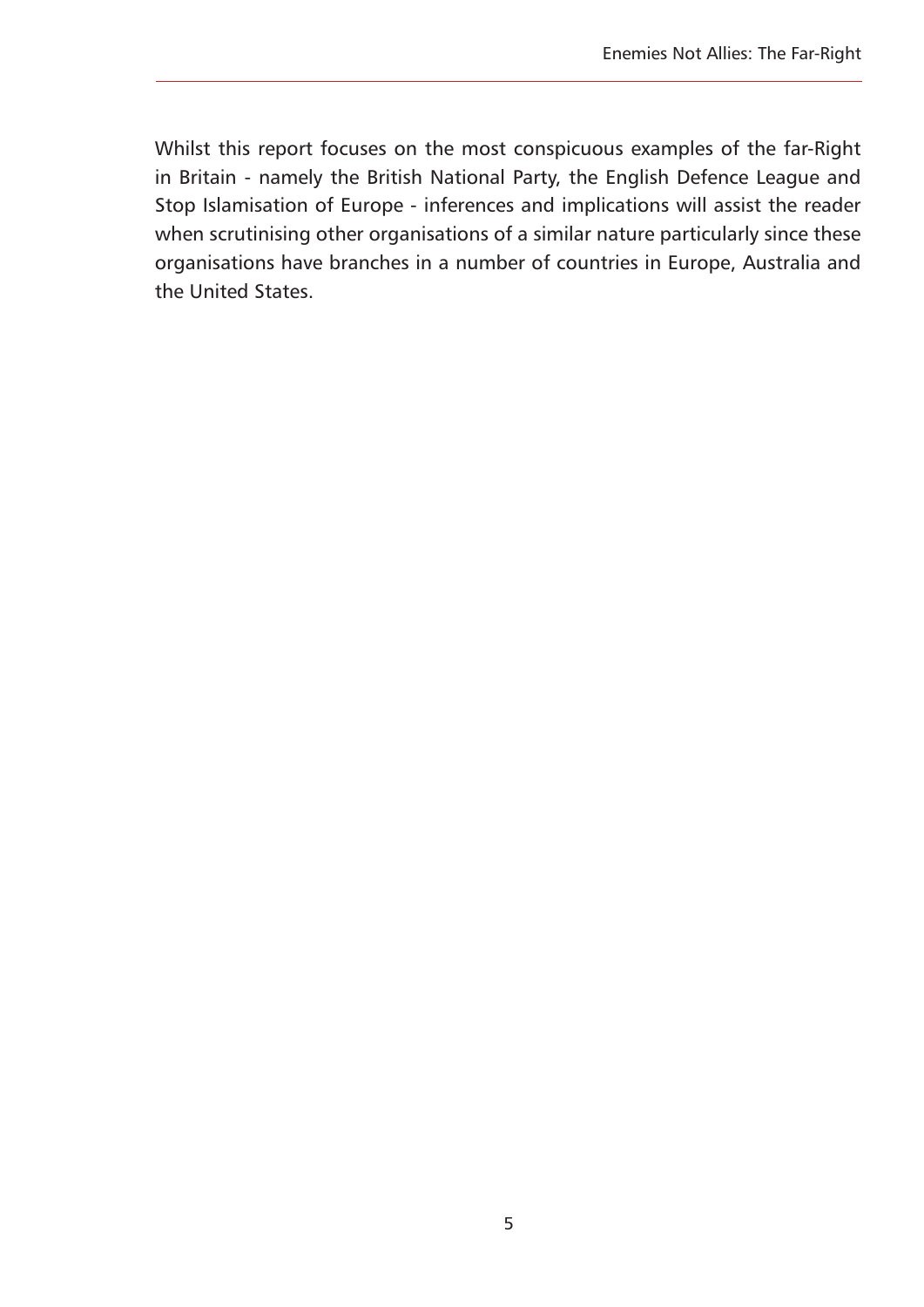# Executive Summary

The far-Right has adapted its rhetoric and shifted its targets in order to conceal its racist political programme. For the British National Party this is the latest in a string of tactics, while for others it is indicative of a new strain of far-Right thinking which seeks to mobilise people by using rights and anti-racist language. This new form of reaction however demonstrates extreme xenophobia, bigotry and paranoia concerning Muslims and immigrants. Its crude and alarmist ideology is hidden beneath pseudo-intellectual theorising and argument, and signifies a revival of far-Right politics.

### The British National Party

The British National Party (BNP) remains a racist, neo-fascist organisation, and maintains a cordial relationship with neo-Nazi and 'white' supremacist groups and individuals, including Blood & Honour, Combat 18 and former Klansman David Duke. Its leadership regularly attends international events organised by groups of the extreme Right, where they mingle with assorted racists and neo-Nazis, including activists for Stormfront.org and the National Alliance. Some of these groups, such as the Nazi terrorist cult Blood & Honour, encourage their supporters to commit violence and mass-murder. The BNP is also allied to the Jobbik party in Hungary, which campaigns against minority communities. Senior members of the BNP have praised the National Front, and expressed 'nostalgia' for 'Germany in the 1930s', while its election candidates have made racist comments and fought with Asian youths.

Party leader Nick Griffin has openly sought to rebrand the BNP in order to conceal its fascist nature, as evidenced by many of his speeches and writings. The BNP's scrapping of its racist membership policy - which its leaders hailed as a P.R. boon -was imposed from without, and agreed to for legal reasons. The BNP's post-9/11 emphasis on Islamists is an openly admitted political trick. Despite these superficial changes, the BNP's activities and associations reveal its racist nature, as does its leader's Holocaust denial.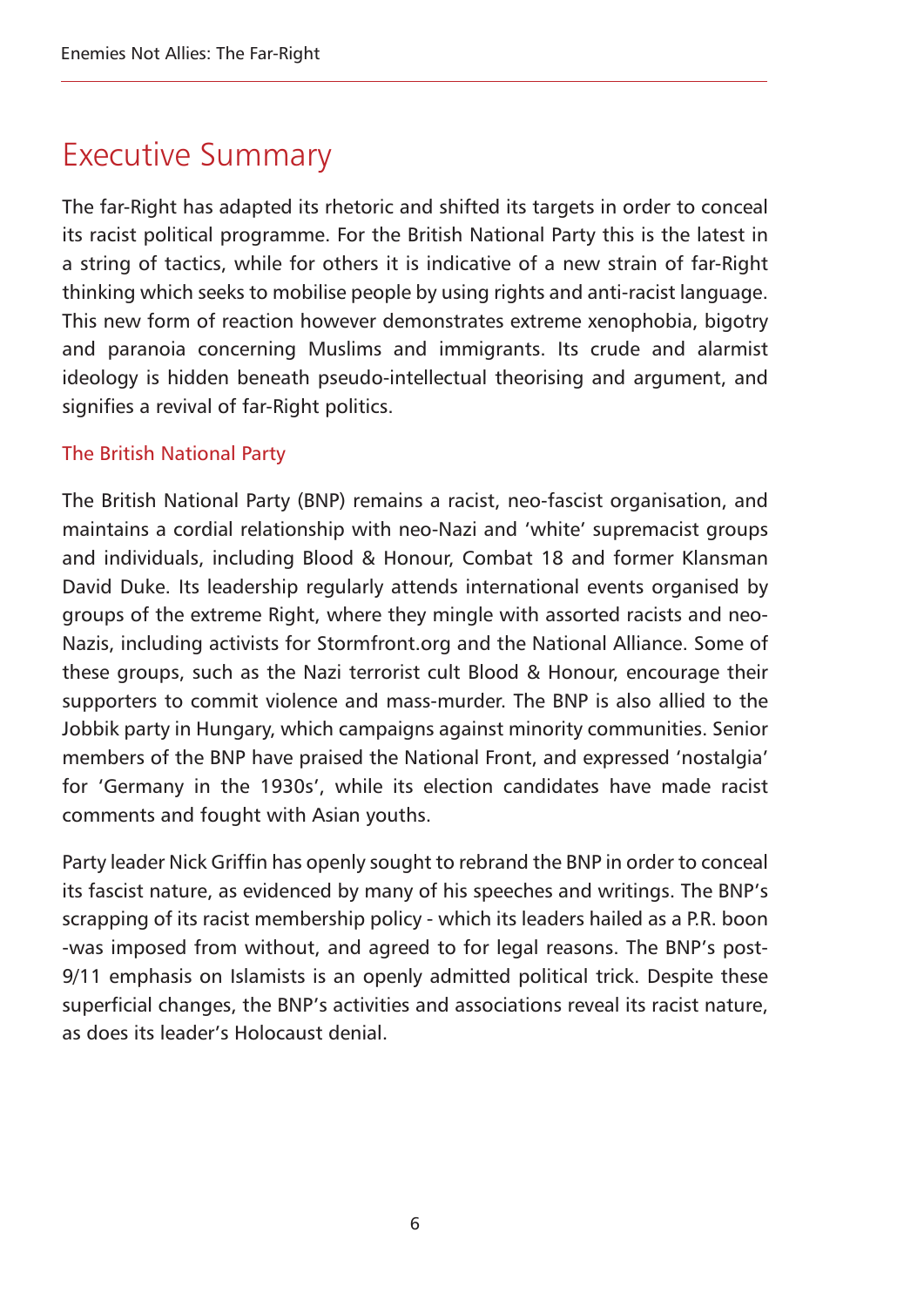### The English Defence League

While the English Defence League purports to be a pluralist movement, its actions and the opinions of its leadership betray an unwillingness to distinguish between Muslims and Islamists and reveal a desire to target Muslims en masse. Its rallies often descend into violence and arrests. While the EDL officially opposes 'Nazi infiltration' of its activities, their events are frequently attended by members of Blood & Honour, Combat 18 and the BNP. Neo-Nazis have also been recognised as organisers and 'official stewards' of their events.

The EDL has made use of 'non-white' persons sympathetic to its cause to insulate it from accusations of racism. However, its British Sikh spokesperson Guramit Singh has made racist and anti-Muslim comments online, as well as at EDL rallies. He has also stated that he believes most Muslims support 'extremism'. Its leader Tommy Robinson has spoken of England's 'Apartheid' system and its 'oppression' of English people, making threats and abusive remarks which differ in tone from his televised statements.

### Stop Islamisation of Europe

Stop Islamisation of Europe is the 'expansion' of a Danish anti-Muslim party, Stop Islamiseringen af Danmark (SIAD), which was itself the result of a split within a xenophobic lobby group. Its leadership considers all Muslims to be congenital liars and a threat to civilisation. SIOE has political ambitions and boasts of its semi-autonomous branches across Europe and beyond. It calls for a boycott of all 'Islamic countries', for the Qur'an to be banned, for the mass deportation of immigrants from Europe, and protests against the building of Mosques. Its literature is of an extremely alarmist and conspiratorial nature, and strongly encourages fear and mistrust of Muslims, who it states are 'all Nazis'.

Despite its proclaimed opposition to Nazism, there is evidence of neo-Nazis having attended SIAD events. SIOE's leadership have also made statements which suggest that BNP and National Front members have attended its UK events. Further, SIOE has collaborated with and defended Julius Borgesen, a former spokesperson for the right-wing extremist group Danske Front, which has 'co-operated' with Blood & Honour and Combat 18. Borgessen has reportedly participated in a march to celebrate Rudolf Hess and was imprisoned in 2007 for calling for an arson attack against a Danish minister. SIOE have also defended war criminal Radovan Karadzic.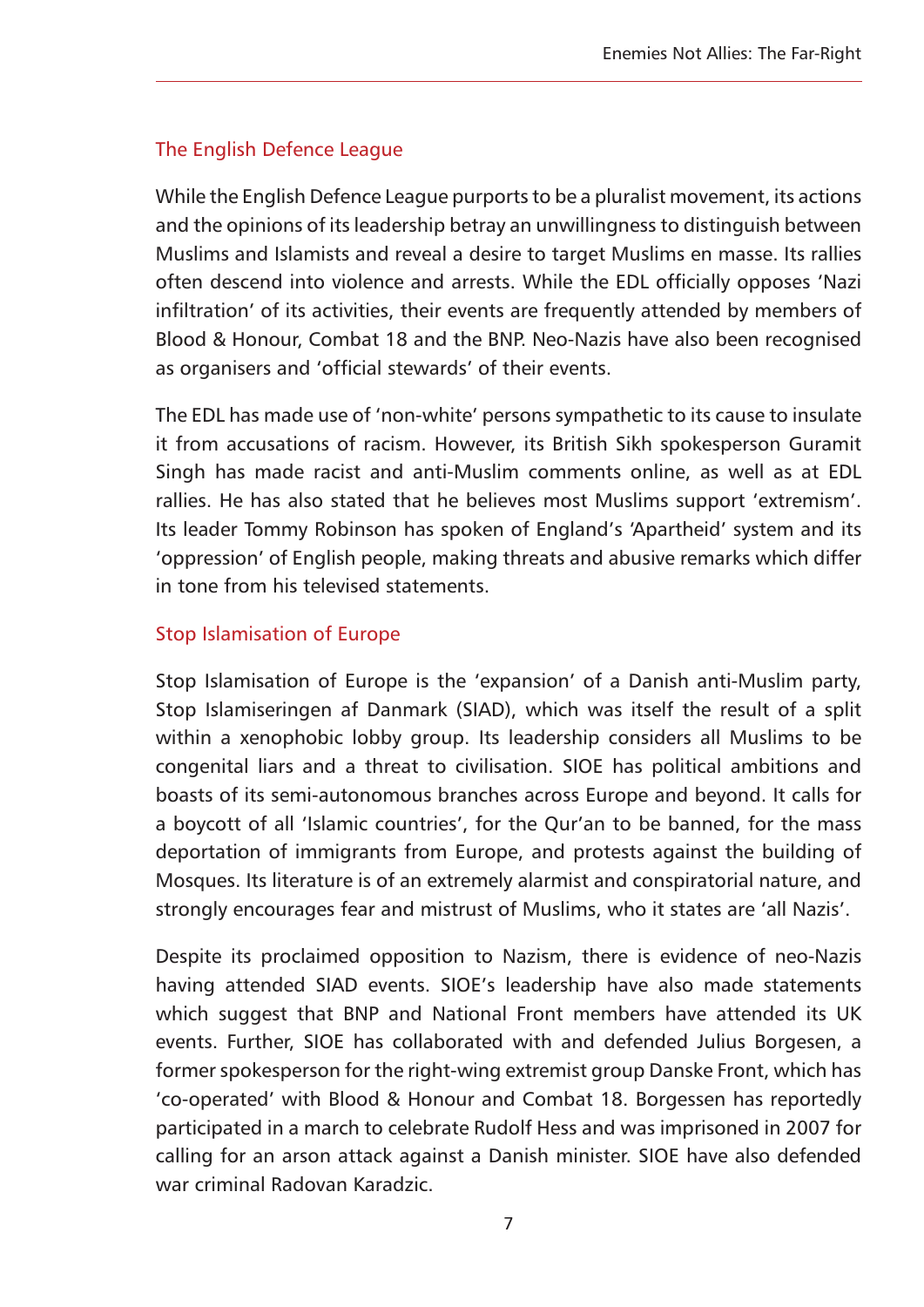#### Stop the Islamization of America

The group's American branch, currently run by Pamela Geller and Robert Spencer, was set up by SIOE's leadership. In 2010 Spencer defended his and Geller's 'colleague' Joseph John Jay, who had recommended the 'wholesale slaughter' of Muslim civilians, including children. Spencer has also written that there is 'no distinction' between American Muslims and Jihadists, and explained that Muslims must prove their innocence or else be considered guilty. Pamela Geller's web log has featured conspiratorial articles regarding the President of America's religion, his family, his sexual history, and the circumstances of his birth. Geller and Spencer have also defended Serbian war criminals.

Whilst it is crucial to combat Islamism and Sharia law and defend citizenship and universal rights and secularism, it is equally vital to oppose the far-Right. Islamism and the Far-Right are two sides of the same coin using similar methods, ideologies and tactics in order to promote their bleak and inhuman worldview.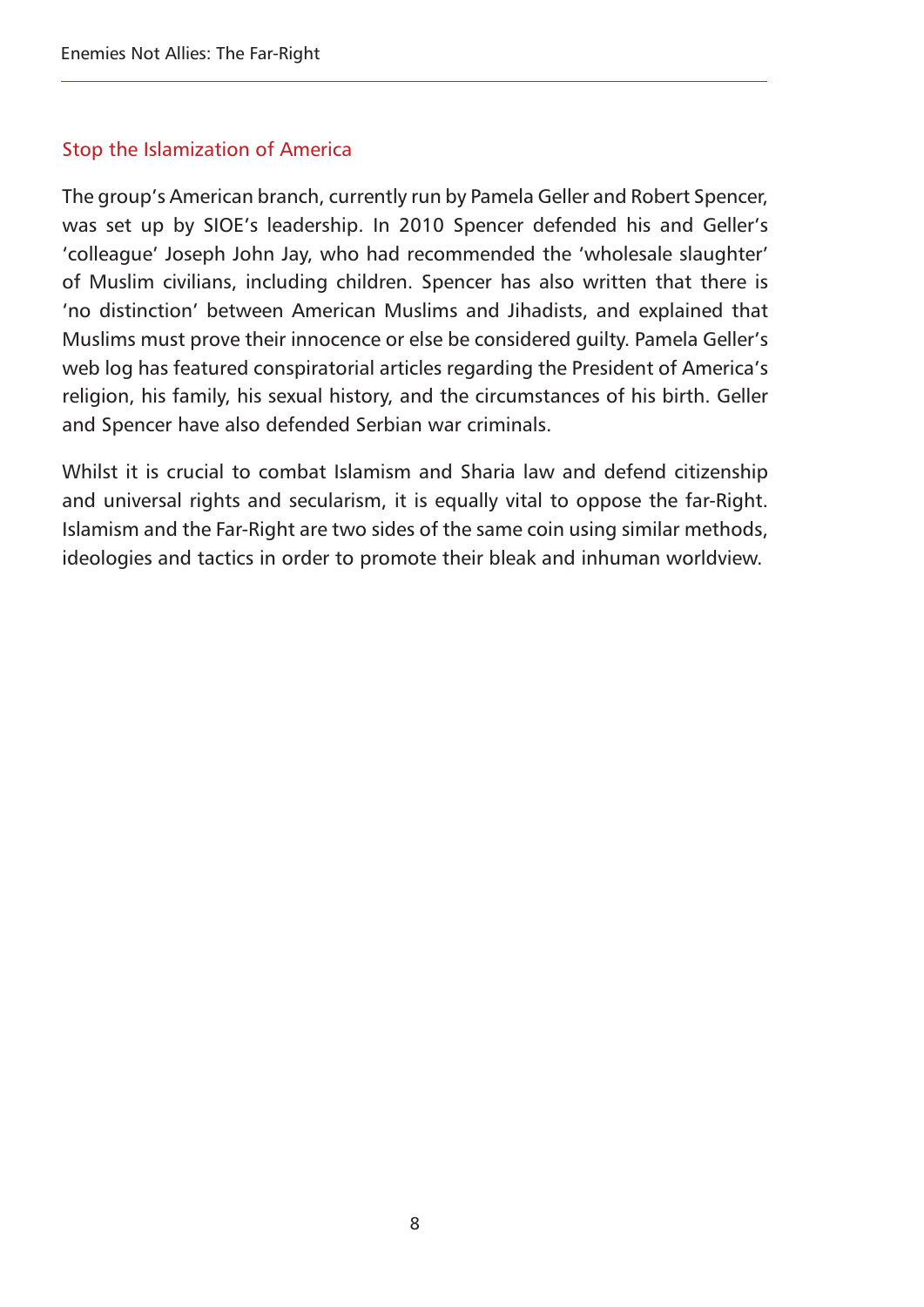## The British National Party

The British National Party was formed in 1982 by infamous Hitlerite and racist John Tyndall.<sup>1</sup> Tyndall believed in the biological superiority of the 'British' race due to its 'Nordic' roots, and that immigration, democracy and liberalism were a Jewish plot. In the 1960's his analysis was that as '*democracy tamely allows droves of dark-skinned sub-racials into our country, the Jew cleverly takes advantage of their presence to propagate the lie of racial equality, thus gradually encouraging their acceptance into European society, with the ultimate results of intermarriage and race-degeneration that he knows will follow*'.2

Tyndall was in favour of 'repatriation' or deportation of 'all those of alien race'. He lamented that 'liberal dogma forbids us […] even to consider the introduction of a policy of genetic improvement as a means of breeding out the worst, and procreating the best, strains in our population', and proclaimed he would 'not shirk from proposing that there are elements in the population which, if not deprived of life themselves, should most certainly be deprived of the faculty and right to give life to future generations in whom criminal tendencies of the very lowest kind might be reproduced'.3 Tyndall's BNP prohibited homosexuality and 'mixed-race' marriage. It also desired party control of art, education, culture and the media, and hoped to 'depart from the concept of the career woman [and] encourage our womenfolk to regard home and family-making as the highest vocation for their sex'.<sup>5</sup>

## Nick Griffin's BNP

Since 1999 the British National Party has been led by Nick Griffin, a former leader of the Young National Front's Student Organisation.<sup>6</sup> Shortly before his

- 4 Ibid. p.87
- 5 Ibid. p.33-34

<sup>1</sup> Copsey, N., 'Contemporary British Fascism: The British National Party And The Quest For Legitimacy (Second Edition)', Palgrave MacMillan, 2008, p.10, 14, 88, 89

<sup>2</sup> Ibid, p.88-89

<sup>3</sup> Ibid. p.90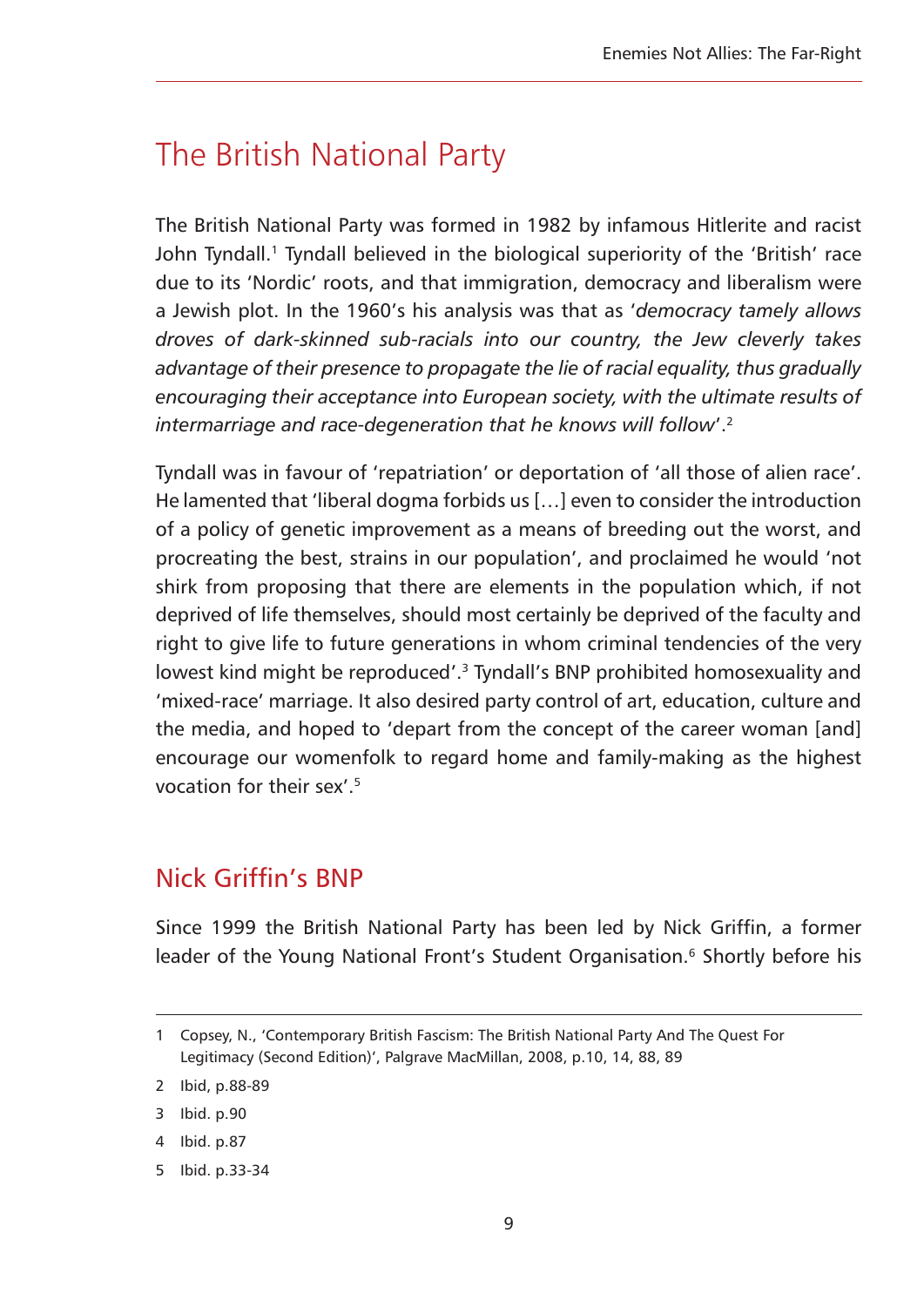ascension Griffin argued that voters sought a 'strong, disciplined organisation with the ability to back up its slogan 'Defend Rights For Whites' with 'welldirected boots and fists'.6 In his writings, Griffin has warned of 'Jewish influence' in and 'control of' mass media,<sup>7</sup> has referred to the Holocaust as the 'Holohoax', and clarified his position by declaring: '*I am well aware that the orthodox opinion is that 6 million Jews were gassed and cremated and turned into lampshades. Orthodox opinion also once held that the Earth was flat... I have reached the conclusion that the "extermination" tale is a mixture of Allied wartime propaganda, extremely profitable lie, and latter witch-hysteria*'.8

Griffin's BNP is allied to several European far-Right organisations including the Jobbik Party in Hungary, which campaigns against minority communities.<sup>9</sup> In 2006 Nick Griffin attended a conference organised by the racist American Renaissance magazine, along with BNP candidate Mark Collett and Leeds BNP organiser Martin Reynolds. The conference was also attended by David Duke, a former Grand Wizard of the Knights of the Ku Klux Klan, and many notable racists, including the founder of the neo-Nazi online forum Stormfront.org, and former members of the American neo-Nazi group the National Alliance.10

British National Party councillor Bob Bailey complained in a March 2010 public meeting about the building of what he called 'Nigerian churches' in the borough of Barking, explaining that 'we don't want the amount of black children' and that 'these people eat off the ground'.11 While campaigning in May of the same year he asked three Asian teenagers how many 'are robbers'. When the boys confronted him, he and a colleague punched and kicked them until it was

- 8 BBC News website profile, available here: http://news.bbc.co.uk/hi/english/static/in\_depth/ programmes/2001/bnp\_special/the\_leader/beliefs.stm
- 9 LeBor, A., 'Jobbik: Meet the BNP's Fascist Friends in Hungary', The Times, 9th June 2009, available here: http://www.timesonline.co.uk/tol/news/politics/article6457752.ece
- 10 Williams, D., 'BNP Leader Embraced By Top US Nazis', Searchlight Magazine, April 2006, available here: http://www.searchlightmagazine.com/index.php?link=template&story=162
- 11 Lydall, R. and Bernard, J., '"Racist" London BNP Chief Threatened With Suspension', London Evening Standard, 26th March 2010, available here: http://www.thisislondon.co.uk/standard/ article-23819349-racist-london-bnp-chief-threatened-with-suspension.do?

<sup>6</sup> Ibid. p.71

<sup>7</sup> Ibid. p.71-72. An extract from 'Who Are The Mindbenders?' can be found here: http://4. bp.blogspot.com/\_eZy7ckbzk28/R4JXvrYNe6I/AAAAAAAAADo/gkyiuflgdFk/s1600-h/ GriffinMindBenders2.jpg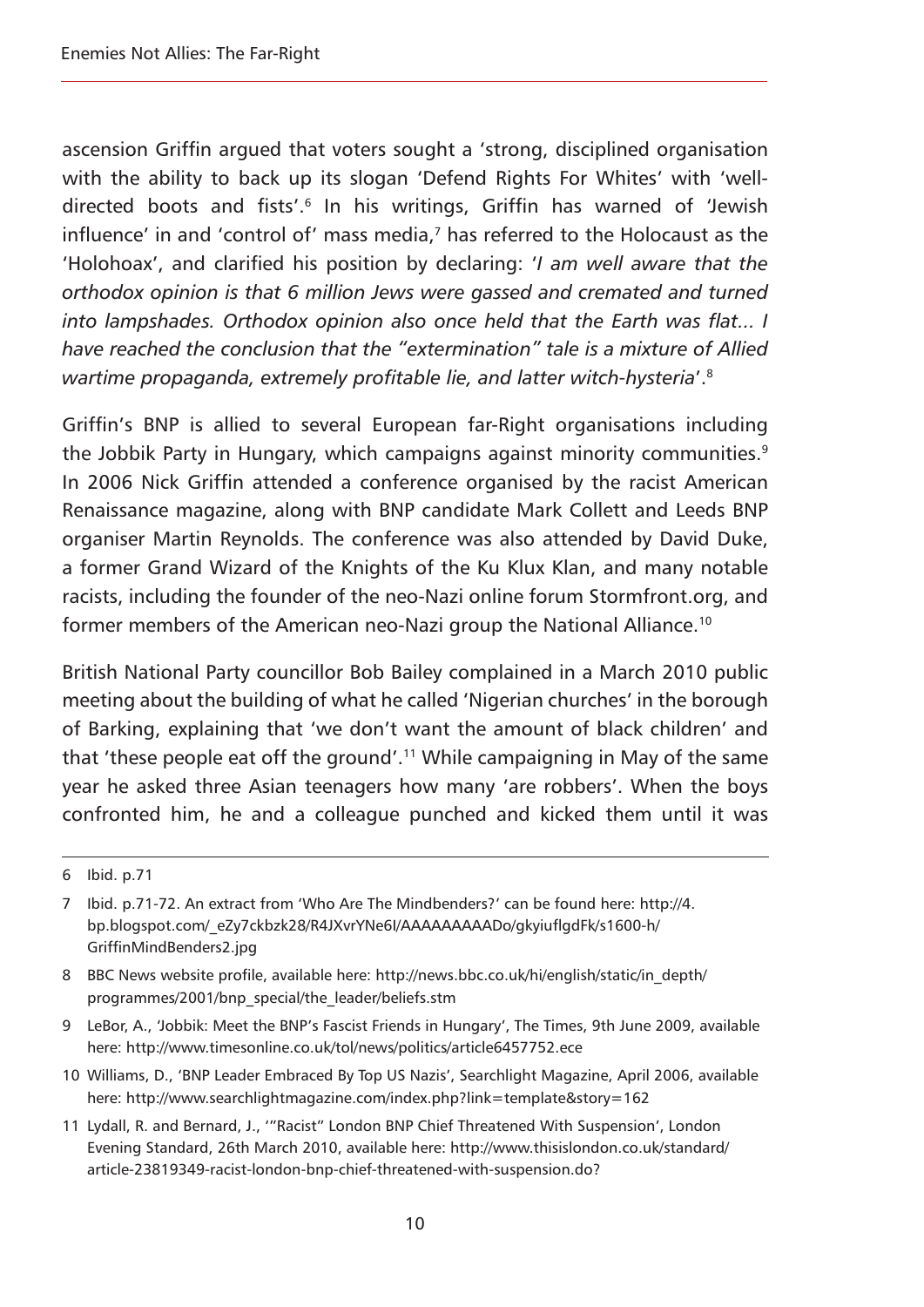announced that the police were approaching.<sup>12</sup> The BNP's 2010 candidate for Mayor of Lewisham, Tess Culnane, who has also contested seats for the party in 2004, was a candidate for the National Front in 2007 and 2008, and has supported and spoken at meetings of the Naziphile British People's Party, which sells busts of Adolf Hitler<sup>13</sup>

In 2009 it was discovered that racist books are available to purchase from the British National Party's website, and that the BNP's 'YouTube account, namely two official BNP branch accounts and a further two belonging to self- identified BNP members' demonstrate 'key elements of neo-Nazi ideology including: extreme racist views; a deep hatred for Jews; admiration of the Third Reich; and Holocaust denial'. Further, 'the administrators of the official BNP YouTube accounts do not object to the presence of neo-Nazis among their 'friends' [and in some cases] actively promote neo-Nazis', with no disclaimers posted or disassociations made by the party.14 The British National Party also maintains good relations with Covert Undercover Nuisance Tactics, which 'openly promotes extreme racism, anti-Semitism and homophobia and is affiliated with Blood & Honour', and that Covert activists encourage people to make donations to the BNP.15 Covert and similar groups regularly attend the BNP's Red, White and Blue festival, including the event held in January 2010.16

Blood & Honour (B&H) are a Nazi terrorist organisation whose 'armed wing', Combat 18, was formed by members of the BNP's security team.17 B&H

- 13 BNP Facts, 'Are the BNP racist?', available here: http://bnpfacts.wordpress.com/bnp-mayoralcandidate-has-given-speeches-at-meetings-of-pro-hitler-group/
- 14 Standing, E., 'The BNP and the Online Fascist Network', The Centre for Social Cohesion, 2009, p.10, 27
- 15 Ibid. p.37-46
- 16 Standing, E., 'Why Does Nick Griffin Allow Neo-Nazis To Attend The BNP 'Family Festival'?', Harry's Place, 21st January 2010, available here: http://hurryupharry.org/2010/01/21/why-does-nickgriffin-allow-neo-nazis-to-attend-the-bnp-family-festival/
- 17 Copsey, N., 'Contemporary British Fascism: The British National Party And The Quest For Legitimacy (Second Edition)', Palgrave MacMillan, 2008, p.71-72. An extract from 'Who Are The Mindbenders?' can be found here: http://4.bp.blogspot.com/\_eZy7ckbzk28/R4JXvrYNe6I/ AAAAAAAAADo/gkyiuflgdFk/s1600-h/GriffinMindBenders2.jpg

<sup>12</sup> Kelly, T. and Doyle, J., 'BNP Candidate Punches And Kicks Asians After Being Spat At On Campaign Trail', Daily Mail, 6th May 2010, available here: http://www.dailymail.co.uk/news/election/article-1273583/General-Election-2010-BNP-candidate-Bob-Bailey-filmed-fighting-Asian-men-key-battleground-Barking.html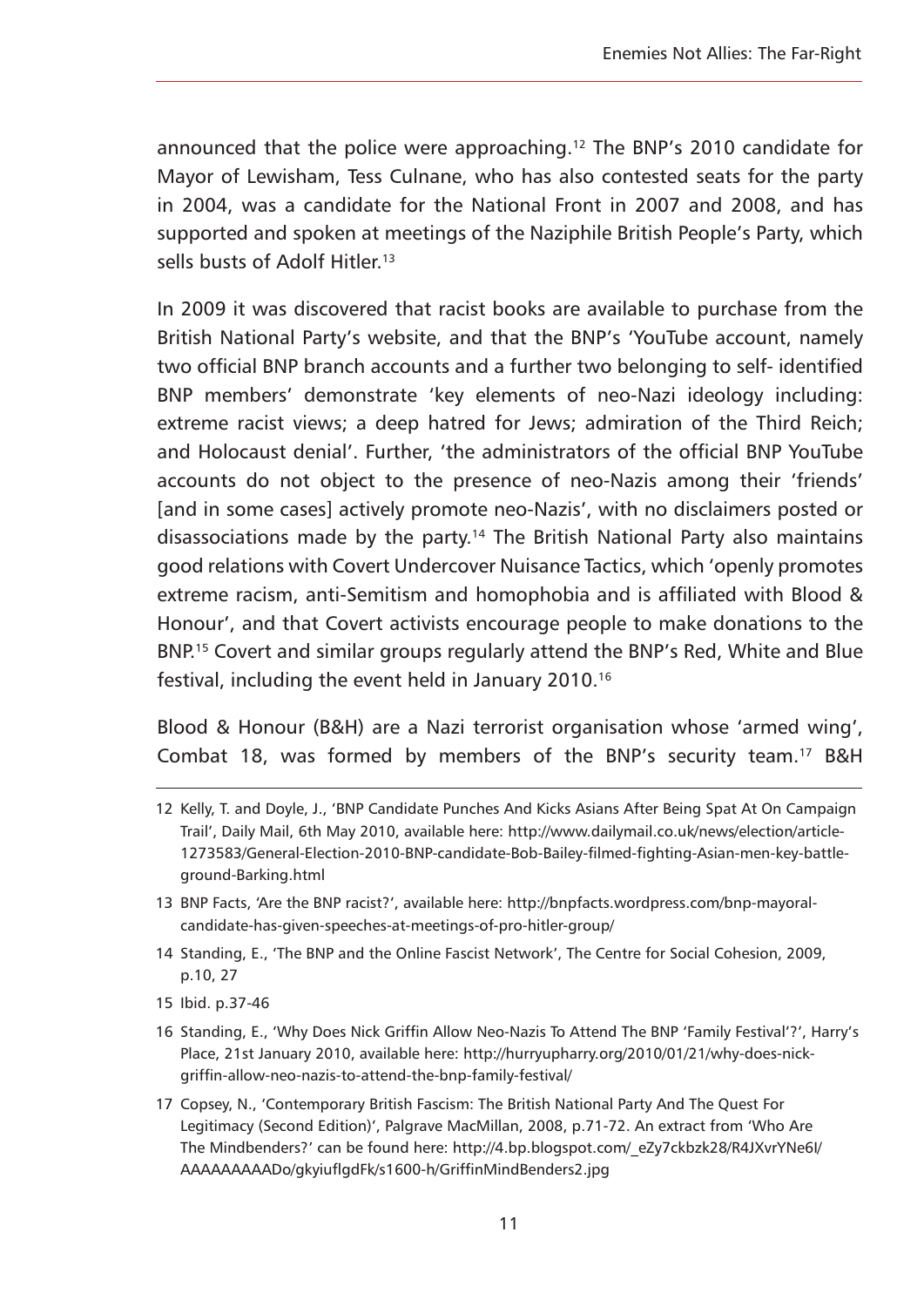recommend violence and mass-murder as part of 'a pan-Aryan movement of White resistance against the oppressive forces of the Zionist Occupation Governments',18 and provide instructions on how individuals and 'cells' should carry this out as well as ways of avoiding capture.19 Despite claims to the contrary, the British National Party has remained friendly with Combat 18 and Blood & Honour. In 2001 Nick Griffin told a Combat 18 organiser that 'we're all on the same side', and has since accepted donations raised by the sale of B&H merchandise. B&H members and supporters have attended BNP events in 2007, 2008, 200920 and 2010.21

In 2004 a television documentary about the British National Party included footage of party founder John Tyndall delivering a speech at a BNP meeting. Tyndall declared of people with dark skin that 'Black magic, witchcraft, voodoo, cannibalism and AIDS. That is what they have given to the world', and closed his remarks by promising that '*Nationalism will come to the fore, nationalism will come to victory in this country, and we will build again a country that is great, strong, proud, free and white*'.22

The documentary saw Tyndall arrested for 'incitement to racial hatred', along with 12 other individuals for various crimes.<sup>23</sup> Also featured in the documentary was BNP candidate and activist Mark Collett, who has been the BNP's Head of Publicity and leader of the Young BNP.<sup>24</sup> Nick Griffin remarked to Channel 4 in 2002 that Collett might one day succeed him as party leader.<sup>25</sup> During the

- 19 Ibid. p.20-23
- 20 Ibid. p.13-14
- 21 Standing, E., 'Why Does Nick Griffin Allow Neo-Nazis To Attend The BNP 'Family Festival'?', Harry's Place, 21st January 2010, available at: http://hurryupharry.org/2010/01/21/why-does-nick-griffinallow-neo-nazis-to-attend-the-bnp-family-festival/
- 22 BBC News website, 'Going Undercover In The BNP', 15th July 2004, available here: http://news. bbc.co.uk/1/hi/magazine/3896213.stm
- 23 Copsey, N., 'Contemporary British Fascism: The British National Party And The Quest For Legitimacy (Second Edition)', Palgrave MacMillan, 2008, p.158
- 24 Standing, E., 'Nazi-Boy Is Hoping To Become An MP', Harry's Place, 27th January 2010, available here: http://hurryupharry.org/2010/01/27/nazi-boy-is-hoping-to-become-an-mp/
- 25 'Dispatches: Young, Nazi and Proud', Channel 4, 4th November 2002

<sup>18</sup> Meleagrou-Hitchens, A. and Standing, E., 'Blood & Honour: Britain's Far-Right Militants', The Centre For Social Cohesion and There Is Nothing British About The BNP, 2010, p.18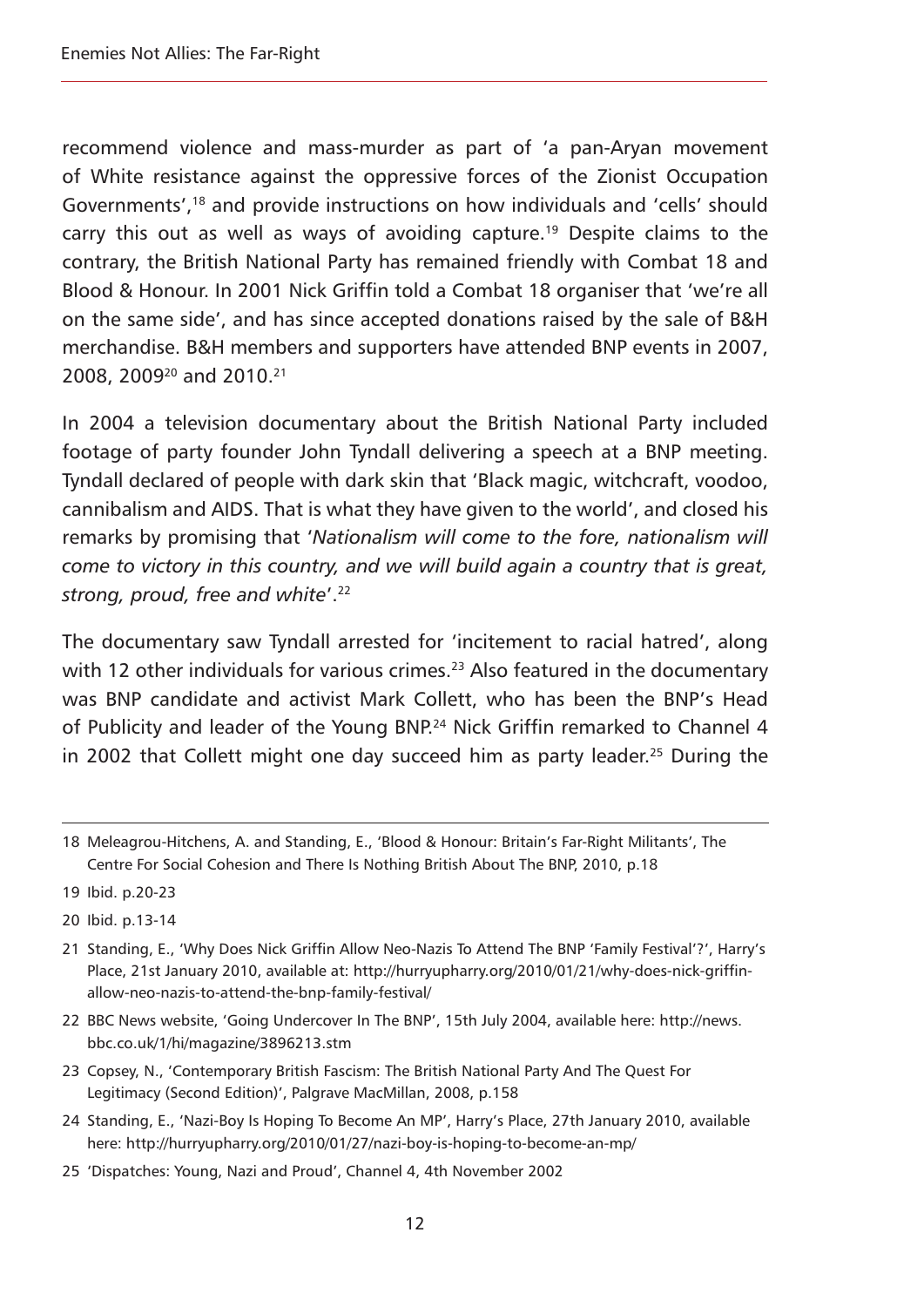BBC programme Collett referred to asylum seekers as 'cockroaches', expounding that 'cockroaches can't help what they do, they just do it, like cats meow and dogs bark, they do it because they are what they are and they'll do what they do' [sic].26 Collett was interviewed for a Channel 4 documentary in which he said of AIDS that 'Blacks, drug abusers and gays have it. So really, I've got no problem with AIDS. In fact I would call it a friendly disease'. During the same programme he expressed 'nostalgia' for 'Germany in the 1930s', comparing it favourably with 'the inner city hell of Britain today', and opined that 'the Jews had given the German people a bit of a whipping and one of the thorns that people felt were in their sides. […] The Jews have been thrown out of every country, including England. There's not a single European country the Jews have not been thrown out of. And let's face it, David, when it happens that many times it's not just persecution. There's no smoke without fire' [sic].<sup>27</sup> Elsewhere Collett has expressed admiration for Ian Stuart Donaldson, frontman of the neo-Nazi band Skrewdriver and founder of Blood & Honour<sup>28</sup>

Mark Collett was fired from the British National Party in April 2010 for attempting to take power via a coup.<sup>29</sup> Collett had allegedly been leaking BNP information to the press. He was arrested for threatening to kill Nick Griffin, as has been confirmed by the party leader.<sup>30</sup>

Lee Barnes was until recently the British National Party's spokesman, website writer, researcher and Legal Director. In 2009, Barnes described demonstrations by the neo-Nazi National Front as 'superb', and offered advice on how the group can best help the cause of 'Nationalism' by organising 'street activism' as a counterpart to the BNP's 'electioneering'. Barnes had previously written that '[t]he BNP have no interest in the National Front or its policies'.31 In December

30 BBC News website, 'BNP Sacks Head Of Publicity Over Death Threats', 5th April 2010, available here: http://news.bbc.co.uk/1/hi/uk\_politics/8603314.stm

<sup>26</sup> BBC News website, 'Going Undercover In The BNP', 15th July 2004, available here: http://news. bbc.co.uk/1/hi/magazine/3896213.stm

<sup>27</sup> 'Dispatches: Young, Nazi and Proud', Channel 4, 4th November 2002

<sup>28</sup> 'Re:Brand, Episode 2- Nazi Boy', UKPlay, 2002

<sup>29</sup> Gabbatt, A. and Taylor, M., 'BNP Official Mark Collett Questioned Over Alleged Threat To Kill Nick Griffin', The Guardian, 4th April 2010, available here: http://www.guardian.co.uk/politics/2010/ apr/04/bnp-mark-collett-nick-griffin

<sup>31</sup> Ibid. p.46-49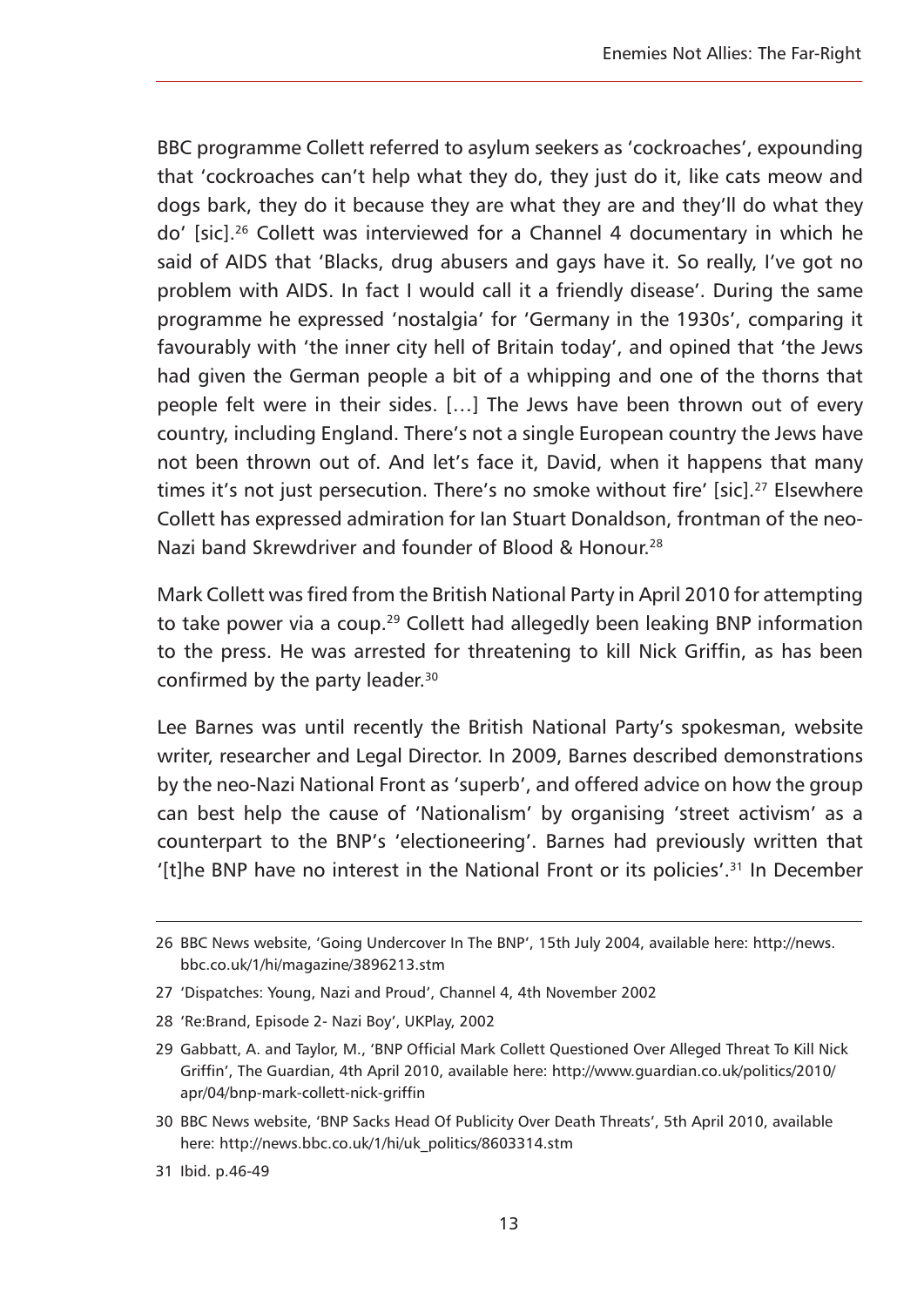2009 Barnes praised an arson attack on a migrant welcome centre in Calais, explaining that 'this is not a crime, this is an act of National Liberation'.<sup>32</sup> Lee Barnes left the British National Party in August 2010, accusing it of law breaking, bankruptcy, threats of violence, incompetence and authoritarianism, as well as connections with terrorism in Northern Ireland, and stated that 'such a party cannot be trusted with political power in our society'.<sup>33</sup> He revealed that Nick Griffin 'would love a riot to flare up [in Bradford] as then he can exploit it politically afterwards<sup>'34</sup> and confirmed that Griffin had travelled to Oldham 'during the riots' especially for a Combat 18 cell meeting.35 Barnes also revealed that Griffin is concerned about BNP members supporting and donating to the English Defence League, and rejected Griffin's claim<sup>36</sup> that he had been 'expelled' from the party due to his support for the EDL.<sup>37</sup>

### BNP Strategy

When Nick Griffin became leader of the British National Party in 1999, he opined that 'if we seriously want to be elected the very first step is to look at the things we do, or condone, which make us unelectable'. Griffin recommended that the party should express its policies 'in the least controversial way possible', while 'teach[ing] the truth to the hardcore'. He advised 'forget[ing] about racial differences, genetics, Zionism, historical revisionism and so on' when attempting to 'influenc[e] the public', and that the party 'must at all times present [the

- 35 Barnes, L. J., 'Nick Griffin, the EDL, Bradford and Combat 18', 21st Century British Nationalism blog, 11th August 2010, available here: http://leejohnbarnes.blogspot.com/2010/08/nick-griffinedl-bradford-and-combat-18.html
- 36 Barnes, L. J., 'The EDL Issue', 21st Century British Nationalism blog, 10th August 2010, available here: http://leejohnbarnes.blogspot.com/2010/08/edl-issue.html
- 37 Barnes, L. J., 'The EDL and Bradford', 21st Century British Nationalism blog, 7th August 2010, available here: http://leejohnbarnes.blogspot.com/2010/08/edl-and-bradford.html

<sup>32</sup> Barnes, L. J., 'The French Rise Up', 21st Century British Nationalism blog, 27th December 2009, available here: http://leejohnbarnes.blogspot.com/2009/12/french-rise-up.html

<sup>33</sup> Standing, E., 'Lee Barnes Resigns, Declares BNP Cannot Be Trusted With Political Power', Harry's Place, 10th August 2010, available here: http://hurryupharry.org/2010/08/10/lee-barnes-resignsdeclares-bnp-cannot-be-trusted-with-political-power/#more-37456

<sup>34</sup> Standing, E., 'The Lee John Barnes Review', Harry's Place, 14th August 2010, available here: http:// hurryupharry.org/2010/08/14/the-lee-john-barnes-review/#more-37628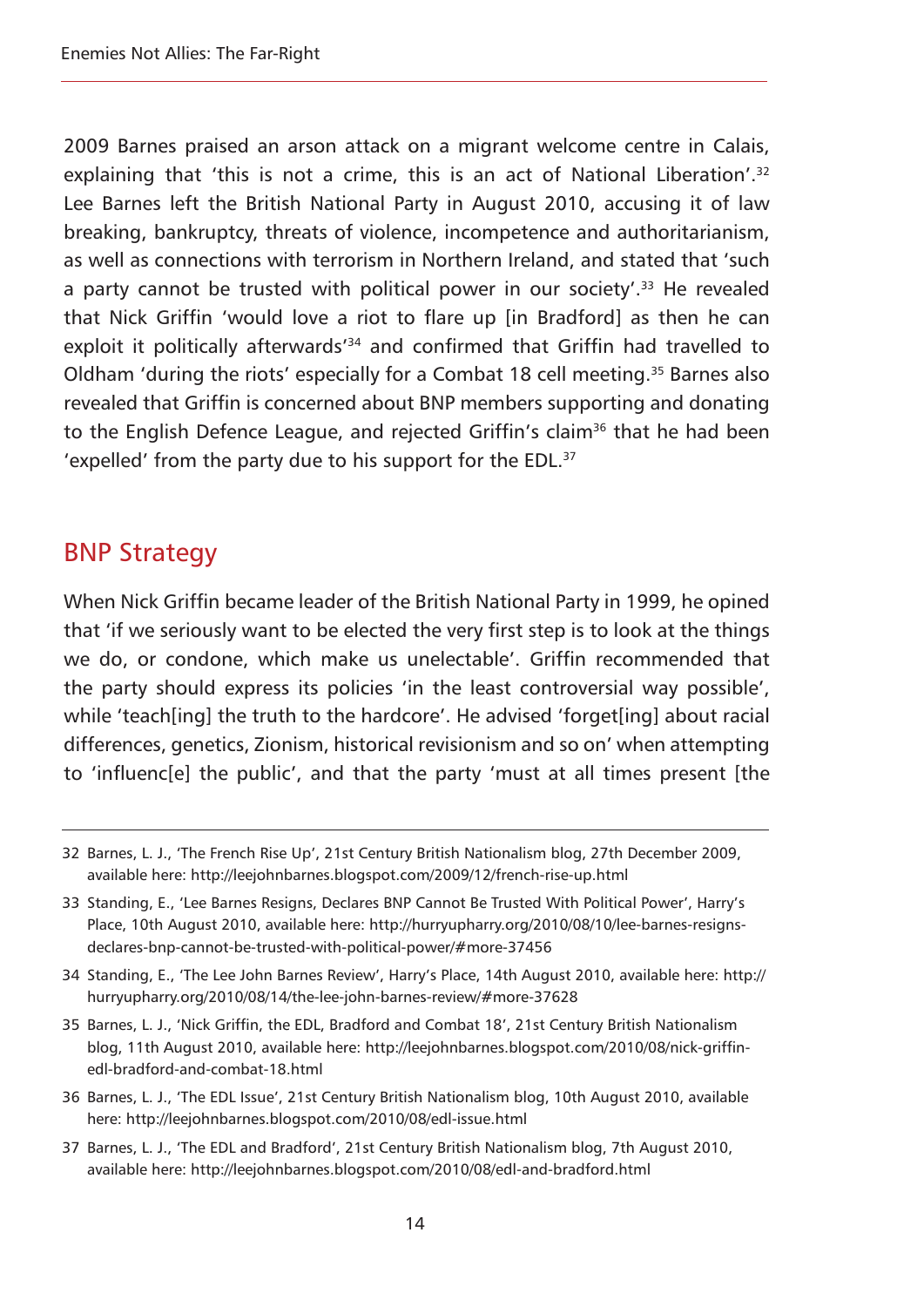electorate] with an image of moderate reasonableness'.<sup>38</sup> In April 2000 Nick Griffin delivered a speech to The American Friends of the BNP, sharing a platform with former Grand Wizard of the Ku Klux Klan David Duke. He explained his strategy to the assembly:

'*There's a difference between selling out your ideas, and selling your ideas. And the British National Party isn't about selling out its ideas, which are your ideas too, but we are determined now to sell them. And that means basically to use the saleable words. As I say, freedom, security, identity, democracy. Nobody can criticise them, nobody can come at you and attack you on those ideas. They are saleable. […]*

'*Perhaps one day, once by being rather more subtle we've got ourselves in a position where we control the British broadcasting media […] then perhaps one day the British people might change their mind and say, 'Yes, every last one must go'. Perhaps they will one day. But if you offer that as your sole aim to start with, you're gonna get absolutely nowhere. So, instead of talking about racial purity, we talk about identity*'.39

Griffin has recently presented himself as a Christian, stating in his 'Easter Message'40 that 'in the past too much emphasis has been placed on the ethnic aspect of our present national dilemma, whilst the longest running feature of our identity has been overlooked: the fact that our country has been held together and guided for millennia by our common, ancient religion: Christianity. [...] I mean the traditional, upright, decent and honest Christianity that defended Europe from Islamic conquest, the Christianity of the Crusades and the Christianity of our forefathers'.

He commends Christianity as preferable to the 'eradicating [of] traditional unique cultures and national identities', 'the promotion of sexual perversion'

<sup>38</sup> Copsey, N., 'Contemporary British Fascism: The British National Party And The Quest For Legitimacy (Second Edition)', Palgrave MacMillan, 2008, p.102-104

<sup>39</sup> BBC Panorama, 'Under The Skin', 25th November 2001, transcript available at: http://news.bbc. co.uk/1/hi/programmes/panorama/1588893.stm, video clip available here: http://www.youtube. com/watch?v=bfwdNAT8sWU

<sup>40</sup> Easter message from BNP chairman hits the mark, Stormfront.org, July 2006, available here: http://www.stormfront.org/forum/t696276/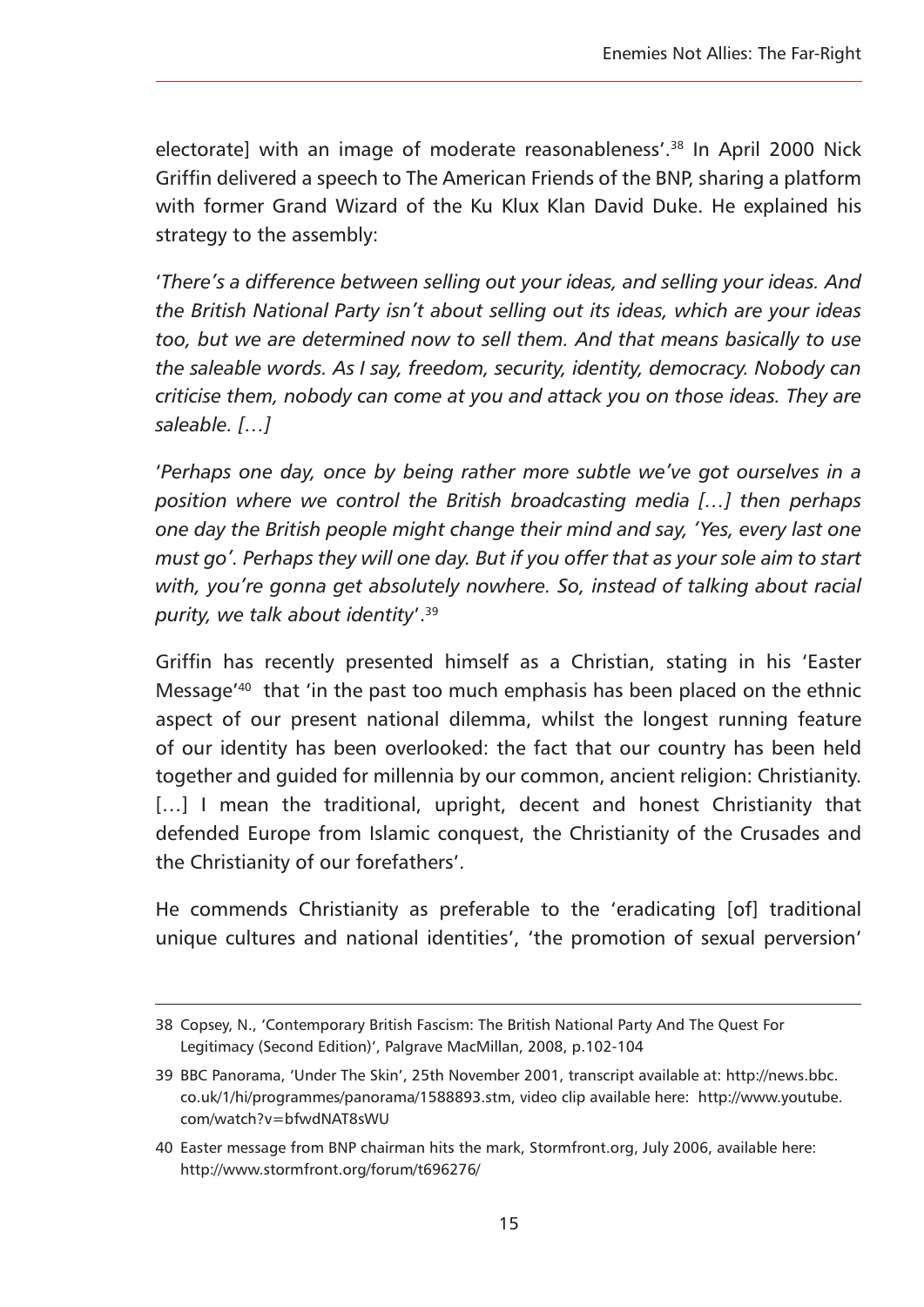and 'political correctness'. He declared that 'after the General Election, all BNP leaflets will carry a Christian Cross to demonstrate our commitment to maintaining and preserving our Christian heritage as a nation'.

Griffin has long believed that 'the inevitable media smear of 'Nazi' […] remains the political kiss of death as far as 98 per cent of people are concerned',<sup>41</sup> and has therefore camouflaged the party's anti-Semitism and racism, expressing it 'in the least controversial way possible'. In the 2005 BNP manifesto, Nick Griffin explained that there is 'no conspiracy of wicked plutocrats or sinister Elders of Zion at work here, [but rather that] the unique cultural and ethnic groups that are being destroyed [by multi-culturalism] are not so much specifically targeted for elimination, they are just in the way of a conscience-free global moneymaking machine'.42 Similarly, the 'destruction' of 'unique cultural ethnic groups' is used as a more palatable substitute to warn of the imminent extinction of the 'white race'.

Nick Griffin has taken this tactic of public disassociation from Nazism to its logical conclusion by declaring that he has 'no time for anti-Semites'43, and telling a nationwide audience on BBC's Question Time '*I am not a Nazi and never have been […] I am the most loathed man in Britain in the eyes of Britain's Nazis. They loathe me because I have brought the British National Party from being, frankly, an anti-Semitic and racist organisation into being the only political party which, in the clashes between Israel and Gaza, stood full square behind Israel's right to deal with Hamas terrorists*'.44

Griffin was not asked to specify at what point the party ceased being 'anti-Semitic and racist'. In January 2009 he had written that though '[t]he fighting in Gaza is not a proper concern for a British political party' and that the BNP 'would oppose any move to entangle Britain in war on behalf of Israel, it is in our

<sup>41</sup> Copsey, N., 'Contemporary British Fascism: The British National Party And The Quest For Legitimacy (Second Edition)', Palgrave MacMillan, 2008, p.111

<sup>42</sup> Ibid. p.159

<sup>43</sup> Standing, E., 'One the British National Party's 'Pro-Israel' Turn', Jewcy, 24th February 2009, available at: http://www.jewcy.com/post/british\_national\_partys\_proisrael\_turn#

<sup>44</sup> Anon, 'BNP on BBC's Question Time: key quotes', The Telegraph, 23rd October 2009, available here: http://www.telegraph.co.uk/news/newstopics/politics/6411261/BNP-on-BBCs-Question-Timekey-quotes.html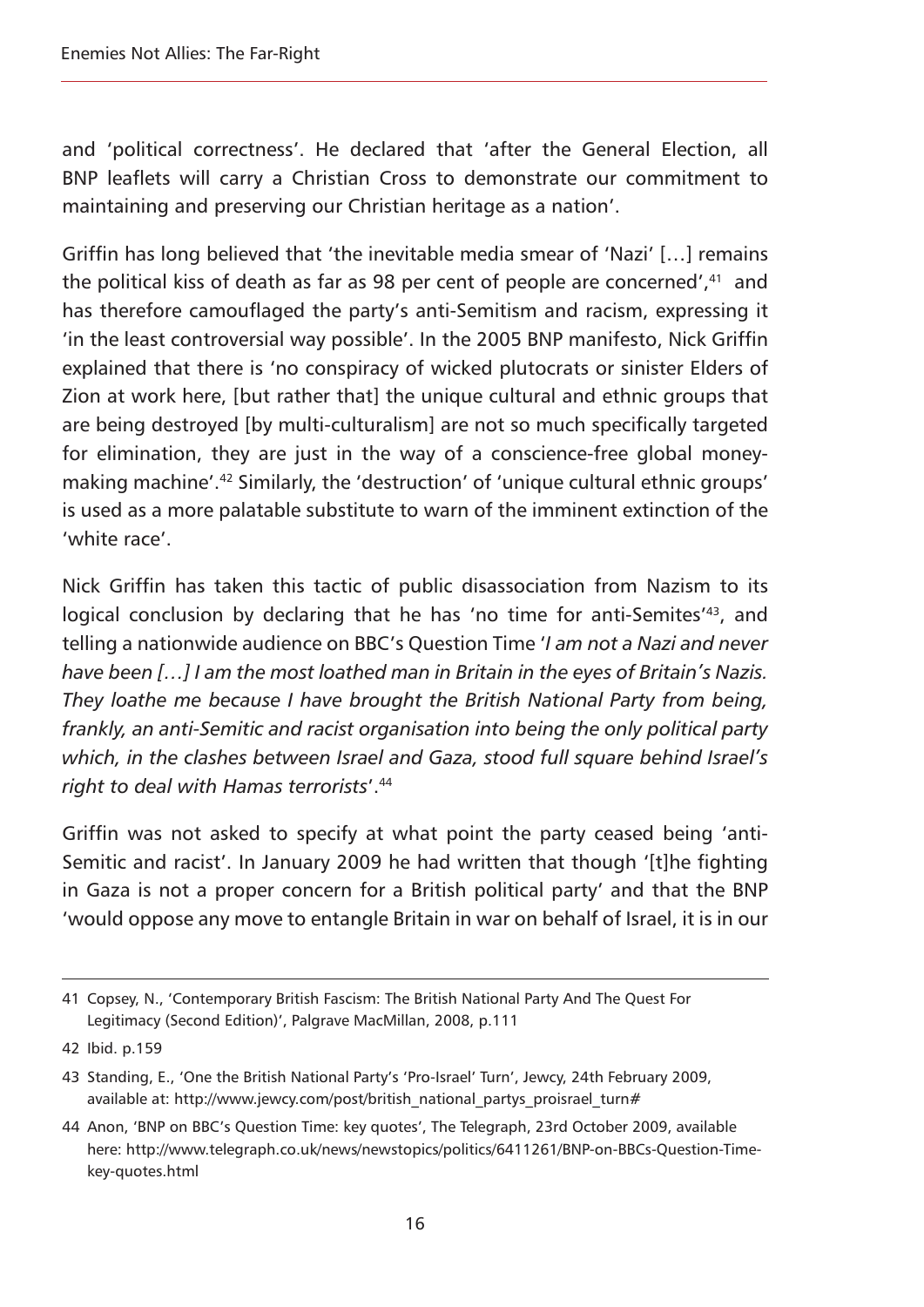clear national interest that it should survive'.45 Given his support for Ayatollah Khomeini, Louis Farrakhan and Hamas in the 1980's<sup>46</sup> and a lifetime of anti-Semitism, Nick Griffin's proclamations are tactical in nature.

Elsewhere Griffin offers an explanation by reflecting that 'in the United States, in Germany, and among small theoretical groups in most European countries (Britain included), there are a fair few sincere people who are quite convinced that we shouldn't be nasty to Islam and that 'the real enemy is the Jew'. Griffin argued in March 2006 that 'the proper enemy to any political movement isn't necessarily the most evil and the worst […] The proper enemy is the one we can most easily defeat'.47 Following the 2001 terrorist attacks in America, the BNP switched emphasis from asylum seekers to Muslims and Islamists, usually conflating the three.<sup>48</sup>

In February 2010 the British National Party changed its membership policy. Previously, membership of the BNP had been restricted to 'being 'Indigenous Caucasian' and defined 'ethnic groups emanating from that race'. The party has attempted to use this alteration to appear more respectable. However, the abandonment of this racist policy was imposed from without. Griffin explained this at the time, telling the BBC that the party 'had to do it for legal reasons' and that they 'recognise the legal reality, so we've done it, so now for one thing they can't call us racist anymore'.49 The possible tactical advantage this change may provide has been discussed openly by a senior member of the party, who boasted that 'today marks a historic moment in the evolution of British Nationalism': 'For the general public, […] the constant scream of 'racists' and

- 47 Standing, E., 'One the British National Party's 'Pro-Israel' Turn', Jewcy, 24th February 2009, available here: http://www.jewcy.com/post/british\_national\_partys\_proisrael\_turn
- 48 Copsey, N., 'Contemporary British Fascism: The British National Party And The Quest For Legitimacy (Second Edition)', Palgrave MacMillan, 2008, p.135
- 49 BBC News website, 'BNP Votes To Ditch Whites Only Membership Rule', 14th February 2010, available here: http://news.bbc.co.uk/1/hi/8514736.stm

<sup>45</sup> Standing, E., 'One the British National Party's 'Pro-Israel' Turn', Jewcy, 24th February 2009, available here: http://www.jewcy.com/post/british\_national\_partys\_proisrael\_turn

<sup>46</sup> Rich, D., 'Political Soldiers and the New Man - Part One, Two and Three', Community Security Trust blog, 26th, 27th and 28th April 2010, available here: http://thecst.org.uk/blog/?p=1368, http:// thecst.org.uk/blog/?p=1406, http://thecst.org.uk/blog/?p=1430. Griffin's support of Farrakhan available here: http://news.bbc.co.uk/hi/english/static/in\_depth/programmes/2001/bnp\_special/ the\_leader/beliefs.stm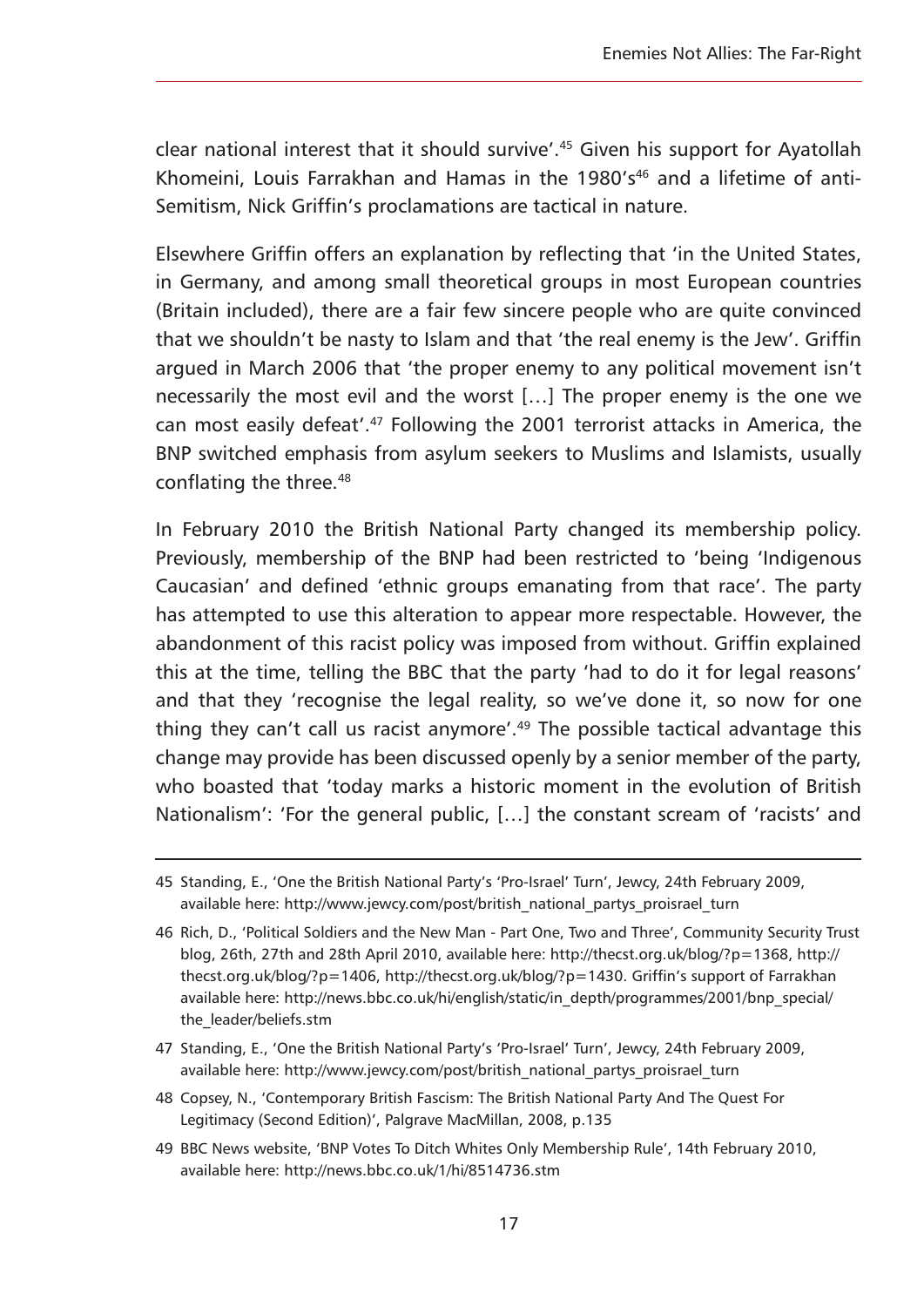'Nazis' is the primary weapon in the arsenal' of those who campaign against the BNP, 'but that weapon is now rendered defunct. […] The changes the BNP have agreed to render every attack they have used against us as useless' [sic].<sup>50</sup>

Despite these and other superficial changes, the British National Party's activities and associations reveal its racist nature.

## The BNP and Islam

In 1989 John Tyndall's British National Party held demonstrations following the Ayatollah Khomeini's fatwa for the murder of novelist Salman Rushdie. Tyndall hoped to manipulate societal tensions for this purpose.<sup>51</sup> Nick Griffin was at around this time a supporter of Khomeini, using the Ayatollah's writings as 'set texts' for National Front 'political training seminars', and printing a picture of the 'Supreme Leader' on the cover of National Front News.<sup>52</sup>

In 2006 Griffin wrote of the party's tenacious and poorly hidden anti-Semitism and Naziphilia that it should 'dump such paranoid political suicide notes in the historical bin where they belong'. He explained that Islamism 'is the threat that can bring us to power':<sup>53</sup>

'*The British National Party is positioned very firmly to benefit politically from ever-growing popular concern about the rise of Islam. […] we must ride the wave of public opinion and harness its power for our own use*'.

This unambiguous statement was made in a long piece in which Griffin reassures the faithful that opposing Islamism is not to aid 'the Jews'.54

- 51 Copsey, N., 'Contemporary British Fascism: The British National Party And The Quest For Legitimacy (Second Edition)', Palgrave MacMillan, 2008, p.47-48
- 52 Rich, D., 'Political Soldiers and the New Man Part Two', Community Security Trust blog, 27th April 2010, available here: http://thecst.org.uk/blog/?p=1406

54 Griffin, N., 'By their fruits (or lack of them) shall you know them', 21st March 2006, available here: http://library.flawlesslogic.com/griffin\_01.htm

<sup>50</sup> Barnes, L. J., 'Membership Change Agreed', 21st Century British Nationalism blog, 14th November 2009, available here: http://www.leejohnbarnes.blogspot.com/2009/11/membership-changeagreed.html

<sup>53</sup> Ibid. p.162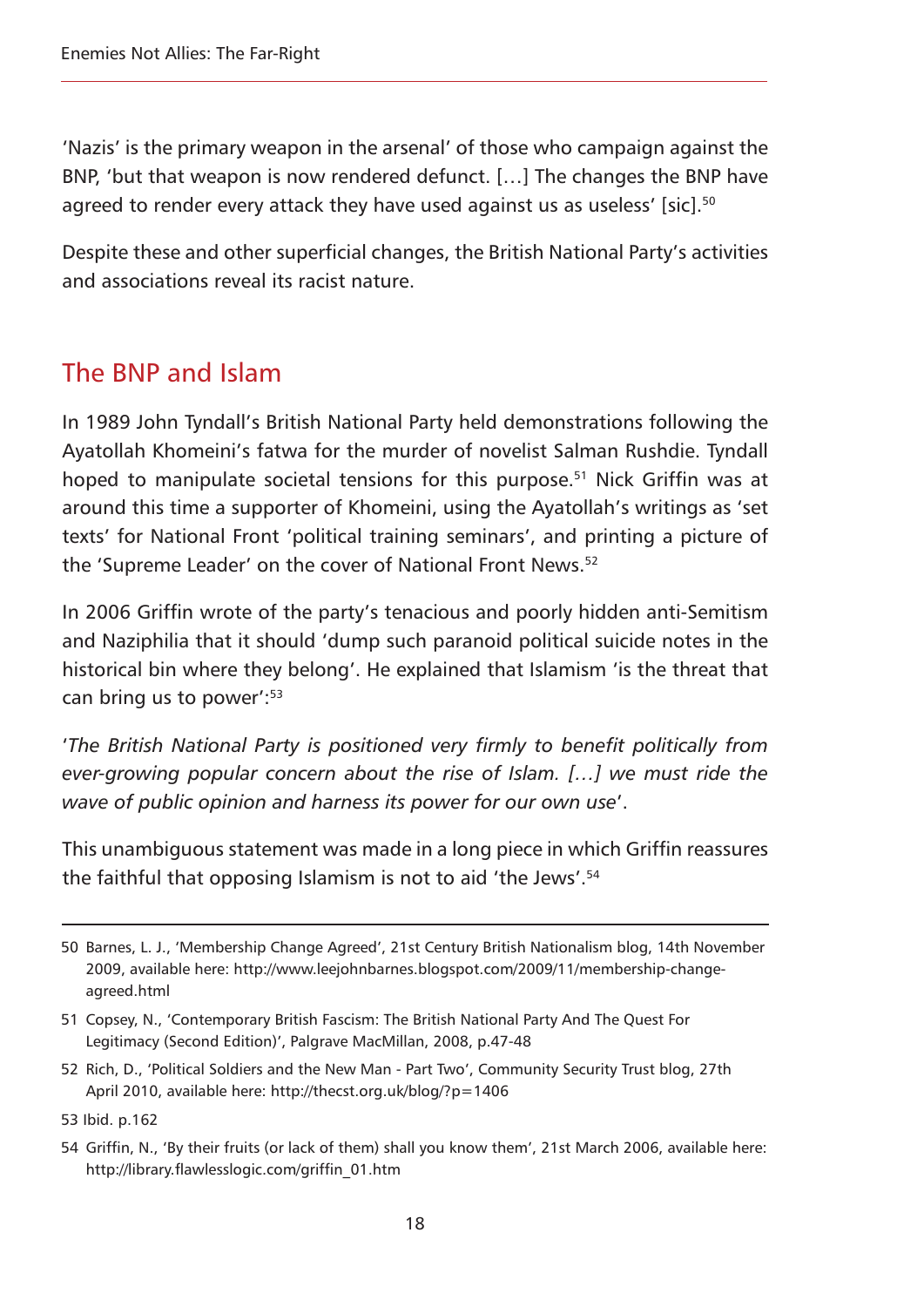A 2004 documentary featured Griffin delivering a speech on Islam, in which he stated that '[this] wicked and vicious faith has expanded from a handful of crank lunatics about thirteen hundred years ago till it's now sweeping country after country before it all over the world and if you read that book [the Qur'an] you'll find that's what they want'.<sup>55</sup> Griffin later defended his statements in court by explaining that he had referred to a religion, not a 'race'. This is not the sole instance in which Griffin has worn the cloak of anti-Islamism to legitimise racism. Hoping to take advantage of public concern about Islamism following the 7th July 2005 bombings, the British National Party circulated leaflets depicting the exploded bus in Tavistock Square with the slogan 'maybe now it's time to start listening to the BNP'.<sup>56</sup>

Griffin's public statements on Islam are hypocritical. For example, he poses as a defender of 'freedom of speech', while his party is for state-controlled media. He advocates 'freedom of belief',<sup>57</sup> while his party is in favour of 'Christian worship in schools' and 'council-funded festivals' to celebrate the British patron saints.58 This hypocrisy is no better exemplified than when Griffin condemns Islam for being expansionist and fascistic. He explains that Islam'[is] a religion at one level. It's a very efficient imperialistic machine for taking over other people's countries and territories on the other' and further, that 'Nazism and Radical Islam cooperated extraordinarily closely'. When struggling to describe Wahhabism to an audience, Griffin remarked 'I can't begin to think of the best Christian analogy, but if you think of the most extreme and extraordinarily intolerant Christian sect and then put it on acid'. Griffin's inability to call to mind a more specific example is surprising, since he has elsewhere lauded 'the Christianity of the Crusades' and has been a lifelong fan of European fascism.

<sup>55</sup> BBC News Website, 'Going Undercover in the BNP', 15th July 2004, available here: http://news. bbc.co.uk/1/hi/magazine/3896213.stm

<sup>56</sup> Copsey, N., 'Contemporary British Fascism: The British National Party And The Quest For Legitimacy (Second Edition)', Palgrave MacMillan, 2008, p.166

<sup>57</sup> Nick Griffin 10/24/07 speech on 'The Islamization Of Europe', available here: http://www.youtube. com/watch?v=7Ro68xT3GNA&feature=related

<sup>58</sup> Copsey, N., 'Contemporary British Fascism: The British National Party And The Quest For Legitimacy (Second Edition)', Palgrave MacMillan, 2008, p.166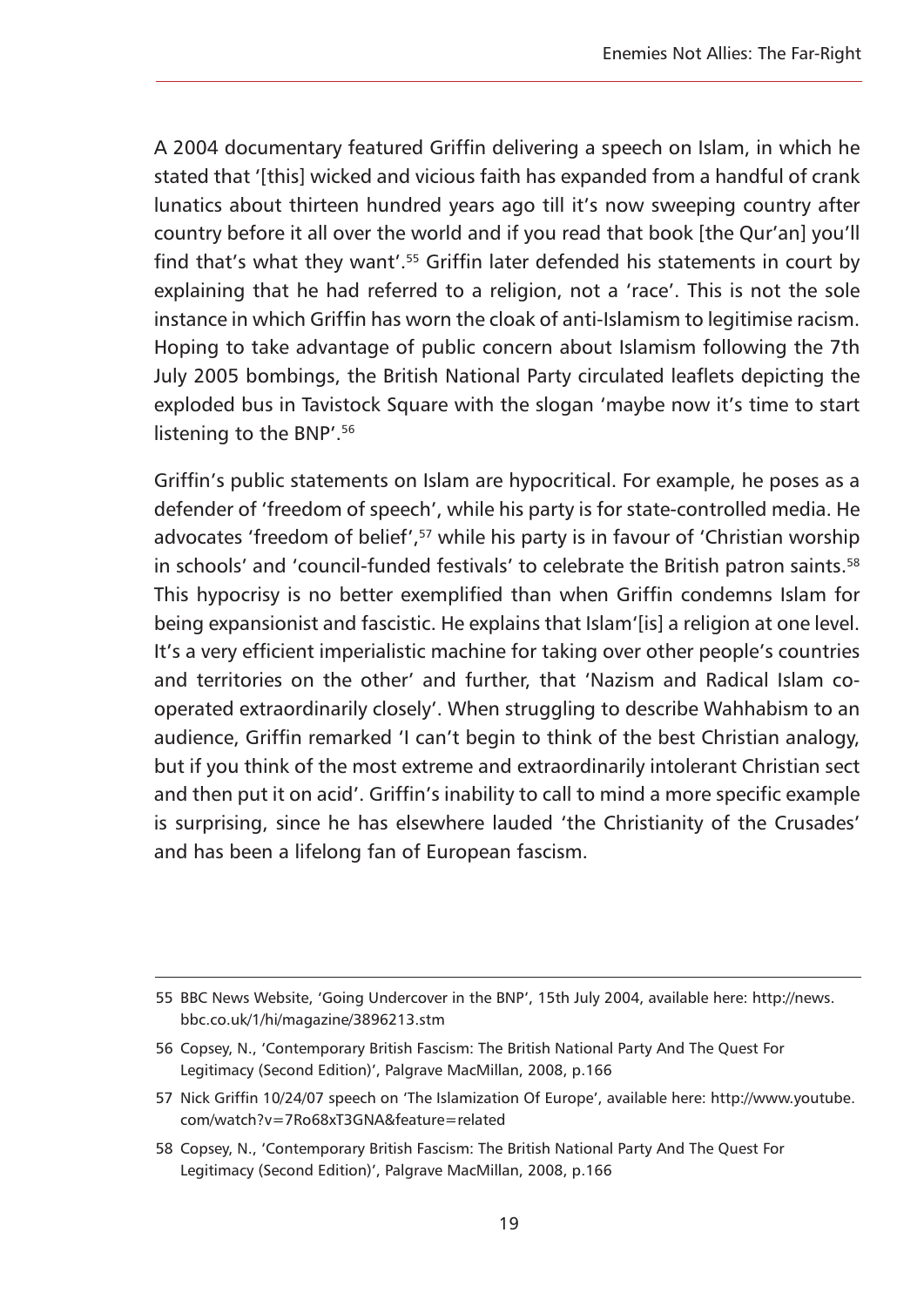Griffin denounces 'the European elite' for failing to effectively combat Islamism, along with the flawed logic behind this failure, by remarking 'In the 1930's it was called appeasement. And that's precisely what it is'.<sup>59</sup>

Nick Griffin's current strategy for the British National Party therefore culminates with the condemnation of its perceived enemies as Nazis.

In 2006, Griffin shared his apocalyptic vision of the future in the party's magazine, Identity, musing on a global financial collapse which would cause Britain to become either a 'Third World Islamic state', or would see an 'indigenous popular backlash' against mass immigration and the evils of 'giant corporations' (looking to 'extract their pounds of flesh'), and in favour of the British National Party seizing power.<sup>60</sup>

<sup>59</sup> Nick Griffin 10/24/07 speech on 'The Islamization Of Europe', available here: http://www.youtube. com/watch?v=7Ro68xT3GNA&feature=related

<sup>60</sup> Copsey, N., 'Contemporary British Fascism: The British National Party And The Quest For Legitimacy (Second Edition)', Palgrave MacMillan, 2008, p.170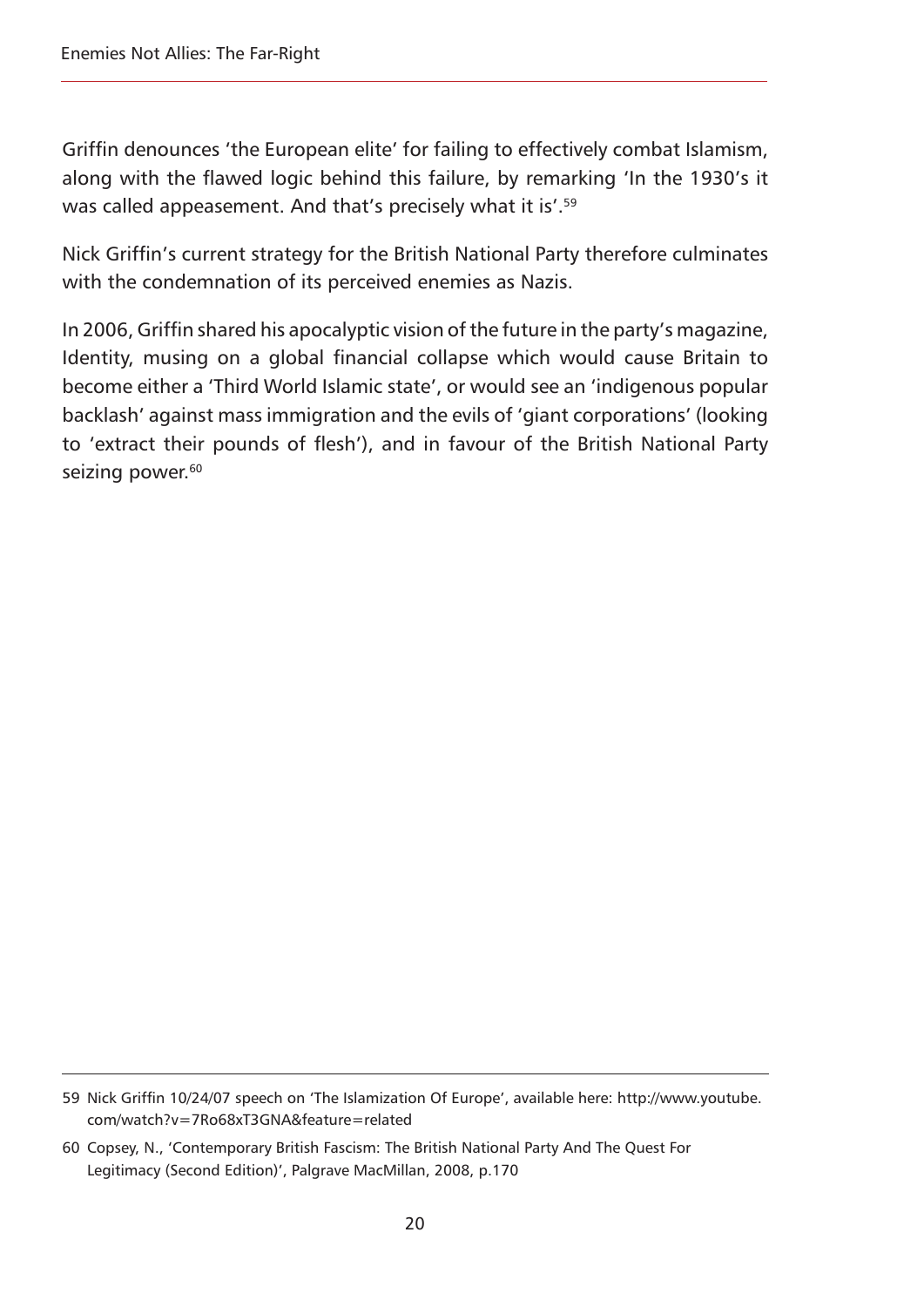## English Defence League

In Spring 2009, several groups associated with football hooliganism merged to form the English Defence League.1 The catalyst for this union was the verbal abuse of British servicemen by Islamists in Luton, which occurred on March 10th of that year.2 The EDL formally launched the group in September 2009 with a press conference in a Luton warehouse. The members present wore black balaclavas, and set a large swastika flag on fire to demonstrate that they 'hate Nazis'. The spokesperson for the group, whose chosen nom de guerre is Tommy Robinson after a famous Luton Town football hooligan, said of their activities '*We're doing it to stand up to Islamic extremists who have been unchallenged in our country for 10-15 years. They're recruiting on our streets, in our universities, in our colleges, and the government are doing nothing about it. And to be honest we don't think the Islamic community is doing anything about it. […] We will peacefully protest, but we will not be scared into silence'.*<sup>3</sup>

The English Defence League presents itself as an inclusive organisation, solely concerned with opposing Sharia law and 'Islamic extremism'.4 It claims to be 'a multi-ethnic, multi-religious movement', and has stated the following with respect to Muslims: 'As a movement we don't hate all Muslims, we respect their right to practice their religion peacefully as long as it does not infringe on our culture, our way of life, our rule of law and our customs. […] The EDL was never set up to discriminate against all Muslims'.<sup>5</sup>

- 3 O'Brien, 'Under the Skin of the English Defence League', BBC News Website, 12th October 2009, available here: http://news.bbc.co.uk/1/hi/programmes/newsnight/8303786.stm
- 4 English Defence League website, available here: http://englishdefenceleague.org/?option=com\_co ntent&view=articl%20e%20%20&id=168&Itemid=134 [accessed September 2010]
- 5 English Defence League website, available here: http://englishdefenceleague.org/?option=com\_co ntent&view=articl%20e&id=124&Itemid=130 [accessed September 2010], available here: http:// atlasshrugs2000.typepad.com/atlas\_shrugs/2010/02/the-english-defense-league-in-their-own-words.html

<sup>1</sup> Gable, G., Cressy, S., and Woodson, T., 'A Hot August?', Searchlight, August 2009, available here: http://searchlightmagazine.com/index.php?link=template&story=286

<sup>2</sup> Ballinger, L., 'Seven Protesters Charged Over Anti-Army Demo Refuse to Stand for Judge in Court', Daily Mail, 5th January 2010, available here: http://www.dailymail.co.uk/news/article-1240518/ Muslim-protesters-branded-British-soldiers-rapists-baby-killers-homecoming-parade.html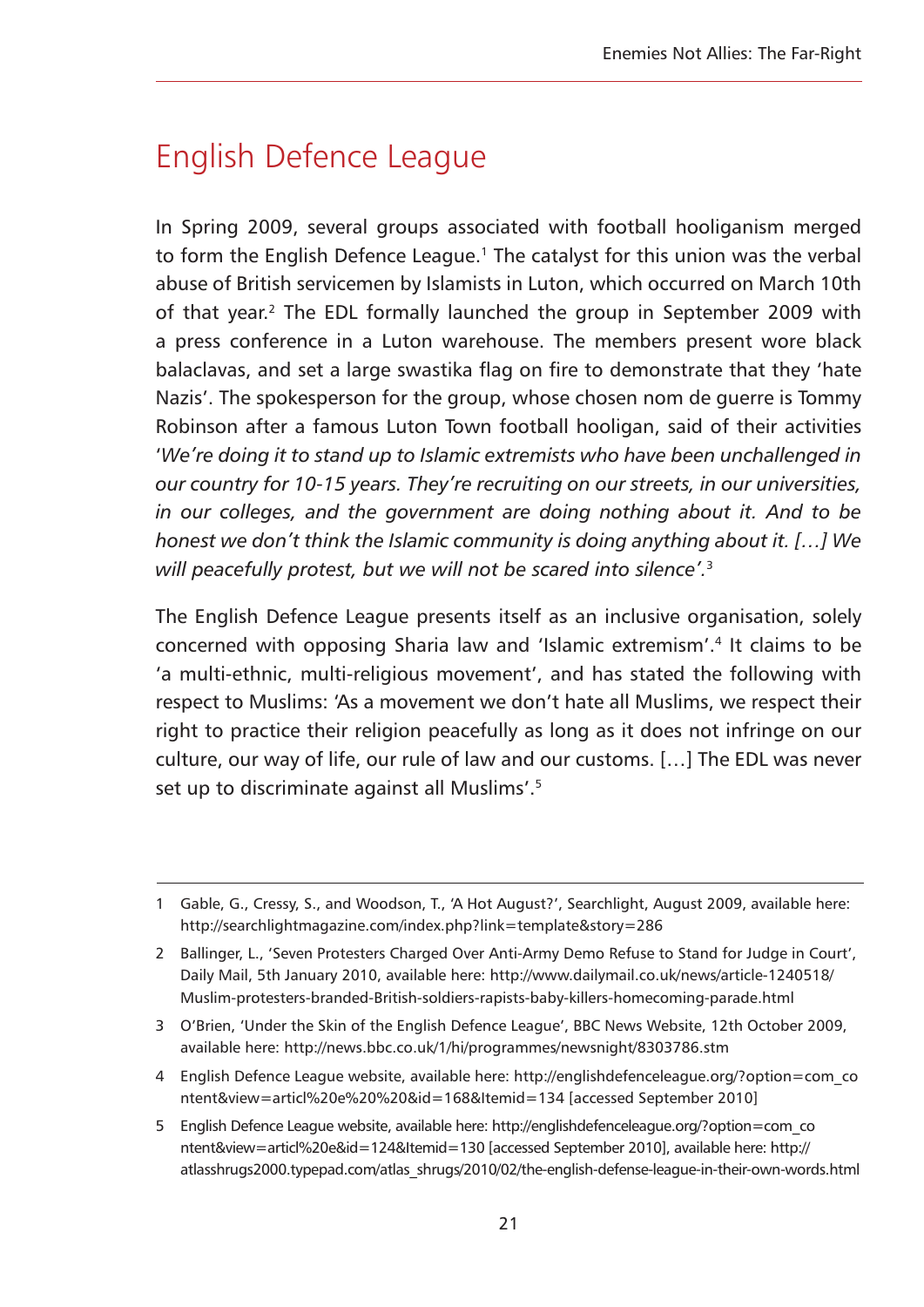However the EDL's behaviour and the opinions of its leadership betray an unwillingness to distinguish between Muslims and 'extremists' and exposes a desire to target Muslims *en masse*.

### EDL Organisation, Mission and Activities

The EDL have several 'divisions', including an Armed Forces Division, a Sikh Division, a Disabled Division, a Lesbian, Gay, Bisexual and Transgender Division and a Jewish Division.<sup>6</sup> The group claims to have 'divisions' nationwide and meets with like-minded groups in Europe regularly. Football style merchandise is for sale on their website, which further exemplifies the EDL's attempts to present itself as a friendly and attractive community, or 'a grass roots social movement who represent every walk of life, every race, every creed, and every colour; from the working class to middle England'.7

According to Maryam Namazie, Spokesperson of the One Law for All campaign, *'The EDL says their having followers amongst 'ethnic minorities, different religions and differing sexualities' means they are not far-Right.*8 *The political Islamic movement also has followers and supporters amongst various ethnic, religious and other groups. It has women supporters. The BNP too has non-white members. On its own this says very little about the non-racist nature of an organisation. Moreover, racism can be promulgated by minorities as can be seen in the statements of the EDL's Sikh spokesperson or Islamists.*

*'Since its inception, the EDL has not put forward a mission statement until more recently. In my opinion, this is partly because it hoped to blame racist actions and statements on activists and rank and file rather than the organisation itself. Its new mission statement however alludes to the racist nature of the organisation, which is to 'promote the traditions and culture of England'.*9 *Having learnt from the BNP, the EDL promotes their nationalist and racist agenda in the most* 

<sup>6</sup> English Defence League Homepage: http://englishdefenceleague.org/

<sup>7</sup> English Defence League website, available here: http://englishdefenceleague.org/?option=com\_co ntent&view=articl%20e&id=124&Itemid=132 [accessed September 2010]

<sup>8</sup> English Defence League, 'The EDL is a human rights organisation', 28th June 2011, available here: http://englishdefenceleague.org/press-release-the-edl-is-a-human-rights-organisation/

<sup>9</sup> English Defence League Mission Statement: http://englishdefenceleague.org/about-us/mission-statement/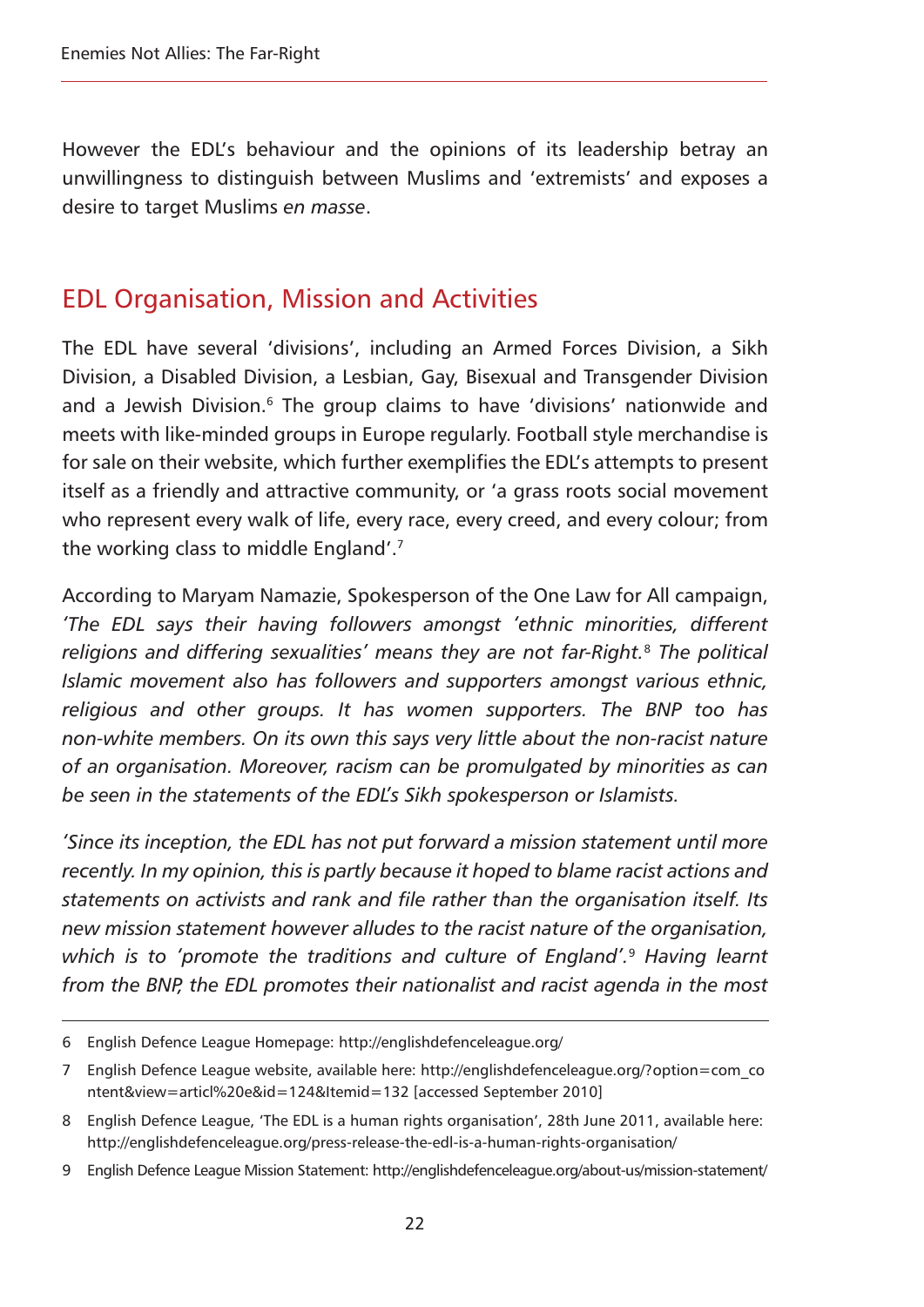*non-controversial manner possible. Even so, a summary look at their mission statement, the actions and statements of their leadership and the violent and racist nature of their protests exposes their primary aim - a defence of a white and Christian England'.*<sup>10</sup>

As Ghaffar Hussain of the Quilliam Foundation says, *'The far-Right has been evolving in their tactics and strategy and seeking to adapt to their environment in order to survive. One of the outcomes of this adaption has been the attempt to hijack the anti-extremist agenda in order to drive through a hidden racist and xenophobic agenda'.*<sup>11</sup>

English Defence League events often descend into violence and arrests. They have attacked those they consider Muslims<sup>12</sup> or Asian<sup>13</sup>. Most of those who attend are male, and some arrive looking for a fight. Some have carried weapons, including 'knuckledusters, a hammer, a chisel[,] a bottle of bleach […] metal poles, bricks[,] sticks' and knives. EDL supporters travelling to an event or congregating in a pub enjoy musical chants, such as 'Muslim bombers off our streets!', 'We had joy, we had fun, we had Muslims on the run',<sup>14</sup> and 'We all hate Muslims! We all hate Muslims!'. Racism is demonstrated by some of those attending, ('Fuck off! You Fucking Pakis!'), while others express concern about Islamism.15 The violent and confrontational nature of their events is amply documented in video footage and by eyewitness accounts.16

16 Anon, 'EDL in Bradford: Far-Right Protesters Clash With Police', Kirklees Unity blog, 20th August 2010, available here: http://kirkunity.blogspot.com/2010/08/edl-bradford-far-right-protesters-clash.html

<sup>10</sup> Statement made during interview at One Law for All's Seminar Enemies not Allies, 26the January 2011: http://www.onelawforall.org.uk/videos-seminar-on-enemies-not-allies/

<sup>11</sup> Ibid.

<sup>12</sup> 'EDL attacking Big John's in Leicester', 9th October 2010, video available here: http://www. youtube.com/watch?v=TxdTEVzzr\_s

<sup>13</sup> 'EDL attacks Asians and Sikhs in Luton', video available here: http://www.youtube.com/watch?v=d a7iRZJKvK4&feature=related

<sup>14</sup> Briggs, B., 'This is England: Masked Like Terrorists, Members of…', Daily Mail, 2nd January 2010, available here: http://www.dailymail.co.uk/home/moslive/article-1238213/This-England-On-trail-English-Defence-League.html

<sup>15</sup> Gazi, F.,'The EDL Uncovered', The Spittoon blog, 13th June 2010, available here: http://www. spittoon.org/archives/6632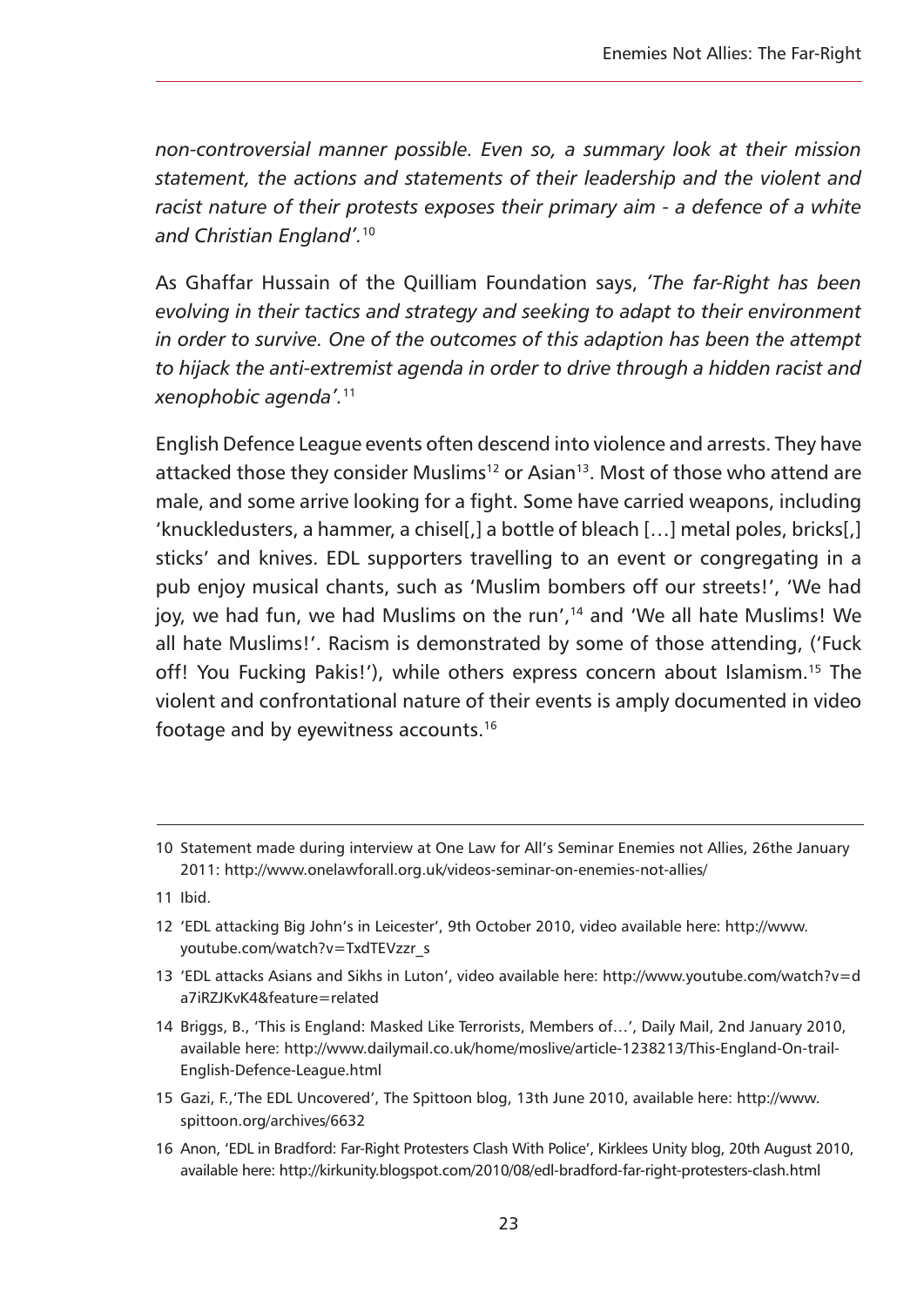The evidence of BNP and neo-Nazi associations among English Defence League activists and organisers continues to grow, $17$  while its events increasingly feature violence, intimidation and criminality.18 In interviews with One Law for All, former EDL members report that the number of BNP supporters attending EDL events is 'definitely increasing'. Talk of 'standing up for England' and 'whites', as well as references to 'fucking Pakis', are quite common.<sup>19</sup>

The EDL's attitude towards Muslims has been fairly consistent. One former EDL member, who had previously written website copy for the group, recalls how he submitted a statement to the group's leadership in November 2009, which invited Muslims to join them in opposing Islamists. The statement was passed on to Tommy Robinson for his approval, which it never received.<sup>20</sup>

Another ex-EDL member cites the treatment of a Muslim girl at an EDL event in Barking<sup>21</sup> as one of the incidents which prompted him to leave the group. The EDL were demonstrating against 'Muslims Against Crusades', when some of its supporters began to chant 'Allah is a paedo[phile]'. The girl asked that they not say that. The chanters responded by pouring their beers over her.<sup>22</sup>

Officially the EDL resents being accused of racism and Nazism, positing that *'The EDL are wrongly painted as racists, Nazis and Muslim-haters. This simply isn't true. […] We set out our stall very early on, we are not racist, we don't like Nazis, we don't want Nazis joining our demos'.*23 However, neo-Nazis baring swastika tattoos over their heart, or who enjoy being photographed in front of

- 22 One Law for All interviews with former members of the EDL, Spring 2011
- 23 English Defence League website, available here: http://englishdefenceleague.org/?option=com\_co ntent&view=artic%20le&id=124&Itemid=132 [accessed September 2010]

<sup>17</sup> Cressy, S., 'The Extremist Defence League', Searchlight Magazine, 26th October 2010, available here: http://www.hopenothate.org.uk/features/article/32/the-extremist-defence-league

<sup>18</sup> Maher, S., 'The EDL: Racists and Thugs', Standpoint Magazine, 15th October 2010, available here: http://standpointmag.co.uk/node/3477

<sup>19</sup> One Law for All interviews with former members of the EDL, Spring 2011

<sup>20</sup> Ibid.

<sup>21</sup> Razaq, R., 'Muslims and extremists clash as soldiers march through Barking', Evening Standard, 15th June 2010, available here: http://www.thisislondon.co.uk/standard/article-23845321 muslims-and-far-Right-groups-clash-as-soldiers-march-through-barking.do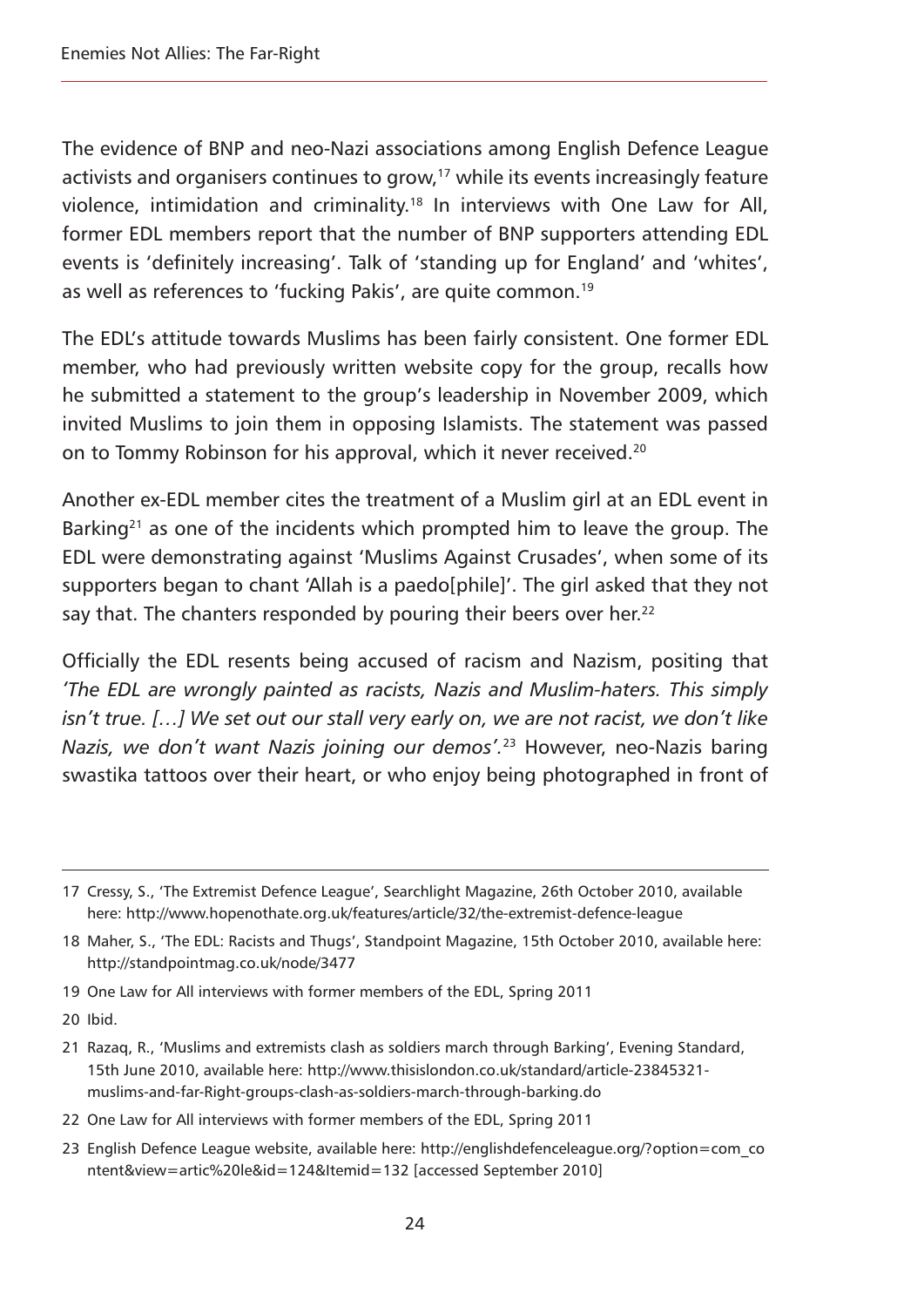Nazi flags, have been recognised as organisers<sup>24</sup> and 'official stewards'<sup>25</sup> of EDL events. Several have Blood & Honour tattoos across their chest and have posed for photographs performing the Roman salute.

### EDL's Spokespersons and Leadership

### a) Paul Ray

Much of the EDL's rhetoric and aesthetic can be traced to internet activist Paul Ray, who claims to have created the group by organising various pre-existing groups and planning rallies. While he probably overstates his role, Ray's ideas have certainly influenced the EDL, and have been adopted by many of its members in a watered-down form. They are also typical of a new strain of far-Right thinking which is increasingly prevalent online. Ray's web log 'Lionheart' features biblical quotations, World War I tributes, celebration of the British monarchy, hysteria concerning 'Global Islamic Terror', and the indulgence of 'Crusader' fantasies.26 His interests are often expressed through homemade videos, usually calling on English 'patriots' to recognise Islam as a threat. In one video, Ray explains that the *'EDL was formed to be a group of English patriots to protest, whatever political affiliation they're joined to, to protest against the Islamification of their country […] My support and my leadership was there throughout the EDL […] I brought other people into the EDL, I brought the political side, that are connected with people all over Europe and America, I brought them in, I brought everyone together'.*

He claims that his videos provided the movement with a unifying ideology, and inspired its mobilisation and growth: 'The vision for the EDL was written down in my blog[,] and through the videos I put out, which was to unite people to take to the streets. And they were the very first videos that were put out to promote the English Defence League'. Ray further takes credit for the red 'Templar shield'

<sup>24</sup> 'EDL organisers proven Nazis – New!' video available here: http://www.youtube.com/ watch?v=oC5YYbwV5yo

<sup>25</sup> 'EDL ask Nazi to steward Geert Wilders demo' video available here: http://www.youtube.com/ watch?v=X0JpZB3avXo&feature=player\_embedded

<sup>26</sup> Lionheart blog, available here: http://lionheartuk.blogspot.com/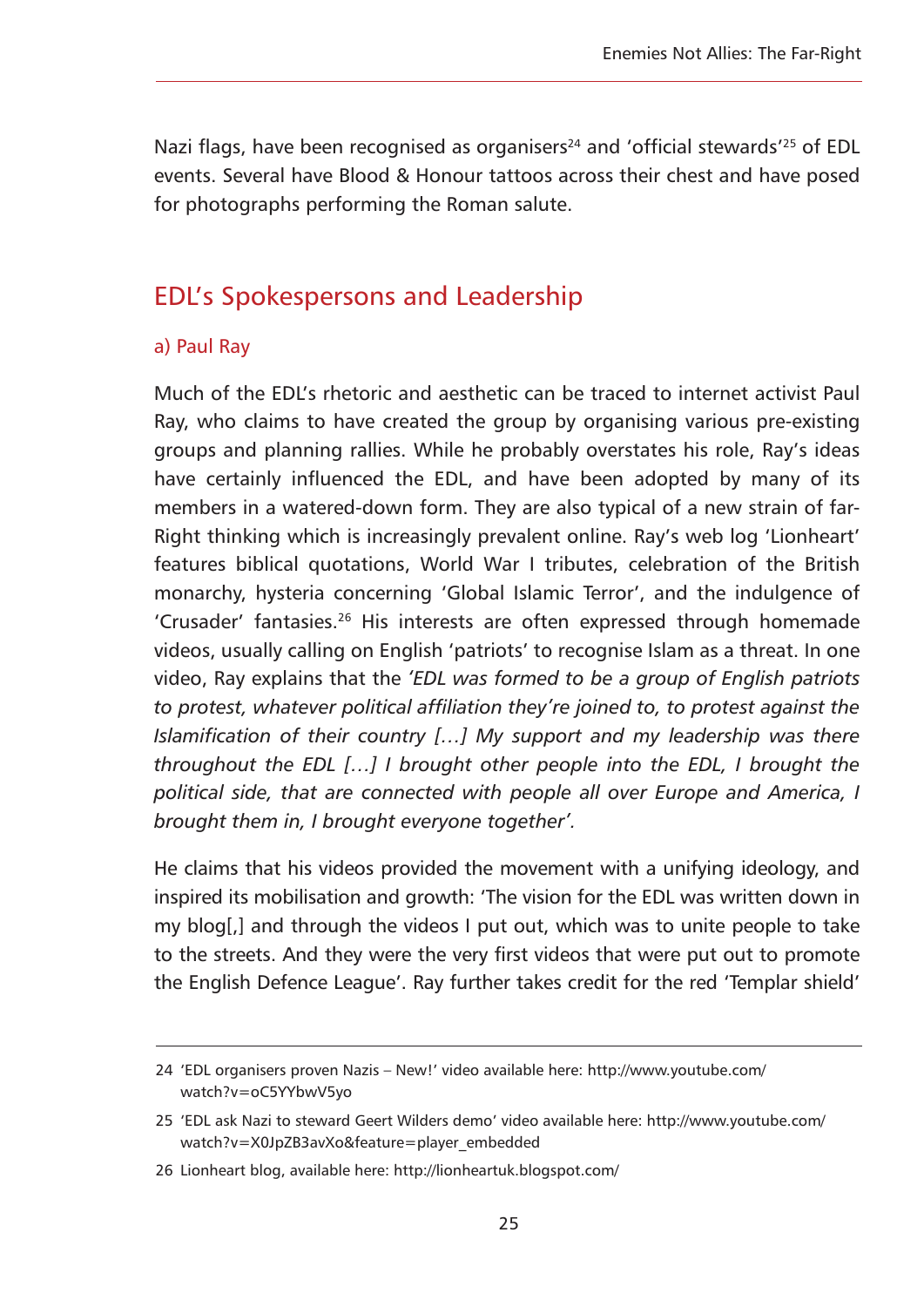cross which is featured on EDL posters and merchandise,27 and describes his part in initiating the EDL as 'a divine calling by almighty God'.<sup>28</sup> In 2008, Paul Ray was arrested and released on bail for 'inciting racial hatred' on his web log.<sup>29</sup> Interestingly, the video he made to celebrate the experience (entitled 'My Arrest') begins with the Stop Islamisation Of Europe slogan, 'racism is the lowest form of human stupidity, but Islamophobia is the height of common sense'.<sup>30</sup> His writings describe his 'willing[ness] to go to the North of England [to] do what needs to be done for the mothers and children caught up in this Moslem savagery that needs to be eradicated', and feature calls to arms: *'There are gangs of Moslem rapists and murderers walking the streets terrorising our society…Do we give in like most of Europe and accept the Islamification of our Nation? Or do we stand up and fight with every last drop of blood declaring 'No Surrender' no matter what the cost? A few summer riots will probably be the spark that lights the British fury that no British government or police force will be able to quench. Go quench the army of Islam before you pick on the British defenders of our lands'.*<sup>31</sup>

Paul Ray's view of Muslims is manifest in a cartoon posted on the Lionheart homepage, which depicts a woman draped in black with skeletal hands, a metal mesh across her face and a lit bomb for a stomach. The caption reads: 'The Other Islamic Bomb'.<sup>32</sup> A photo on the EDL's homepage similarly shows a woman in a burka pointing a gun. $33$  In interviews, Ray has expressed fear of a prison sentence for his web log's contents because of the high number of Muslims he would encounter,34 and has defended and trivialised the use of the racist word

- 27 'The Founding History of the EDL' video available here: http://www.youtube.com/ watch?v=vT0jXnKOHFY
- 28 'A Message to the EDL Membership Part 2/2' video available here: http://www.youtube.com/watch ?v=qFEqAZa2J6w&playnext=1&videos=bsouKY BN4So&feature=mfu\_in\_order
- 29 Cunniffe, J., 'Racial Hatred Arrest for Internet Blogger', Luton & Dunstable Express, 13th April 2008 updated 19th February 2009, available here: http://www.luton-dunstable.co.uk/News/Racialhatred-arrest-for-internet-blogger.htm
- 30 'My Arrest' video by LionheartUK available here: http://lionheartuk.blogspot.com/2008/10/myarrest html
- 31 Pierce, L., 'Oh England, My Lyin' Heart', Sadly No blog, 7th January 2008, available here: http:// www.sadlyno.com/archives/8416.html
- 32 Lionheart blog, available here: http://lionheartuk.blogspot.com/
- 33 English Defence League website, available here: http://englishdefenceleague.org/
- 34 'Lionheart An Interview' videos, Lionheart blog, 2nd February 2008, available here: http:// lionheartuk.blogspot.com/2008/02/interview.html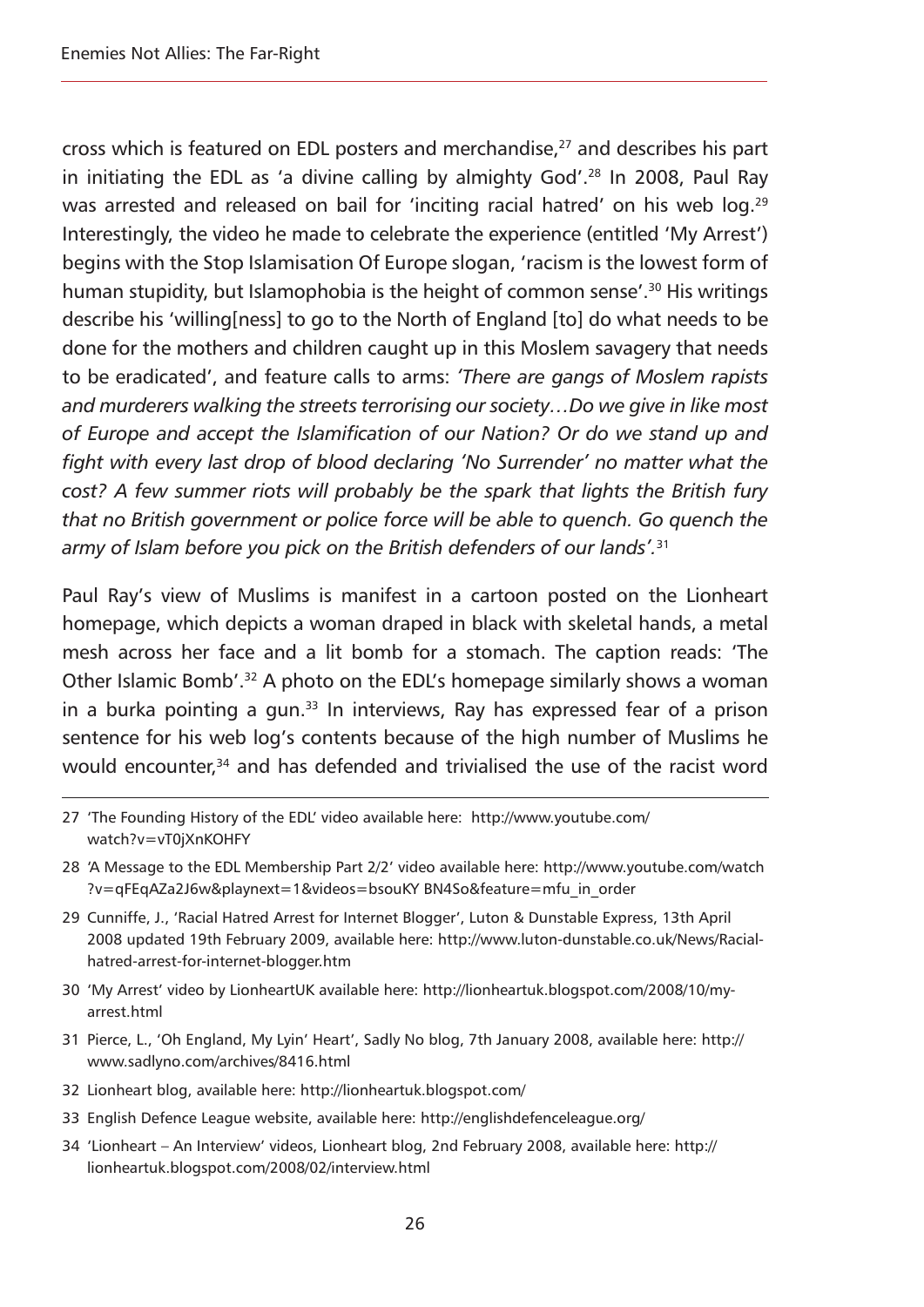'Paki'.35 Ray has also posted a self-penned poem on his Lionheart web log, (entitled 'Original poem written from a Templar heart 2009'), in which he fantasizes about entering the houses of young Muslim men and murdering them with a sword. The poem also mentions its narrator's 'thirst' for 'foreign blood'.36

Paul Ray has announced that although 'the EDL was not formed to be a BNP front', 'English patriots' of 'whatever political affiliation' who wanted 'to protest against the Islamification of their country' were welcome.<sup>37</sup> He believes that the BNP have a divine mandate, declaring that 'the British National Party are a party for the British people whose country this is, whose forefathers fought and died for this Great land' and that 'the Living God is on the side of the BNP'.<sup>38</sup>

In April 2009 Ray wrote that 'there are 3 types of Moslem, Religious, Cultural and Apostate, and every religious Moslems wants to convert you into a Moslem or a Dhimmi, just like every practicing Christian wants to convert the non-believer into a Christian' [sic].39 He clarified his position a few months later, in a radio interview of which the following is an excerpt:

*Goldsmith: You're saying that every devout Muslim is under instructions from their religion to convert people to Islam in this country, and that in your view then, every devout Muslim who follows the teachings of the Qur'an, is in your view somebody seeking to undermine this country and in your view is an Islamic extremist?*

*Ray: Yeah definitely, definitely.*

*Goldsmith: So when you have a demonstration on the streets of Birmingham, and on the streets of Whitechapel in east London as you did on the weekend,* 

- 36 Anon, 'Original poem written from a Templar heart 2009', Lionheart blog, 8th August 2000, available here: http://lionheartuk.blogspot.com/search?updated-min=200-01- 01T00%3A00%3A00Z&updated-max=2001-01-01T00%3A00%3A00Z&max-results=3
- 37 'The Founding History of the EDL' video available here: http://www.youtube.com/ watch?v=vT0jXnKOHFY
- 38 Pierce, L., 'Oh England, My Lyin' Heart', Sadly No blog, 7th January 2008, available here: http:// www.sadlyno.com/archives/8416.html
- 39 Ray, P., 'St. George's Day Parade in Luton', Lionheart blog, 10th April 2009, Comment 13th April 2009 08:40, available here: http://lionheartuk.blogspot.com/2009/04/st-georges-day-in-luton.html

<sup>35</sup> Bartholomew, R., 'Glen Jenvey's Friend Lionheart on 'Paki Muslims'', Bartholomew's Notes on Religion blog, 17th January 2009, available here: http://barthsnotes.wordpress.com/2009/01/17/ glen-jenveys-friend-lionheart-on-paki-muslims/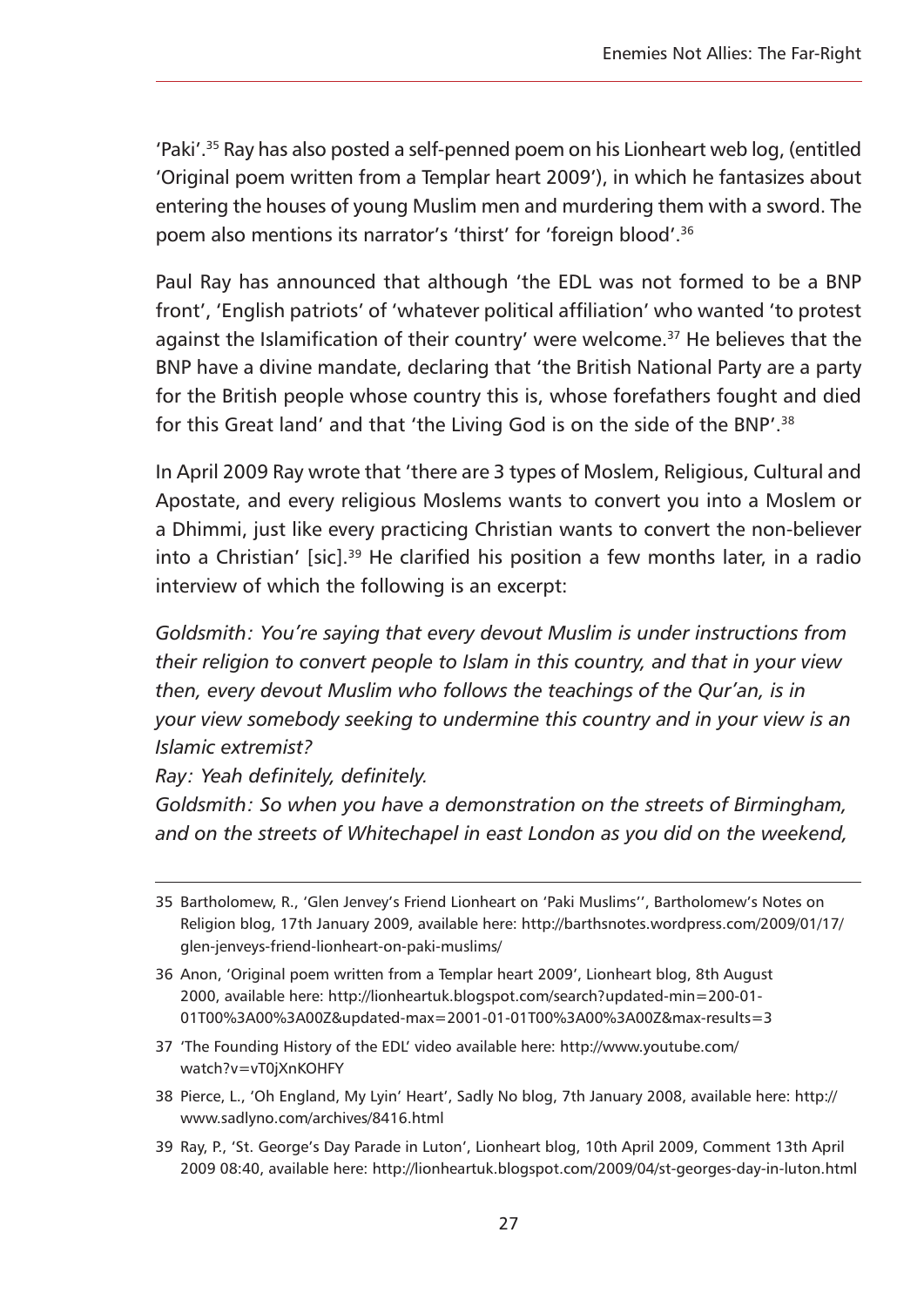*really it's a demonstration against all devout Muslims in this country? Ray: Erm…[5 second pause] Yeah. You could say that really, yeah. Basically, let's not beat about the bush. Yeah.*<sup>40</sup>

Thus Paul Ray, who helped found and organise the EDL and provided it with a unifying ideology, considers all Muslims to be 'extremists' from whom 'British lands' must be 'defended'.

In July 2009, Paul Ray declared that the EDL had been 'hijacked' by Tommy Robinson and BNP member Chris Renton ahead of an event in Birmingham.41

The EDL has also imported the ideology of the 'Stop Islamisation' franchise to articulate its concerns. This is increasingly evident in its rhetoric,<sup>42</sup> as well as in its choice of quest speakers, (which have included Florida Pastor Terry Jones<sup>43</sup> and US Rabbi and Tea Party activist Nachum Shifren),<sup>44</sup> and is probably due to the EDL's relationship with its English and American branches.45

#### b) Tommy Robinson

In June 2010, EDL spokesman Tommy Robinson was revealed to be Stephen Yaxley-Lennon of Bedford. Searchlight magazine published the information following the anonymous posting of videos featuring his name and unmasked face on the internet. Robinson confirmed his identity on his Facebook page. Robinson became a member of the British National Party in 2004. He spent 12 months in prison the following year for assaulting an off-duty police officer and resisting arrest.46 Further, Robinson attended a Luton BNP meeting in 2007, in

- 41 Bartholomew, R., 'Paul Ray on Chris Renton', Bartholomew's Notes on Religion blog, 8th August 2009, available here: http://barthsnotes.wordpress.com/2009/08/08/paul-ray-on-chris-renton/
- 42 Tommy Robinson interview on Sky News, December 2010, available here: http://www.youtube. com/watch?v=MEbL-IPL1Yc
- 43 Anon, 'English Defence League says Pastor Terry Jones will not speak at rally', Telegraph, 14th December 2010, available here: http://www.telegraph.co.uk/news/religion/8200443/English-Defence-League-says-Pastor-Terry-Jones-will-not-speak-at-rally.html
- 44 Bird, S., 'US Rabbi Praises 'Patriots of England' at Pro-Israel Rally', The Times, 25th October 2010
- 45 See SIOE section of this report
- 46 Lowles, N. and Cressey, S., 'The BNP Past of the EDL Leader', Searchlight Magazine, June 2010, available here: http://www.hopenothate.org.uk/features/article/26/the-bnp-past-of-the-edl-leader

<sup>40</sup> Meleagrou-Hitchens, A., 'Hooligans, Racists, Bigots: We Don't Want Your Help', Standpoint, 16th September 2009, available here: http://standpointmag.co.uk/node/2149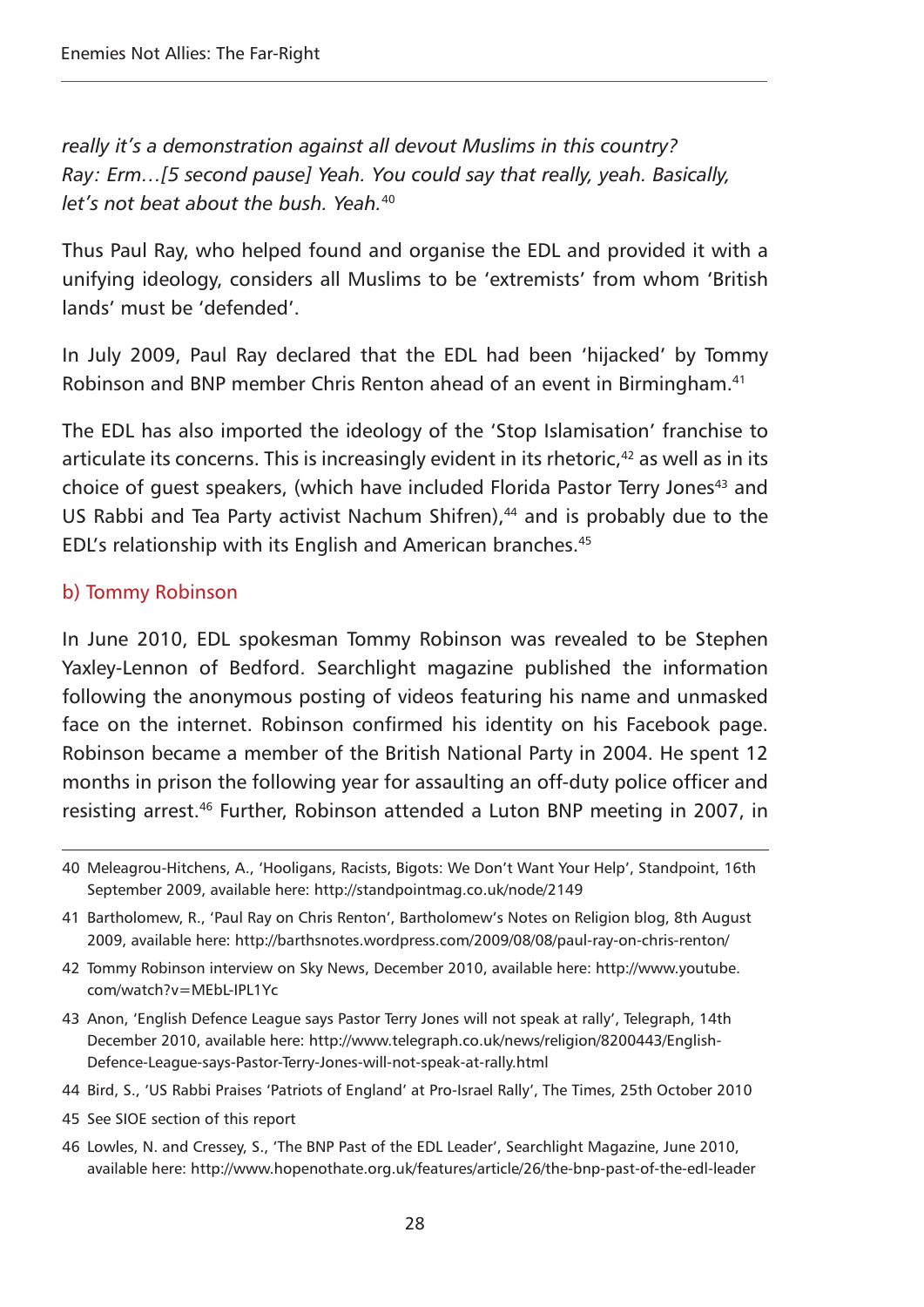which founding member Richard Edmonds delivered a speech. John Pater, activist for both the BNP and the Nazi 'November 9th Society' was also present.<sup>47</sup>

On the subject of neo-Nazis attending EDL events, Robinson insisted that such people were unwelcome, and cited the expulsion of a man who 'gave a Sieg Heil' from a bus of EDL members as a 'message back to all their other far-Right, National Front scumbags: You're going to get beat up if you go to these English Defence League protests'. He went on to remark that he 'think[s] immigration [has] been good for the country', and asserted that, based on personal experience, he has 'no problem' with Muslims, only with 'Islamic extremists'. Among his major concerns were 'uncontrolled immigration', 'terrorism', 'sharia courts', the 'Islamification of our society', 'the emerging double standards […] that he has experienced' and 'the threat of 'Christmas being called anything other than Christmas'', which he was described as being 'particularly worked up about'.48

In reality, Tommy Robinson and the EDL use rights language, victim status and threats similar to the Islamists to target people. In a July 25th 2011 interview with Jeremy Paxman on Anders Behring Breivik's bombing and massacre in Norway, Robinson ends by saying, *'We are against extremism and all kinds of violence but you need to listen. God forbid this ever happens on British soil. It's a time coming. You're probably five or ten years away.* 

*Jeremy Paxman: Thank you. That sounds almost like a threat, hang on a second. Robinson: No it's not a threat.* 

*Paxman: Do you think something like this could happen here in a few years time? Robinson: I believe it could and it's not a threat, it's a wakeup call to say listen we don't want this to happen but we need to address the problem. The problem ain't gonna get solved if we keep building mosques and keep flooding the country with Islamic immigration and not dealing with the threats of Islam and not listening to people'.*<sup>49</sup>

<sup>47</sup> Woodson, T., 'EDL's Tommy Robinson at a Luton BNP Meeting?', Three Counties Unity blog, 1st November 2010, available here: http://threecountiesunity.blogspot.com/2010/11/edls-tommyrobinson-at-luton-bnp.html

<sup>48</sup> Amis, L., 'In League With The Far Right?', Standpoint Magazine, Nov '09, available at: http:// standpointmag.co.uk/node/2311/full

<sup>49</sup> Tommy Robinson interview on BBC2, 25th July 2011: http://www.youtube.com/ watch?v=4RdJ4dpRQeE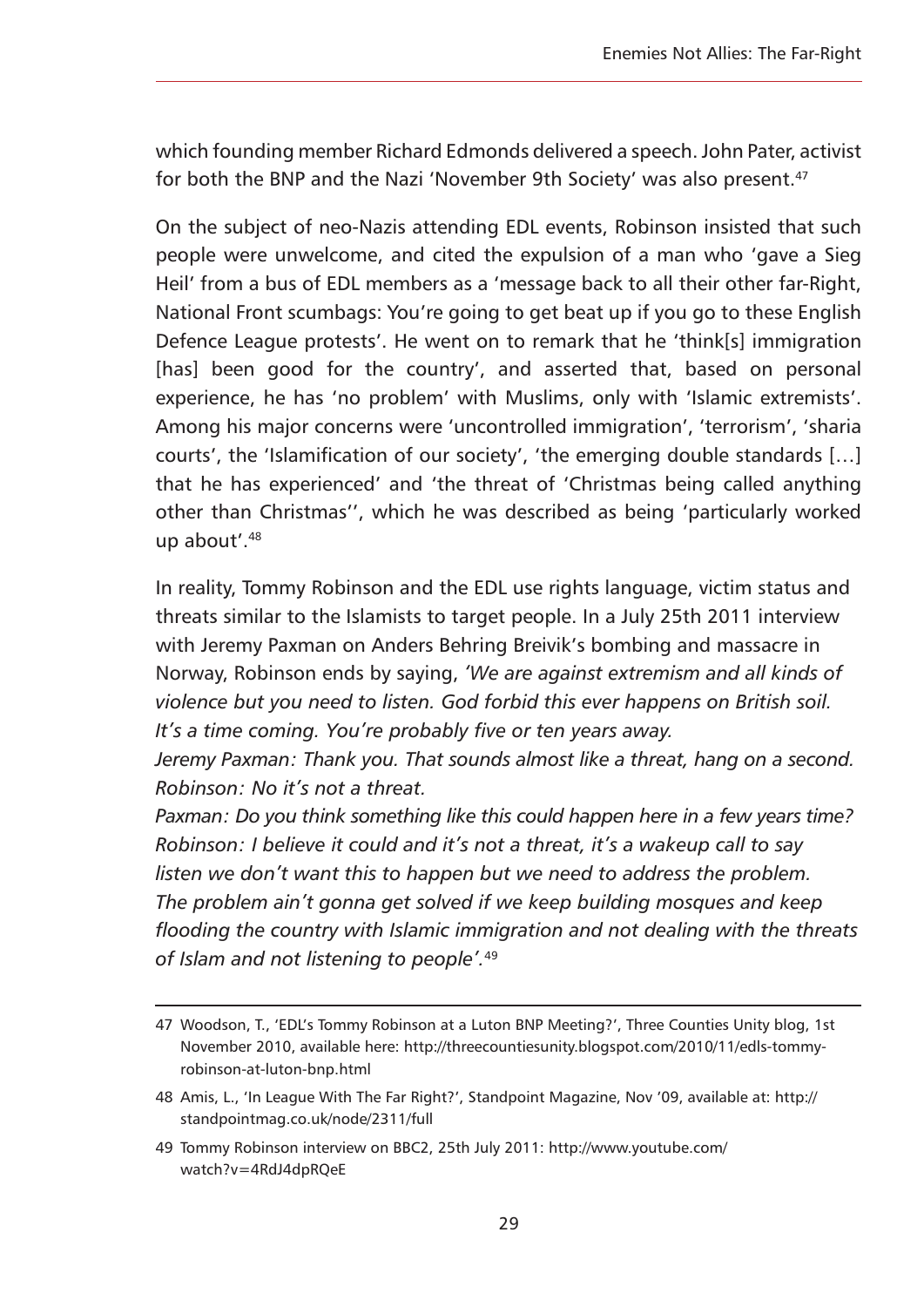At an October 2010 event in Leicester, Robinson complained about his alleged victimization by the police, and protested that he would not be subject to this kind of treatment if he were a Muslim:

*'They threw the Bible on the floor like it was any other book. To myself, I'm not incredibly religious, but my parents are. Now, they disregard the Bible on the floor. They would not do that to the Qur'an. This is exactly the reasons why we formed. To combat a two-tier system. One rule for them, and another rule for us. And it's true, it's oppression. That's exactly what it is. It's apartheid. It's kid gloves for their community, and iron fist for our community. And it won't be tolerated. People have put up with it for far too long'.* 

To cheers from the crowd, he continued to merge his personal experience with that of the English Defence League as a whole, as well as with its cause more generally:

*'The truth is I'm nothing more than a patriot who ain't gonna say no. The police weigh up the situation, and rather than deal with Islamic militant Muslim gangs peddling heroin, taking liberties in our towns and cities, taking liberties with our fuckin' youth, taking liberties with fuckin' non-Muslim youths, non-Muslim girls, raping, pimping, beating, abusing our whole system, rather than deal with these gangs, they would rather persecute us, the people who are highlighting the issue. And the fact is the police, the councils, the government, everyone needs to wake up. We're not going anywhere. We're growing in strength. We're growing in number. We will be here next year. We will be here for the next ten years.* 

'People say, *"where are the English Defence League going?". My children, three, two and I've got another one on the way, they will be members of the English Defence League. The English Defence League is going nowhere. It's here now, it's not going anywhere. We will combat militant Islam wherever it raises its ugly, paedophilic, disturbed, medieval fuckin' head, we'll be there'.*<sup>50</sup>

He further spoke of 'Wales, Britain, Scotland, everywhere […] coming together for the united front': *'The united front is we will not tolerate what's gone on for the last fifteen years. Liberties have been taken across our whole nation. And the days of militant Islam walking across our country unchallenged are gone. The English Defence League is here'.*

<sup>50</sup> Tommy Robinson speech at Leicester EDL Rally, October 2010, video available here: http://www. youtube.com/watch?v=IhDo5TCcaVc&feature=player\_embedded#!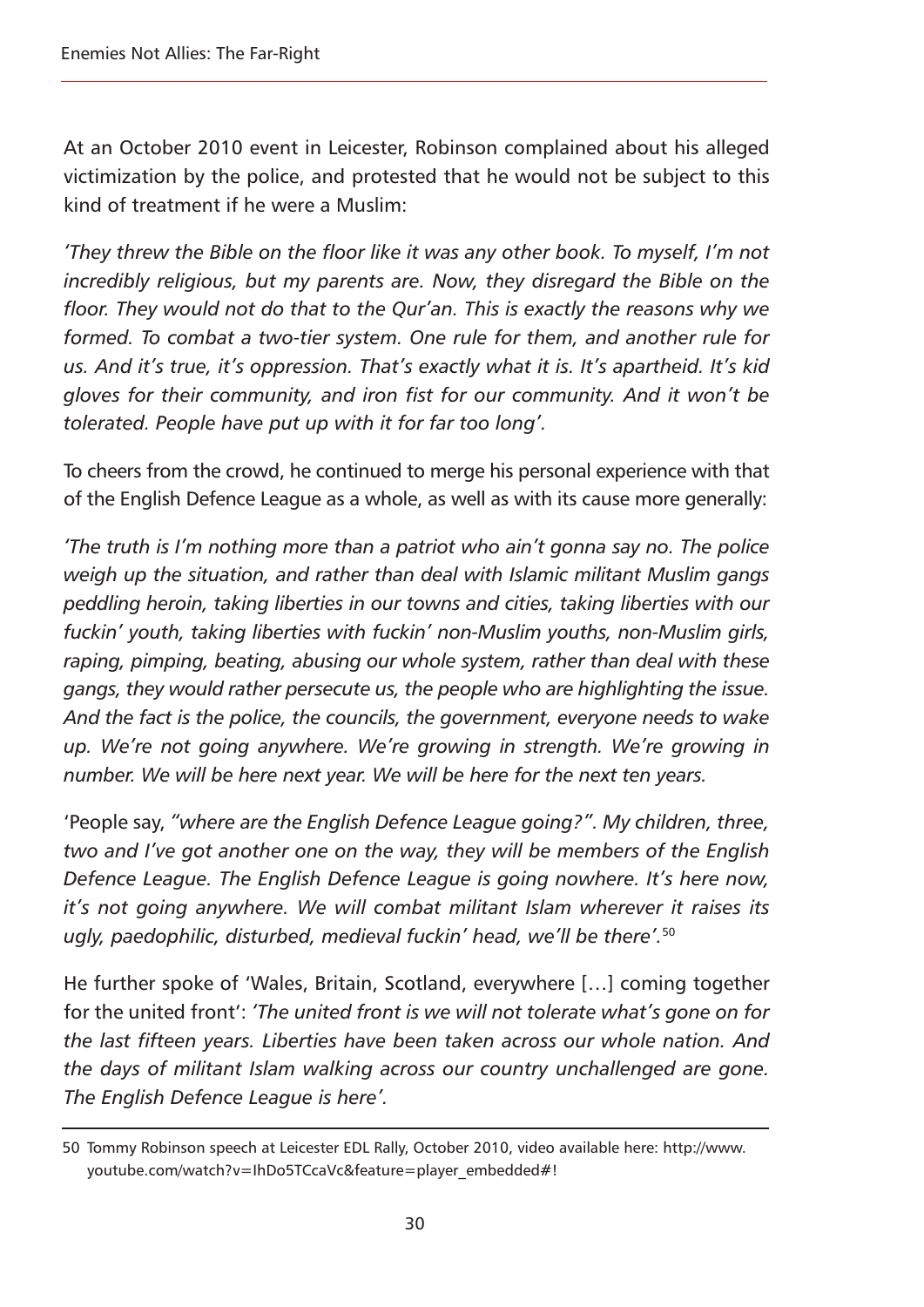In closing, he extended this appeal to people of all ethnicities, nationalities and religions: *'We don't care whether you arrived here yesterday, you are welcome to protect our Christian culture and our way of life. We will not tolerate it anymore'.*<sup>51</sup>

Judging by the response he elicited from the assembly, Robinson's professions of martyrdom, vows of defiance, and his tactical discourse when addressing journalists combine to provide the English Defence League with the mask they require.<sup>52</sup>

### **c) Guramit Singh**

In order to prove its commitment to being a 'multi-ethnic, multi-religious movement' that 'represent[s] every race, every creed, and every colour', the EDL has made use of 'non-white' persons sympathetic to its cause. One such individual is Guramit (or Amit) Singh, a British Sikh and English Defence League spokesperson and activist. Singh has defended the group against the charge of being 'anti-Muslim', asserting the following:

*'We're not here to be anti-Muslim, anybody in the group who is anti-Muslim will be kicked out. We're here to fight against Muslim extremism. If Hindus were doing what the Muslims are doing, if Sikhs were doing it […] whoever was to do it in this country, we would fight against them. I can understand that it can look like we're singling out Muslims but we're not, we're not here to do that. We're against Muslim extremists'.*<sup>53</sup>

However, Singh advocates organising marches in parts of England such as Bradford and opined that *'Bradford will be huge. The problem with Bradford is, like, the security threat. It's a highly populated Muslim area. They're very militant as well. It don't take fucking much for those Pakis to walk in there and set a bomb off. There is a big security thing, so once we get over that and sort something out then we'll be going to Bradford. Bradford's a place that's got to be hit'. He has also acknowledged the likelihood of violence at EDL events,* 

<sup>51</sup> Ibid.

<sup>52</sup> Paul Ray's 'EDL Leader Tommy Robinson Unmasked' video, available here: http://www.youtube. com/user/EDLmediauk#p/u/30/qOd9bRJZtVk

<sup>53</sup> Kermani, S., 'Meet the EDL's anti-racist poster boy', The Samosa website, 19th January 2010, available here: http://www.thesamosa.co.uk/index.php/news-and-features/society/210-exclusive-fthe-pakis-meet-the-elds-anti-racist-poster-boy.html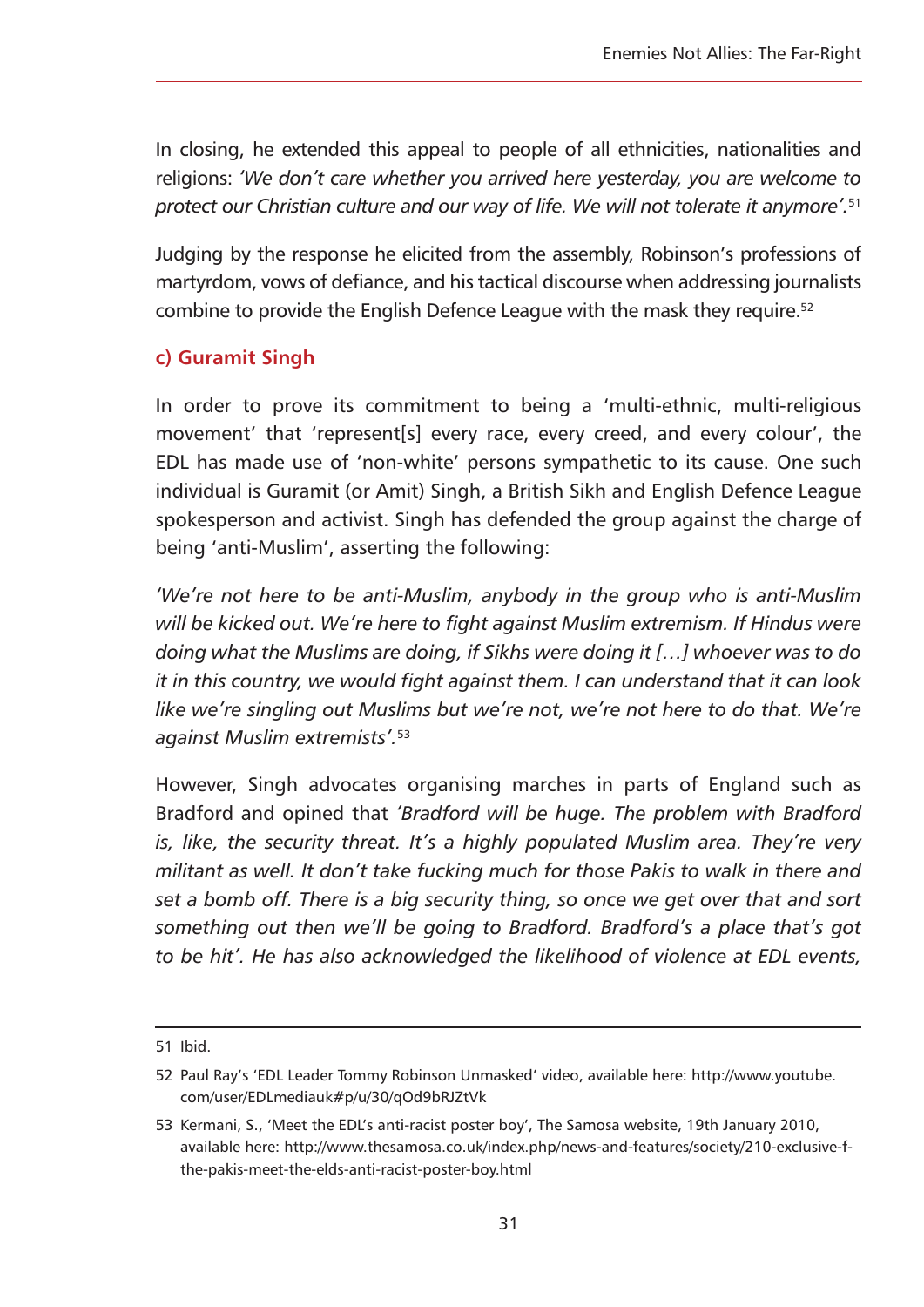*remarking at one demonstration that 'If them barriers break one day and our lads get through they'll murder them all'.*<sup>54</sup>

It was revealed after an investigation that Guramit Singh's Facebook page was 'littered with racist jokes' and 'rants' directed at Muslims:

*'You know what, ive got an inkling the profit muhammed was really a bit of a adultering, raping, hate preaching looting Cunt!! Anyone agree, or is it just me???? the muzzies wanna keep away from me im just looking for an excuse im fucked off at the mo fuck the pakis … i just think we shud burn the cunts now!!* [...] before you do retire sir richard attenborough, any chance you can find me *a moderate muslim????*

*- [comment by Guramit Singh] hes just rung me and said hes got more chance of finding bin laden!!*

*- [comment by another supporter] Ordinary Muslims lol, there aint 1 in birmingham. They all have 6 inches of rat hair hangin from there chin*

*- [comment by Guramit Singh] how dare you compare muslims to rats, rats deserve more respest than that! lol*

*[Comment aimed at a Muslim who insulted the EDL] hey amir how many times have u fucked your sister today, ure all a bunch of pedos, piss off back to pakistan!!' [sic].*

When confronted about these remarks, Singh explained that they had been 'provoked' by his 'receiving death threats from Muslims all the time', and that they were 'intended as jokes'. He went on to admit that he considers Islam to be an 'inherently extremist religion':

*'I do believe that the majority [of Muslims] believe in these extreme actions […] From what I've been told and what I've read it is an extremist religion. If you ask the majority of the world they say it is an extremist religion. This is what the British public perceives and this is what I perceive. This is what I know Islam to be. This is what I'm taught from Islam's speakers'.*<sup>55</sup>

<sup>54</sup> Taylor, M., 'English Defence League: Inside the violent world of Britain's new far right', The Guardian, 28th May 2010, available here: http://www.guardian.co.uk/uk/2010/may/28/englishdefence-league-guardian-investigation

<sup>55</sup> Kermani, S., 'Meet the EDL's anti-racist poster boy', The Samosa website, 19th January 2010, available here: http://www.thesamosa.co.uk/index.php/news-and-features/society/210-exclusive-fthe-pakis-meet-the-elds-anti-racist-poster-boy.html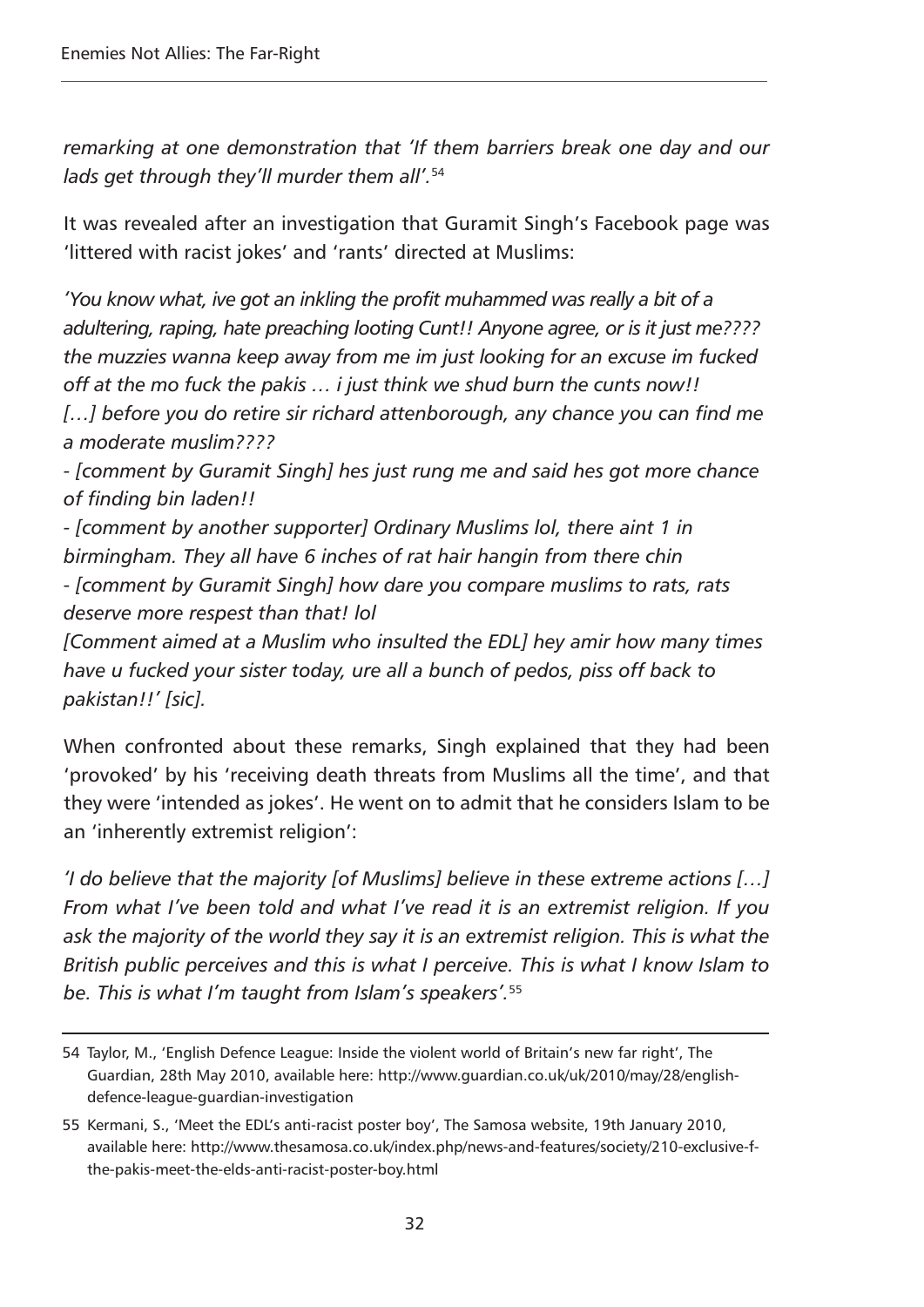Clearly Singh considers all Muslims to be 'extremists', which may account for his willingness to speak of them and march against them in the aggregate, as well as his affinity with the EDL. At a London rally in March 2010, Singh closed his speech to cheers and applause with the following statement. He paused for dramatic effect before delivering the punch line: *'God bless every single person in this country, of all religions, creeds and cultures, and you know what? Even God bless the Muslims. They'll need it for when they're burning in fucking hell'.*<sup>56</sup>

The EDL has attempted to disassociate itself from some of Singh's comments, which it asserts are an 'expression' of his 'personal views'.<sup>57</sup> It has not however taken any action since being made aware of them, nor has his position as EDL spokesperson been reviewed.

### **d) Chris Renton**

Chris Renton, who has adopted the alias 'John Sheridan', was described in an interview with Paul Ray as an 'activist' for and 'fully paid up Gold member' of the British National Party.58 Renton, according to Ray, 'hijacked' the English Defence League in August 2009.59 Renton was 'de facto commander of EDL as a whole' following Robinson's unmasking, and has since retained great 'control over the EDL'.60 Renton attended English Defence League events as early as May 2009.61 He has administrated many of the group's Facebook accounts,<sup>62</sup> (which are used to organise and promote their rallies) and originally 'set up its website', as Paul

- 56 Taylor, M., 'English Defence League: Inside the violent world of Britain's new far right', The Guardian, 28th May 2010, available here: http://www.guardian.co.uk/uk/2010/may/28/englishdefence-league-guardian-investigation
- 57 Kermani, S., 'Meet the EDL's anti-racist poster boy', The Samosa website, 19th January 2010, available here: http://www.thesamosa.co.uk/index.php/news-and-features/society/210-exclusive-fthe-pakis-meet-the-elds-anti-racist-poster-boy.html
- 58 'The Infiltration of the EDL', Lionheart blog, available here: http://lionheartuk.blogspot. com/2010/03/infiltration-of-edl.html
- 59 Bartholomew, R., 'Paul Ray on Chris Renton', Bartholomew's Notes on Religion blog, 8th August 2009, available here: http://barthsnotes.wordpress.com/2009/08/08/paul-ray-on-chris-renton/
- 60 'The Infiltration of the EDL', Lionheart blog, available here: http://lionheartuk.blogspot. com/2010/03/infiltration-of-edl.html
- 61 'People of Luton Protest against Muslim Extremism' video, available here: http://www.youtube. com/watch?v=z3tg74jxOy4
- 62 Cressy, S., 'English Defence League cracks begin to show', Searchlight Magazine, 14th January 2010, available here: http://www.hopenothate.org.uk/features/article/20/english-defence-leaguecracks-begin-to-show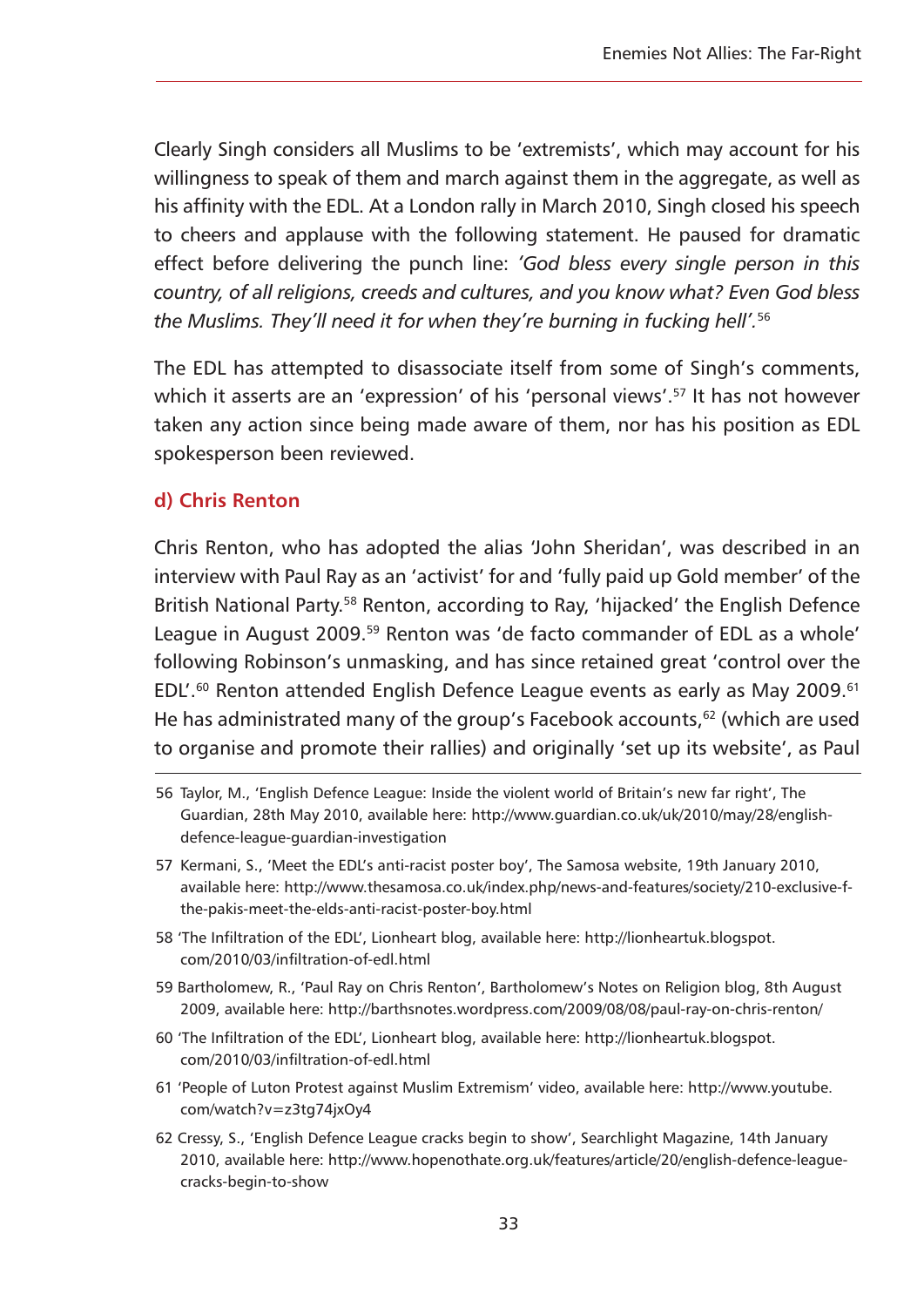Ray has confirmed in a radio interview.63 Ray has accused Renton of leading 'smear campaigns' against those he considers 'traitors' or 'hostile'. Eligibility for such a campaign includes *'questioning EDL policy or suggesting new tactics for protests that do not involve fighting the police or UAF members'.*<sup>64</sup>

#### **e) Kevin Carroll**

The EDL's current second in command, Kevin Caroll,<sup>65</sup> has admitted to having 'signed the nomination papers' for a BNP candidate and neo-Nazi activist in 2007. Carroll has also reportedly considered running as a BNP candidate himself.<sup>66</sup>

### **f) Alan Lake**

The English Defence League has been provided with 'funding materials[,] publicity'67 and 'advice'68 by Alan Lake, a 'middle-aged, respectable-looking' businessman69 and 'computer expert'. Lake approached the EDL in the summer of 2009 with the promise of money and wisdom.<sup>70</sup> At a conference organised by the nationalist Swedish Democrats party in September 2009, Lake opined that it was 'necessary to build an anti-jihad movement' in Europe. This movement would have 'free speech, democracy, equality in law and cultural tolerance' as its 'message', and would make alliances with 'lesbian and gay organisations [and] other religions and ethnic groups'. Lake expounded the view that web logs alone were inadequate, and that circumstances required 'people that are ready to go

- 63 'EDL is a BNP front?', video available here: http://www.youtube.com/watch?v=1eeE9tJkdgg
- 64 'The Infiltration of the EDL', Lionheart blog, available here: http://lionheartuk.blogspot. com/2010/03/infiltration-of-edl.html
- 65 'EDL Leadership and Structure', Hope Not Hate website: http://www.hopenothate.org.uk/hategroups/edl/structure
- 66 Cressy, S., 'The Extremist Defence League', Searchlight Magazine, 26th October 2010, available here: http://www.hopenothate.org.uk/features/article/32/the-extremist-defence-league
- 67 Lowles, N., 'Businessman Bankrolls Street Army', Searchlight Magazine, 17th October 2009, available here: http://www.hopenothate.org.uk/features/article/11/businessman-bankrolls-street-army
- 68 Briggs, B., 'This is England: Masked Like Terrorists, Members of…', Daily Mail, 2nd January 2010, available here: http://www.dailymail.co.uk/home/moslive/article-1238213/This-England-On-trail-English-Defence-League.html
- 69 Lowles, N., 'Businessman Bankrolls Street Army', Searchlight Magazine, 17th October 2009, available here: http://www.hopenothate.org.uk/features/article/11/businessman-bankrolls-street-army
- 70 Briggs, B., 'This is England: Masked Like Terrorists, Members of…', Daily Mail, 2nd January 2010, available here: http://www.dailymail.co.uk/home/moslive/article-1238213/This-England-On-trail-English-Defence-League.html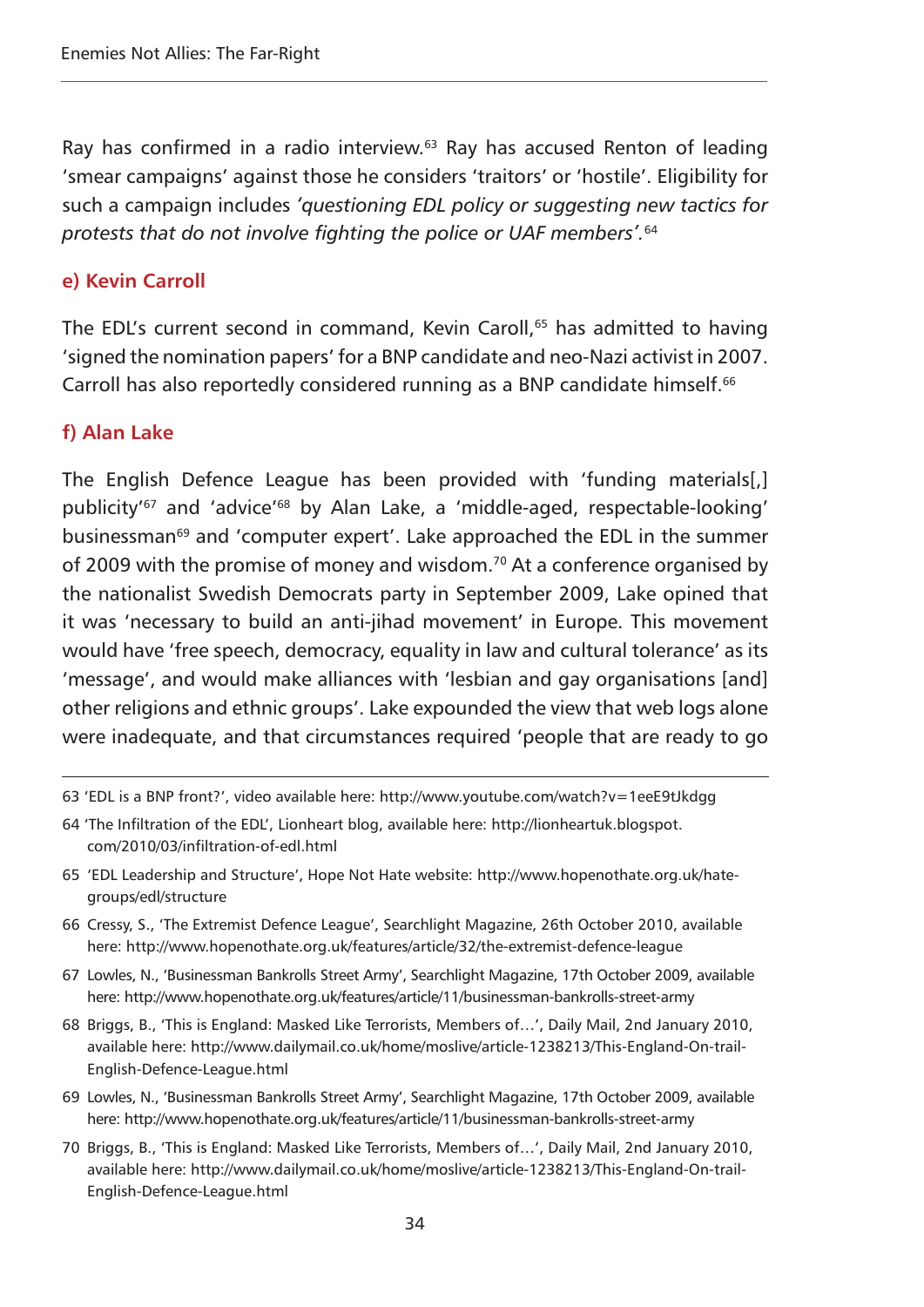out in the street'. He further informed the assembly that 'he and his friends had already begun to build alliances with football supporters': *'Football fans are a potential source of support. They are a hoi polloi that gets off its backsides and travels to a city and they are available before and after matches'*. 71

Lake has complained that 'our leaders in this country no longer represent us',<sup>72</sup> and has expressed concern about Muslims 'within 40 years' becoming the largest community in Europe.73 When asked about violence at EDL events, Lake explained that it was 'not desirable but sometimes inevitable', remarking that *'There are issues when you are dealing with football thugs but what can we do?'*74 and elsewhere that *'These people are not middle-class female teachers*  [...] if they continue to be suppressed it will turn nasty one way or another [...] *We have to put bodies on the street, writing letters to the Times does not work […] if we are going to have a mess that is so much grist to the mill'.*<sup>75</sup>

Lake has claimed subsequently to have broken ties with the EDL, $76$  although it has been suggested that he continues to offer them advice.<sup>77</sup>

According to Shiraz Maher of the International Centre for the Study of Radicalisation: *'We really must see these organisations that operate on the far-Right, and try to present themselves as legitimate partners in this fight, as being the flipside of the same problem that we are ultimately seeking to defeat in Islamism itself'.*<sup>78</sup>

- 71 Lowles, N., 'Businessman Bankrolls Street Army', Searchlight Magazine, 17th October 2009, available here: http://www.hopenothate.org.uk/features/article/11/businessman-bankrolls-street-army
- 72 Briggs, B., 'This is England: Masked Like Terrorists, Members of…', Daily Mail, 2nd January 2010, available here: http://www.dailymail.co.uk/home/moslive/article-1238213/This-England-On-trail-English-Defence-League.html
- 73 Lowles, N., 'Businessman Bankrolls Street Army', Searchlight Magazine, 17th October 2009, available here: http://www.hopenothate.org.uk/features/article/11/businessman-bankrolls-street-army
- 74 Briggs, B., 'This is England: Masked Like Terrorists, Members of…', Daily Mail, 2nd January 2010, available here: http://www.dailymail.co.uk/home/moslive/article-1238213/This-England-On-trail-English-Defence-League.html
- 75 Taylor, M., 'EDL: New wave of extremists plotting summer of unrest', Guardian, 28th May 2010, available here: http://www.guardian.co.uk/uk/2010/may/28/english-defence-league-protest-bnp
- 76 Ibid.
- 77 Cruddas, J., 'English Defence League is bigger threat than the BNP', Guardian, 10th October 2009, available here; http://www.guardian.co.uk/uk/2010/oct/10/john-cruddas-english-defence-league
- 78 Statement made at One Law for All 'Enemies Not Allies' seminar, 26th January 2011, available here: http://www.onelawforall.org.uk/videos-seminar-on-enemies-not-allies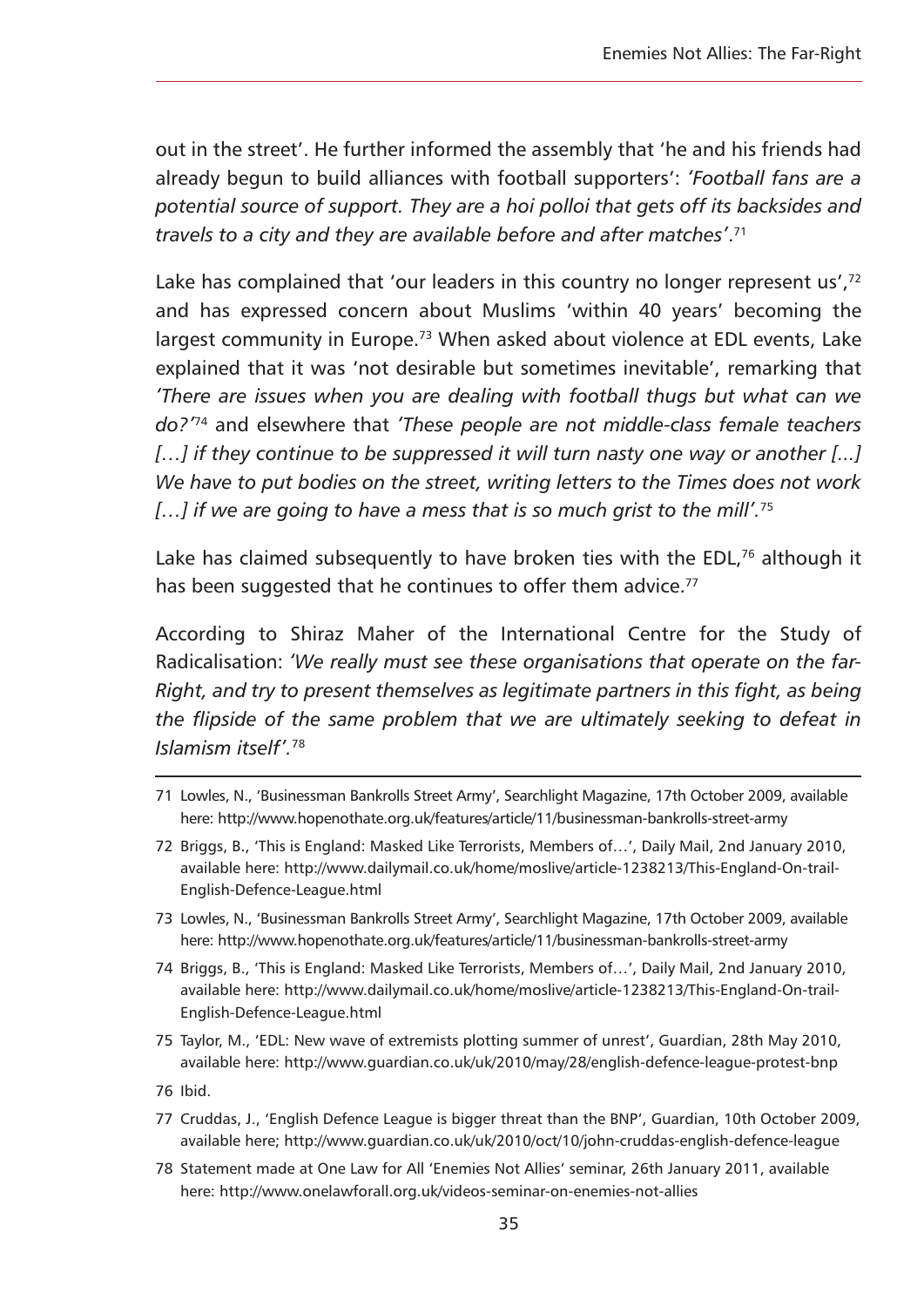## Stop Islamisation Of Europe

Stop Islamisation Of Europe1 describes itself as 'an alliance of people in Europe with the single aim of preventing Islam becoming a dominant political force in Europe'. SIOE claims that it 'exists to legally combat the overt and covert expansion of Islam' and hopes to 'stop the creeping growth of Sharia law in England'.2 Clone web logs and Facebook pages exist for several countries in Europe, as well as for Russia and Australia.3

## SIOE Origins

*Dan Danske Forening*, or the Danish Association, is a xenophobic lobby group founded in 1987 to 'oppose' the 'new occupation of Denmark' by 'the tidal wave of mass-immigration from the third world'. It aims to 'safeguard Danish culture, language and traditional lifestyle[,] to warn against the dissolution of [Danish] cultural identity which is now under threat of being swamped by an enormous influx of immigrants from countries plagued with overpopulation', and 'to prevent the disintegration of Denmark as the homeland of the Danish people'. Membership of the Danish Association is denied to what it refers to as 'anti-democratic elements' who 'hold extremist views', while it '[would] be pleased to co-operate with like-minded citizens of other countries'.4 Its website bares an 'Official Apology From Denmark to the Muslim World', which states on behalf of 'all Danes' that they are 'sorry' for having '[given] you shelter when war drove you from your home country', for having allowed Muslims access to

- 2 'About' section of SIOE website, published here: http://sioe.wordpress.com/about/
- 3 Homepage of SIOE website, published here: http://sioe.wordpress.com/
- 4 'Who are we?' section of Dan Danske Forening website, available here: http://www. dendanskeforening.dk/index.asp?id=27

<sup>1</sup> The SIOE and SIAD websites were 'hacked' and 'deleted' in February 2011 according to SIOE, and are not available online. This report therefore cites the original web addresses and dates for links, where possible provides alternative web sources, and can produce screen captures and videos if challenged. For SIOE's 'hacking' claim, see Geller, P., 'SIOE Website Hacked and Deleted by the Enemies of Free Speech', Atlas Shrugs blog, February 21st 2011, available here: http:// atlasshrugs2000.typepad.com/atlas\_shrugs/2011/02/sioe-website-hacked-and-deleted-by-enemiesof-free-speech.html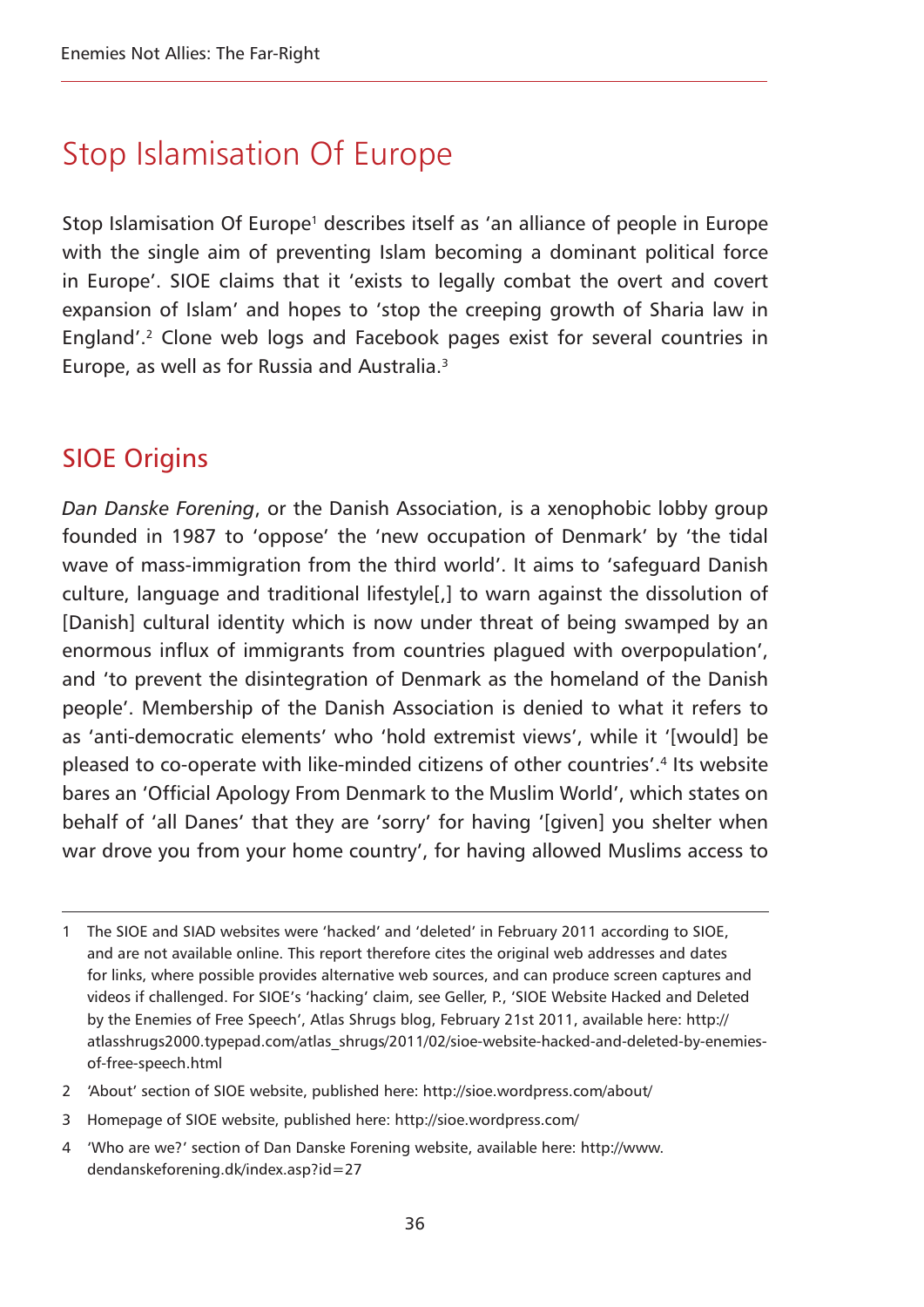'an education[,] food and a home' and the Danish welfare system, as well as for 'build[ing] you Mosques so you could worship in our Christian land'.5

Anders Gravers Pedersen, chairman and founder of Stop Islamisation Of Europe, was a member of the Danish Association as recently as 2005. He and some Jutland based colleagues were dissatisfied with the group, complaining that 'all they wanted was only to talk internally about the Islam problems and publish a well-informed magazine four times a year', whereas they were aware 'that we had to do something now if we would have any chance to sa[v]e Denmark from the Islamic invasion'. As Pedersen has recounted, they 'therefore […] decided to start an organisation whose aim was to wake up the Danes through actions and provocations, of course within the limits of the law'. This they believed would *'put the government in the devils dilemma, that means, no matter what they did, SIAD would have a win-and-win situation. If they allowed our demonstrations, there would be serious trouble, and if they wouldn't allow us to demonstrate, SIAD had proved that the freedom of speech and the right to gather in public was suppressed and eliminated' [sic].*<sup>6</sup>

The organisation Pedersen went on to found was Stop Islamiseringen af Danmark (SIAD), which contested Danish elections in 2005<sup>7</sup> and 2007. $8$  Their manifesto included a ban on 'Halal-slaughtered meat', as well as 'the prohibition of the Qur'an in Denmark'.9 As of late 2010 membership of Stop Islamiseringen af Danmark was restricted, as this message from the group's website demonstrates: 'Nazister, kommunister, muslimer og andre med udemokratiske holdninger kan ikke vaere medlem af SIAD'(emphasis original).10 This translated into English

- 7 'Sommerredaktion: Hojreradikal hooligan-mobilisering uden succes', Redox magazine, 13th July 2006, available at: http://www.redox.dk/spip.php?article30
- 8 'Anti-muslimer taber pusten', Redox magazine, 12th December 2007, available here: http://redox. dk/spip.php?article190
- 9 Hansen, L., 'Fremmedfjendsk k-valg', Modkraft.dk news website, 19th October 2005, available here: http://www.modkraft.dk/nyheder/article/fremmedfjendsk-k-valg
- 10 'Membership' section of SIAD website, published here: http://siad.wordpress.com/medlemskab/ , Anders Gravers Pedersen repeats the policy here: http://ditcentrum.nordjyske.dk/forums/ p/92319/183943.aspx#183943

<sup>5</sup> 'The Official Apology from Denmark to the Muslim World', Dan Danske Forening website, available here: http://www.dendanskeforening.dk/side405.html

<sup>6</sup> 'UK and Scandinavia Counterjihad Summit' transcript, SIOE website, 15th April 2007, published here: http://siad.wordpress.com/2007/04/15/uk-and-scandinavia-counterjihad-summit/, available here: http://gatesofvienna.blogspot.com/2007/04/report-on-counterjihad-summit.html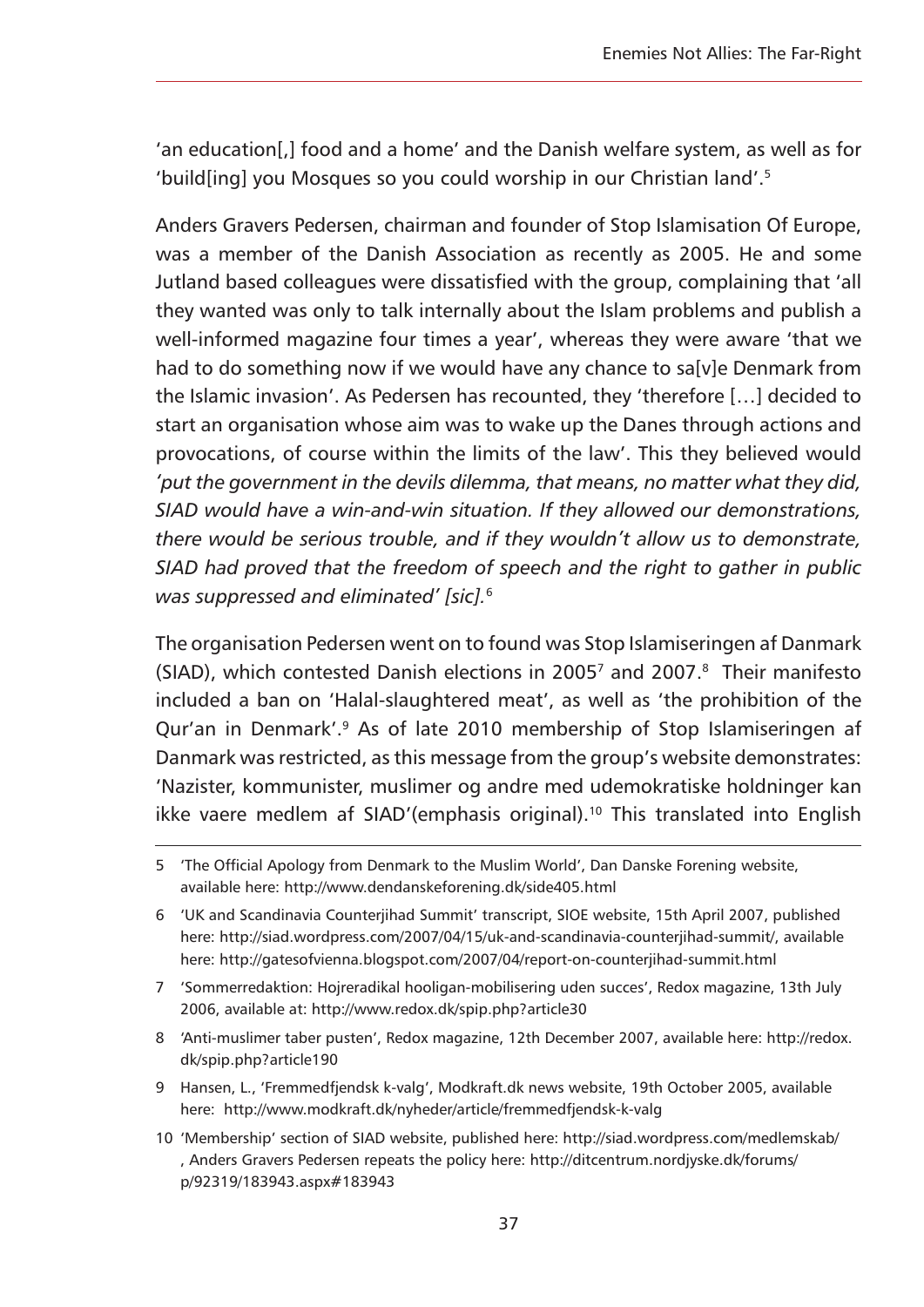would read: 'Nazis, communists, Muslims and others with undemocratic attitudes can not be a member of SIAD'. It is worth noting that there are Danish words for 'Islamist', 'extremist', 'fundamentalist' and so on. (SIAD have since altered this message, which now refers to '*Islamister'*, or Islamists.)<sup>11</sup>

Despite their proclamations against Nazis, there is evidence of neo-Nazis having attended SIAD events, including members of Blood & Honour, *Danmarks Nationale Front and Danmarks Nationalsocialistiske Bevaegelse*, 12 (whose swastika-adorned website provides a neo-Nazi online directory).<sup>13</sup> Further, Anders Gravers Pedersen has collaborated with Julius Borgesen, the former spokesperson for *Danske Front*, 14 who in 2007 was sentenced to six months in prison for 'calling for an arson attack against' a Danish minister.15 *Danske Front* is a 'right-wing extremist' group which has 'co-operated' with Blood & Honour and Combat 18.16 Borgesen has reportedly attended B&H events, and in 2005 participated in a march to celebrate Rudolf Hess.<sup>17</sup>

Having been expelled from the *Front*, Borgesen founded *Frie Danske Nationalister*, or Free Danish Nationalists.<sup>18</sup> The group's official YouTube channel<sup>19</sup> has among its subscribers users calling themselves 'dkneonazi', 'JEWSARE666' and 'nickgriffern'. Other subscribers have chosen avatars which read 'United Aryan Terror' and 'White Power!'. The 'White Power!' avatar features an eagle atop

- 13 Website available here: http://www.dnsb.info/politik/ns/docs/links.php
- 14 Danish television interviews with Borgesen for TV2, available here: http://video.google. com/videoplay?docid=1488099343485215184# and here: http://www.youtube.com/ watch?v=4LZpwl4Wmms
- 15 'Annual Report 2006-2007', The Danish Security and Intelligence Service (PET), p.53, available here: http://www.pet.dk/upload/petannualreport\_2006-2007.pdf
- 16 'Annual Report 2003', The Danish Security and Intelligence Service (PET), p.40, available here: http://www.pet.dk/upload/aarsberetning\_2003\_uk.indd.pdf
- 17 'Anti-muslimer taber pusten', Redox magazine, 12th December 2007, available here: http://redox. dk/spip.php?article190

19 Frie Danske Nationalister YouTube account, available here: http://www.youtube.com/user/ FreeDenmark

<sup>11</sup> 'Membership' section of new SIAD website, available here: http://siaddk.wordpress.com/ medlemskab/

<sup>12</sup> 'Kendt skuespiller skal tale for nynazister', Redox magazine, 6th September 2010, available here: http://redox.dk/spip.php?article971

<sup>18</sup> Ibid.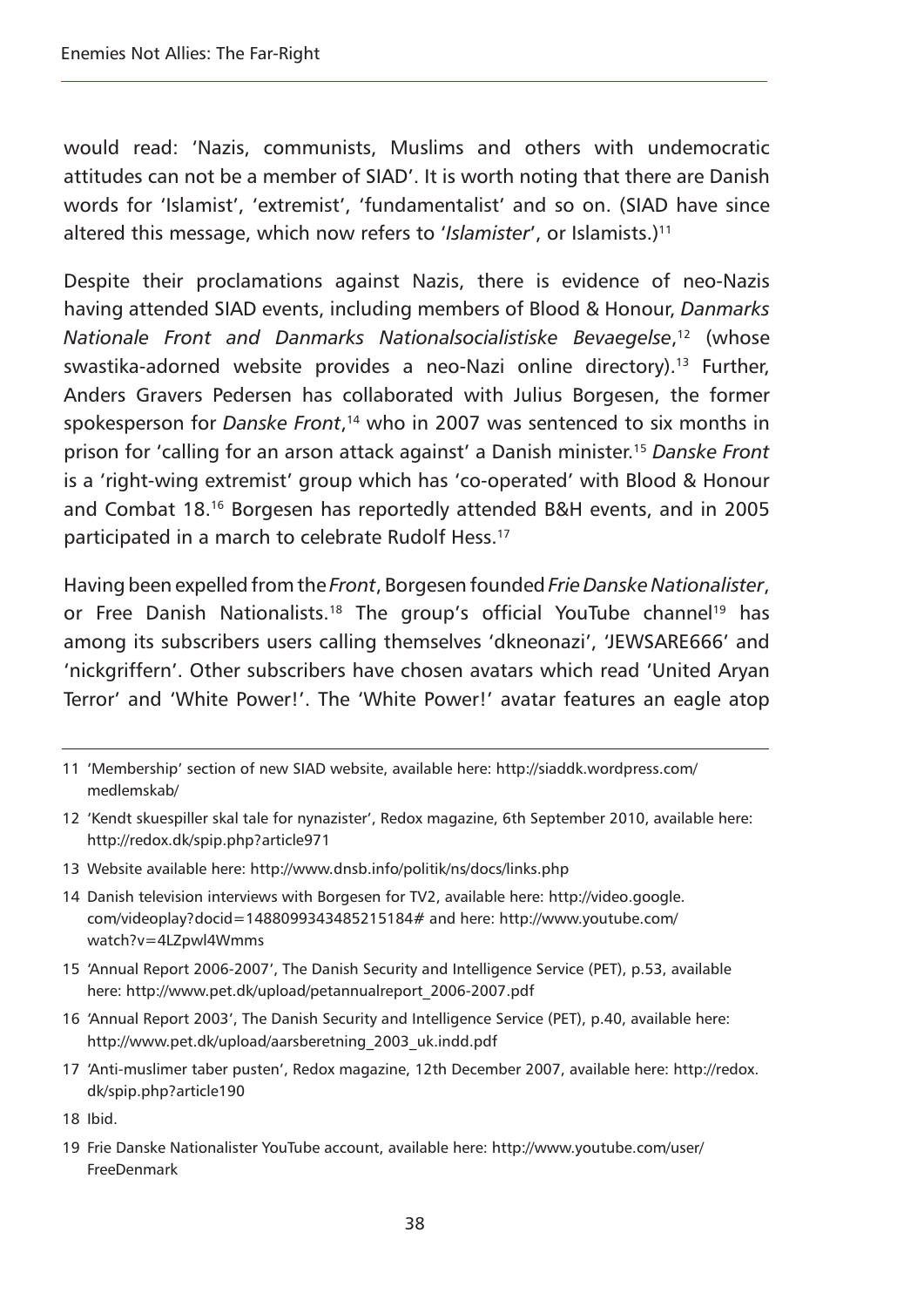a swastika.20 Borgesen's *Frie Danske Nationalister* is part of an 'alliance' of organisations called '*Anti-jihad Danmark*', which SIAD dominates. Pedersen has defended his association with Borgesen, opining that 'Julius is in no way Nazi [or a racist], but is fighting for the democracy and freedom of Denmark'.<sup>21</sup>

*Stop Islamiseringen af Danmark* held its first demonstration after caricatures of Islam's prophet Muhammad were published in the Jutland Post.<sup>22</sup> The storm that broke subsequent to the publication was taken advantage of by a number of far-Right groups including *Danske Front*. 23

Pedersen has claimed that these demonstrations were 'in support for the newspaper Jyllands Posten […] and in support of the freedom of speech'. However, SIAD chose to 'name' their demonstration 'Hamas Genociders Out of Scandinavia'. Pedersen explained that 'the title was because Hamas was recently elected as a legal government in Palestine and their main goal is to chase the Jews out of Israel and to kill the Jews all over the world. We cannot allow to house these kind of people in Denmark'.<sup>24</sup>

## Stop Islamisation Of Europe

Anders Gravers Pedersen has explained that having tested the 'Stop Islamisation' brand in Denmark, he hoped to 'expand the ideas of SIAD' to other countries:

*'We know that Denmark is such a small homogenious country, where the effects are felt quickly, much quicker than in bigger countries. Because of that* 

- 21 The Vikings Are Stirring', Gates of Vienna blog, 25th April 2007, Comments made on 26th and 27th, available here: http://gatesofvienna.blogspot.com/2007/04/vikings-are-stirring.html
- 22 'UK and Scandinavia Counterjihad Summit' transcript, SIOE website, 15th April 2007, published here: http://siad.wordpress.com/2007/04/15/uk-and-scandinavia-counterjihad-summit/, available here: http://gatesofvienna.blogspot.com/2007/04/report-on-counterjihad-summit.html
- 23 'Annual Report 2004-2005', The Danish Security and Intelligence Service (PET), p.52-53, available here: http://www.pet.dk/upload/annualreport2004-2005.pdf
- 24 'UK and Scandinavia Counterjihad Summit' transcript, SIOE website, 15th April 2007, published here: http://siad.wordpress.com/2007/04/15/uk-and-scandinavia-counterjihad-summit/ , available here: http://gatesofvienna.blogspot.com/2007/04/report-on-counterjihad-summit.html

<sup>20</sup> Frie Danske Nationalister YouTube account subscribers, available here: http://www.youtube.com/ profile?user=FreeDenmark&view=subscribers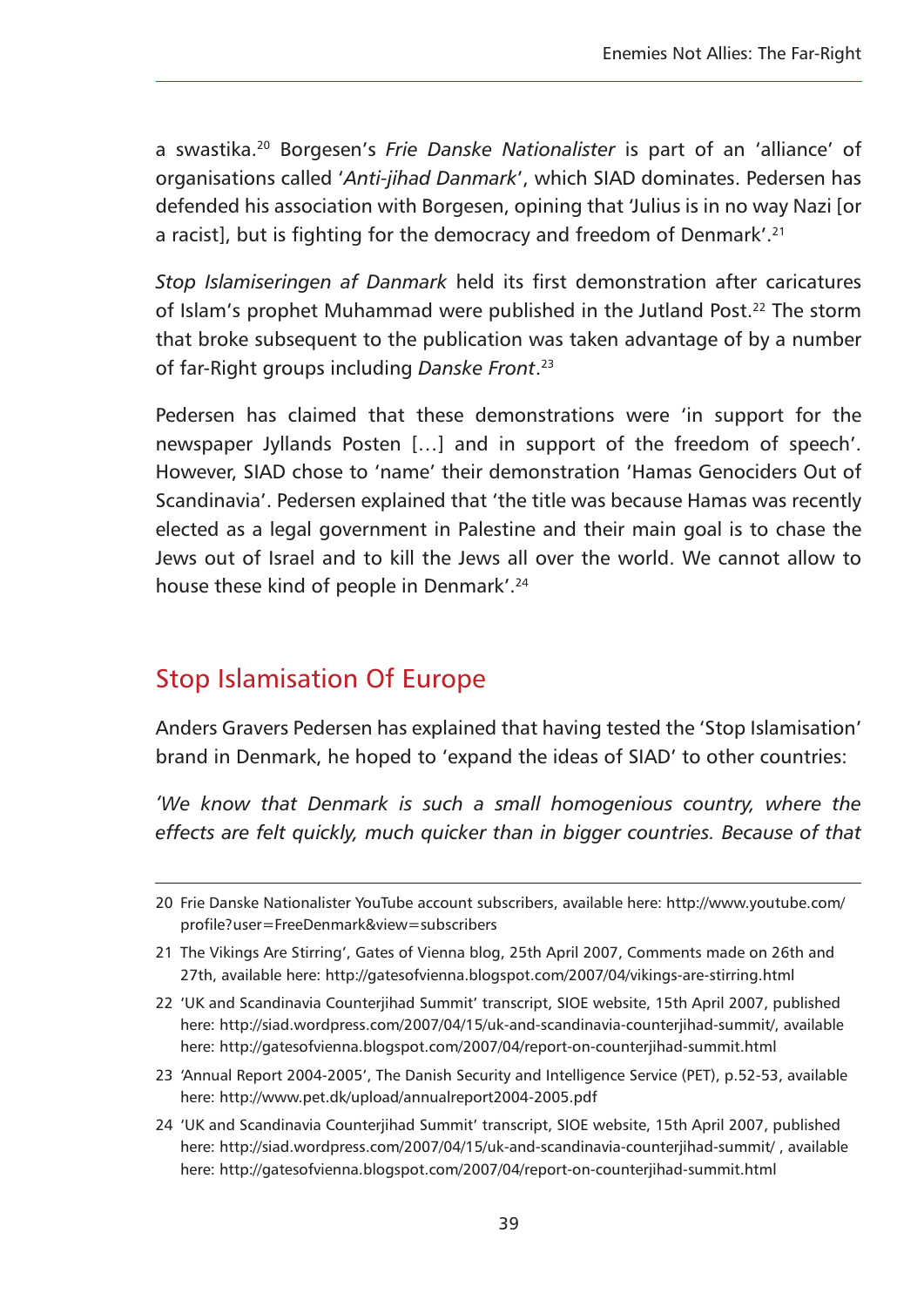*we believe that Denmark is the perfect place to practice the anti-jihad actions and thereby affect the population, because we get a response right away. Then we can discover which actions will have the greatest affect on the people, and which actions can be copied to other places, USA, Canada, Australia and the rest of Europe' [sic].*

This 'expansion' was to be achieved in part through the 'umbrella organisation' Stop Islamisation Of Europe.25 SIOE was co-founded by Stephen Gash, who describes himself as a 'writer' who has 'spent over 20 years in biological research'.<sup>26</sup> In 2007 Gash contested an election in Sedgefield as candidate for the English Democrats,<sup>27</sup> a nationalist party which advocates secession from both the EU28 and the United Kingdom.29 The desire to 'reclaim control over our borders and stop uncontrolled immigration' was a 'main theme of his campaign'.<sup>30</sup>

Stop Islamisation Of Europe states on its website that, *'SIOE finds the concept of 'moderate' Muslims difficult because of the Islamic practises of Taqiyya and Kitman which are designed to deceive and mislead non-Muslims in order to promote the ascendance of Islam over any other religion and political system. Therefore, if a political party's leaders and members may be accused of lying and their policies challenged, then so should a religion's, especially Islam, which considers lying not only acceptable, but obligatory in the furtherance of its doctrine' [sic].*31

This piece of illogic is typical of SIOE arguments, in that it piles sophistry upon a false premise. It likens Islam to a political party, and posits that as dishonesty

- 26 Stephen Gash, English Democrats, Sedgefield, 19th July 2007, available here: http://by-elections. co.uk/sedgefield/edp.html
- 27 By-elections Blog, available here: http://by-elections.co.uk/sedgefield07.html
- 28 'What we stand for', The English Democrats website, available here: http://www.voteenglish. org/what-we-stand-for/
- 29 'An English Parliament', The English Democrats website, available here: http://www.voteenglish. org/an-english-parliament
- 30 Stephen Gash, English Democrats, Sedgefield, 19th July 2007, available here: http://by-elections. co.uk/sedgefield/edp.html
- 31 'About' section of SIOE website, published here: http://sioe.wordpress.com/about/

<sup>25</sup> 'UK and Scandinavia Counterjihad Summit' transcript, SIOE website, 15th April 2007, published here: http://siad.wordpress.com/2007/04/15/uk-and-scandinavia-counterjihad-summit/, available here: http://gatesofvienna.blogspot.com/2007/04/report-on-counterjihad-summit.html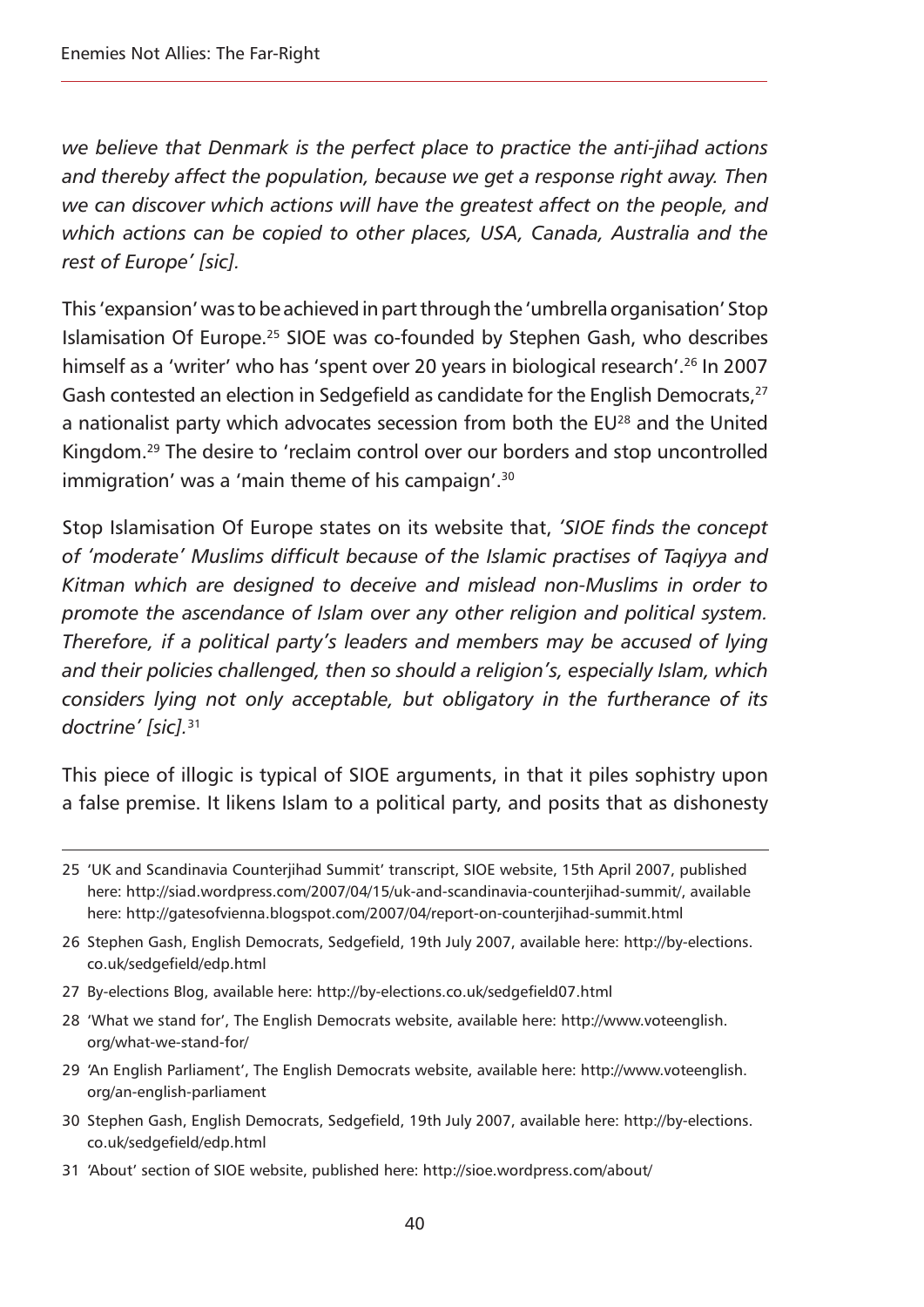is one of this party's policies, its 'members', (i.e. Muslims), are 'obligated' to be dishonest. Thus it is reasonable to assume that all Muslims are liars and extremists, and to accuse them of this is perfectly legitimate.

To avoid ambiguity, SIOE explains in a section of their website titled 'Moderate Muslims?' that Muslims have a 'culture of deceit', and asserts that Muslims who tell pollsters they would not like Sharia law in Britain are lying, whereas those who vote in the affirmative are telling the truth.<sup>32</sup> That Muslims are dishonest only when expressing opinions that challenge SIOE dogma is a curiosity that has yet to be registered by the group's leadership. The 'Moderate Muslims?' section of the website uses equally compelling arguments to establish that all Muslims are 'extremists' who support terrorists. It concludes: 'These are just a very few examples of why SIOE has difficulty in the concept of 'moderate [M]uslims', but these alone are persuasive enough in our belief'.<sup>33</sup>

In response to the One Law for All campaign's criticism of SIOE, Stephen Gash posted the following on our website:

*'We are openly anti-Islam as well as being anti-nazi and anti-communist. Conflating anti-Islam with racism is ridiculous and you know it.* 

*'We are openly hardline against Muslims, but that means Muslims of all races.*

*'To be honest, the misappropriating the word "bigot" is as ridiculous as the misuse of the word "racist". The reason you use "racist" is to deliberately deter people from criticising Islam and is therefore a dishonest reason.*

*'You argue that Muslims are being killed by Muslims. If the "extremists" are such a tiny minority, then it is up to the vast majority of "moderates" to sort out Islam and how Muslim countries are governed. However, if indeed it is a minority that are ruling Muslim countries against the will of the vast majority, then that is even more reason to halt Muslim immigration into the West'.*<sup>34</sup>

<sup>32</sup> 'Moderate Muslims' section of SIOE website, published here: http://sioe.wordpress.com/moderatemuslims/

<sup>33</sup> Ibid.

<sup>34</sup> Stephen Gash, One Law for All website comments section, available here: http://www. onelawforall.org.uk/videos-seminar-on-enemies-not-allies/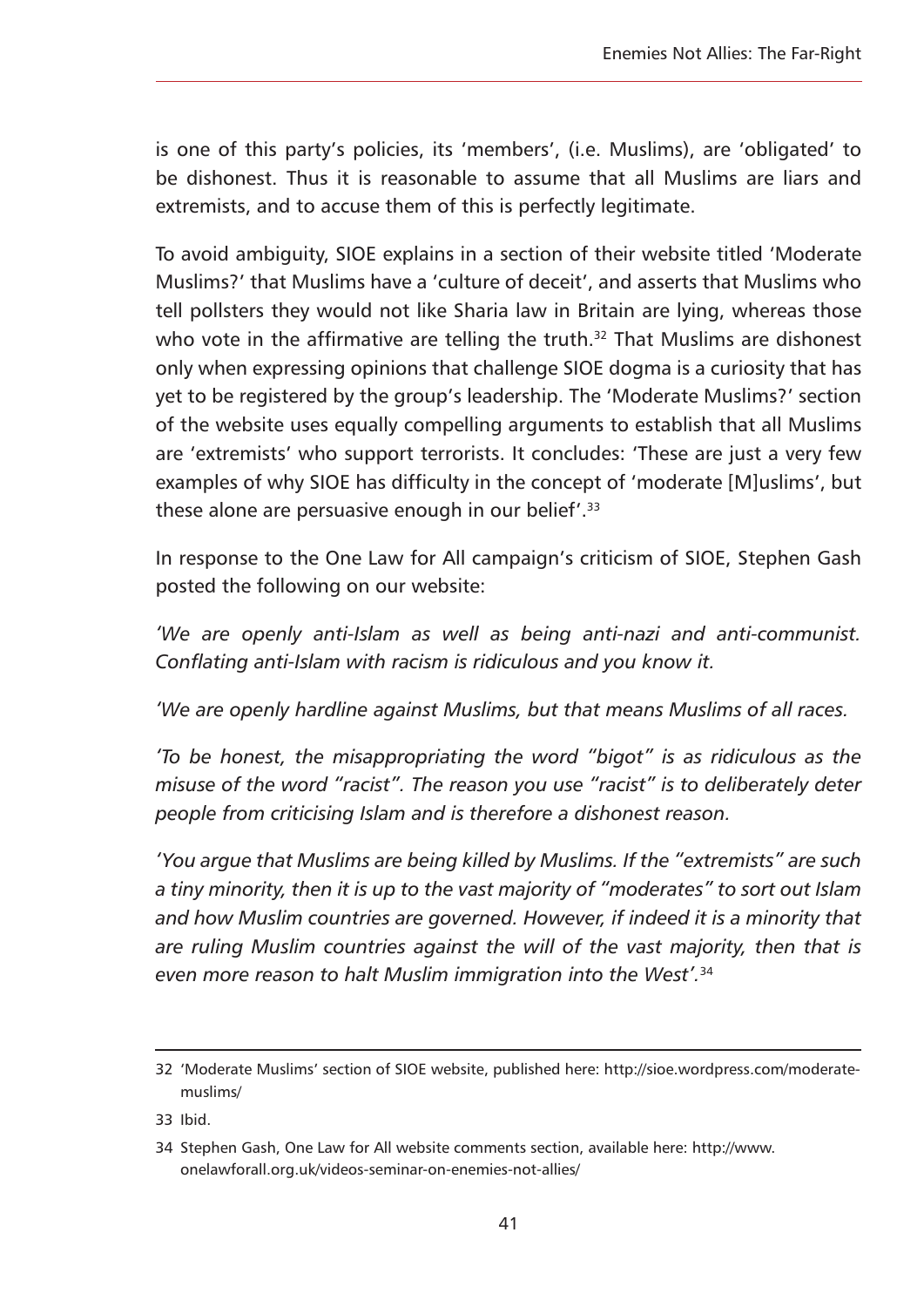Despite clear racism in statements and deeds, Stephen Gash continues to declare that SIOE is non-racist because of its slogan 'Racism is the lowest form of stupidity! Islamophobia is the height of common sense!' and because 'cofounder of SIOE, Anders Gravers has fathered two mixed-race children with two women of different races'.35 These examples further trivialise racism (such as the use of the word 'stupidity' when racism dehumanises, kills and destroys people's lives) and are tactical for purposes of appearance.

The SIOE website publishes articles, which among other things liken the Qur'an to Adolf Hitler's *Mein Kampf*, 36 and declare that *'Islam is coming for you and your family; they are coming for your lands and your homes' [sic]. One such article, posted in April 2009, states that 'Islam has one solution for you; there is not a multiple choice option. It is Submission or annihilation. By Bomb, Bullet, Ballot Box, or Breeding they will subjugate everyone and every country to the will or Allah and his amoral justice. Europe is sitting on a time bomb! Time is fast running out. […] Now is the time to fight for our survival, or perish. Where Islam has put roots NOTHING else has grown! [sic]'*<sup>37</sup>

The SIOE leadership has written in defence of Radovan Karadzic, who is currently on trial for war crimes and genocide.38 In an article entitled 'The Extraordinary Rendition of Radovan Karadzic', they complain that anti-Serb media bias will deny Karadzic a 'fair trial'. It also attempts to justify his actions, remarking that *'The history of muslim oppression of Serbs during the Ottoman empire and the fear of the return of such persecution will not be allowed in Karadzic's defence. The current persecution of Serbs in Kosovo as justification for that fear will not be allowed as evidence' [sic].*<sup>39</sup>

When publically challenged about SIOE's support for Karadzic, Stephen Gash repeated that 'the West' is anti-Serb, and has a pro-Muslim bias which extends

<sup>35</sup> Ibid.

<sup>36</sup> 'From Paradise to Hell', SIOE website, 3rd June 2009, published here: http://sioe.wordpress. com/2009/06/03/from-paradise-to-hell/

<sup>37</sup> 'Danger', SIOE website, 15th April 2009, published here: http://sioe.wordpress.com/2009/04/15/danger/

<sup>38</sup> 'Radovan Karadzic trial recalls siege of Sarajevo', BBC news website, 17th August 2010, available here: http://www.bbc.co.uk/news/world-europe-10998883

<sup>39</sup> 'The Extraordinary Rendition of Radovan Karadzic', SIOE website, 30th July 2008, published here: http://sioe.wordpress.com/2008/07/30/the-extraordinary-rendition-of-radavan-karadic/, available here: http://sioeengland.wordpress.com/2008/07/30/the-extraordinary-rendition-of-radavan-karadic/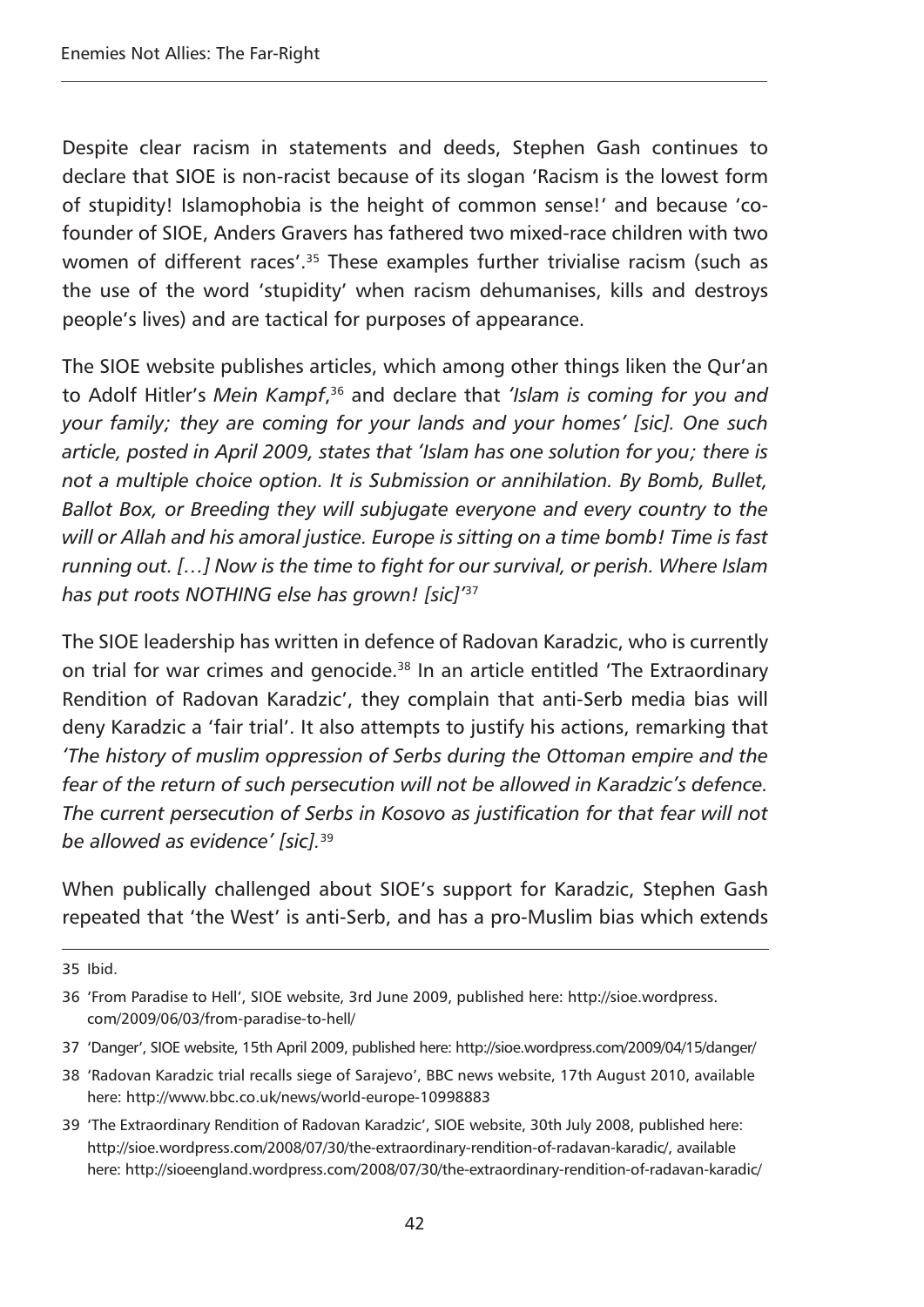as far as Darfur. He stated that this pro-Muslim bias is primarily responsible for Europe's denial of the 'truth'. 'If the media actually stopped being biased in favour of Muslims there would be no need for SIOE to exist because virtually all Europeans would believe what we believe' [sic]. Gash also asserted that 'Anders Gravers was among the first NATO troops to enter Sarajevo [and that] his opinion was that Serbian prisoners were in far worse condition than those incarcerated by the Serbs, but the West glossed over this fact'.<sup>40</sup>

On the SIOE website, in a piece that also expresses contempt for Albania, Kosovo is described as 'the self-proclaimed "independent" state of Kosovo' [sic]. The website's homepage features a sketch of Kosovo, upon which has been painted the colours of the Serbian flag. The picture is accompanied by the caption 'SIOE Support Serbian Kosovo'.41 There is therefore evidence to suggest that SIOE's support for Radovan Karadzic has deep roots, and extends beyond mere concern about trial-by-media and due process.

Much like the British National Party and the English Defence League, Stop Islamisation Of Europe have attempted to use recent events in Europe and elsewhere to manipulate public opinion. Along with their unrequited 'solidarity' with *Jyllands-Posten*, SIOE have commemorated the murder of Dutch filmmaker Theo van Gogh.42 The group has also promulgated conspiracy theories regarding the patriotism and religious allegiance of the President of America,43 which include musings over his possible complicity in the 'BP oil spill' as part of a 'Muslim act of sabotage/terrorism' [sic].<sup>44</sup>

- 42 'Press Release for Immediate Release', SIOE website, 13th October 2007, published here: http:// sioe.wordpress.com/2007/10/13/press-release-for-immediate-release-3/
- 43 'It Didn't Take Obama Long', SIOE website, 27th July 2009, published here: http://sioe.wordpress. com/2009/07/27/it-didnt-take-obama-long/
- 44 'BP Barak's Ploy', SIOE website, 24th July 2010, published here: http://sioe.wordpress. com/2010/07/24/bp-baraks-ploy/

<sup>40</sup> Meleagrou-Hitchens, A., 'The Madness of Stephen Gash', Standpoint magazine, 22nd November 2009, available here: http://standpointmag.co.uk/node/2466

<sup>41</sup> 'Boycott Islamic Countries and Islamic Produce', SIOE website, 28th February 2008, published here: http://sioe.wordpress.com/2008/02/28/boycott-islamic-countries-and-islamic-produce/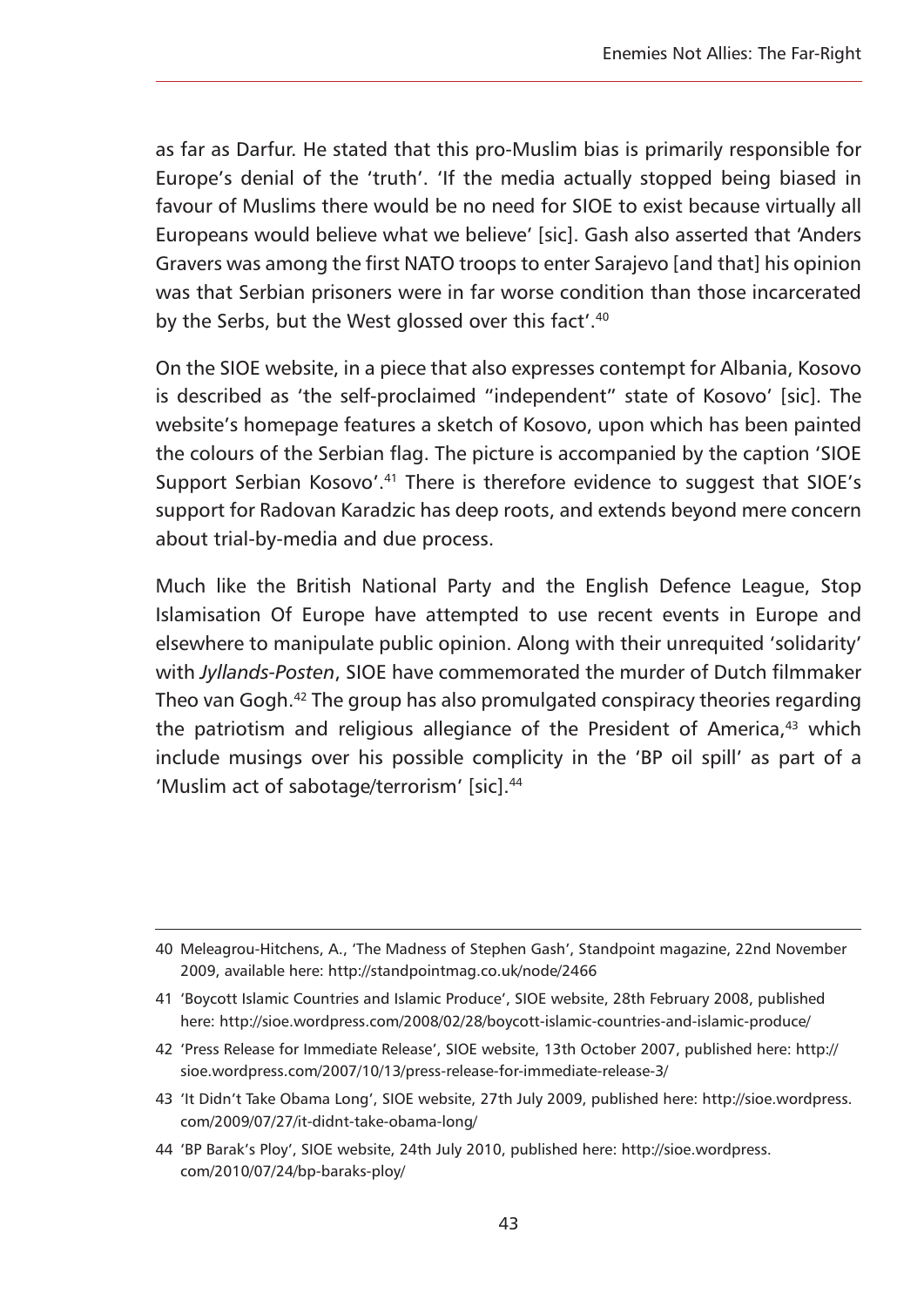### SIOE Political Party

In March 2010, Stop Islamisation Of Europe announced that it 'is now also a political party'. *Stop Islamiseringnen af Europa* describes itself as 'pan-European', and claims to be 'the only political party in Europe that dares address the enemy: Islam'. As the party's 'political statement' explains, *'SIOE recognizes that islam has declared war on the West and therefore we take the necessary precautions to protect our own population. No other Danish politicians have done that previously. […] Every time islam is discussed, all parties in the Danish parliament pull the wool over the eyes of the voters. If we really are in a war with islam why do we make all these special arrangements for islam?'* [sic]. The 'statement' goes on to declare that 'SIOE has the answer' to Denmark's 'civil war-like situations both in Copenhagen and in the biggest towns', which so far 'no politicians have dared to act upon'.

SIOE's 'answer' would include the deportation of 'every immigrant who has committed any kind of criminality' and of 'all immigrants who are not selfsupporting', along with the 'stopping' of 'all government subsidized integration initiatives'. Further, the SIOE manifesto sinisterly promises 'more democracy' in the form of referendums: *'We would never have been caught in this present unhappy situation if the population had been asked whether or not Denmark should be an immigrant country where islam demands special treatment from its host, the Danish population. Therefore SIOE's wish is to implement more democracy. There shall be referendums held about many more things concerning the population'* [sic].

The party also lists '12 proposals that will create peace and order in Europe and give us Europe back politicians have taken from us through 30 years of irresponsible immigration policy' [sic]. It asserts that 'the draft laws will also ensure that the remaining foreigners are integrated properly through assimilation', and that 'the draft laws are easily implemented and will effectively stop the Islamization of Europe' [sic]. The '12 proposals' include the following:

*'A permanent stop to immigration from muslim countries and a temporary stop from other countries until there has been set up an independent inquiry to determine when the Danes are a minority in their own country.*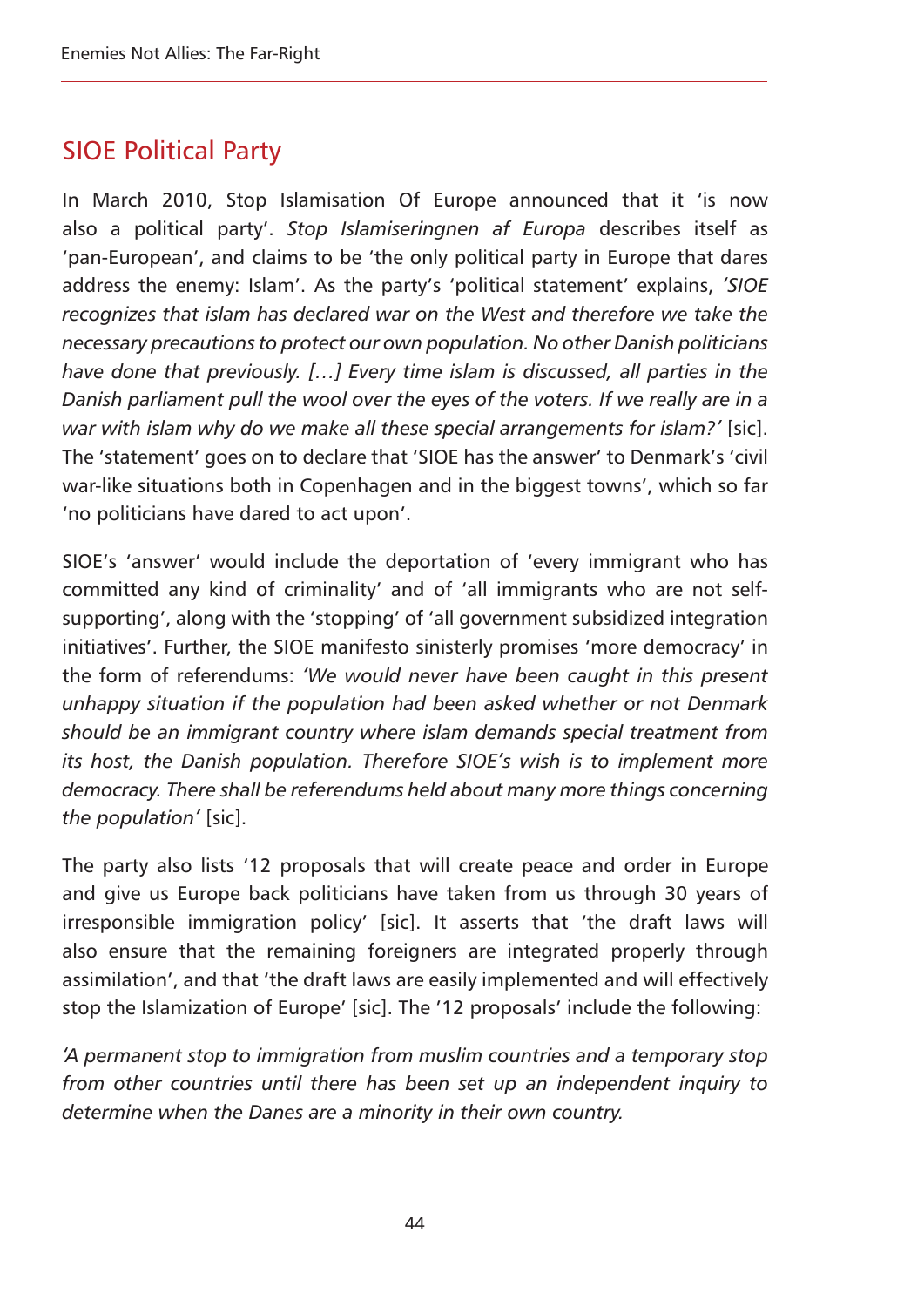[...] Repatriation of disaffected muslim and other immigrants and all immigrant *criminals who have proven that they are unsuitable and the removal from such people of any vested Danish citizenship.*

[...] Those already granted citizenship are to be examined very carefully with *a view to withdrawing citizenship if they have proved unworthy of it because of criminal activities, promoting Sharia law and undermining the Danish constitution.*

While a SIOE-run Denmark would 'make allowances […] for the receipt of genuine refugees', 'non-self-supporting migrants' would be 'repatriated regardless of the situation in their original homelands', as 'Denmark can no longer be responsible for the actions of foreign governments[,] and can no longer be the dumping ground for criminals and agitators from other countries'. Elsewhere in the statement, the authors offer the following summary of their political project: 'In brief, SIOE is a party where the population is of greater concern than the people from outside' 45

### SIOE Protests

In 2009, Stop Islamisation Of Europe organised a series of protests against the building of a mosque in Harrow. The protests were planned to coincide with the eighth anniversary of the 9/11 terrorist attacks.<sup>46</sup> In publicising the events, the group featured a picture of a blood-soaked mosque on its website, which had spears in place of minarets and a helmeted skull for a dome. SIOE explained that 'the Prime Minister of Turkey Recep Tayyip Erdogan, publically read an Islamic poem including the lines: 'The mosques are our barracks, the domes our helmets, the minarets our bayonets and Muslims our soldiers'. To this the group offered the measured response 'HAMMER THEIR HELMETS! BLUNT THEIR BAYONETS!', adding for clarity's sake: '(metaphorical reference to no more mosques)' [sic].<sup>47</sup>

<sup>45</sup> 'SIOE is now also a political party', SIOE website, 7th March 2010, published here: http:// sioe.wordpress.com/2010/03/07/sioe-is-now-also-a-political-party/ , available here: http:// callofthepatriot.blogspot.com/2010/03/sioe-is-now-political-party-in-europe.html

<sup>46</sup> Jones, A., 'Rightwing and Anti-Fascist Protesters Riot in London', The Guardian, 11th September 2009, available here: http://www.guardian.co.uk/world/2009/sep/11/rightwing-anti-fascist-protesters-riot

<sup>47</sup> 'Harrow Stop Mosque Building', SIOE website, 7th October 2009, published here: http://sioe. wordpress.com/2009/10/07/harrow-stop-mosque-buiding-demo-13th-december/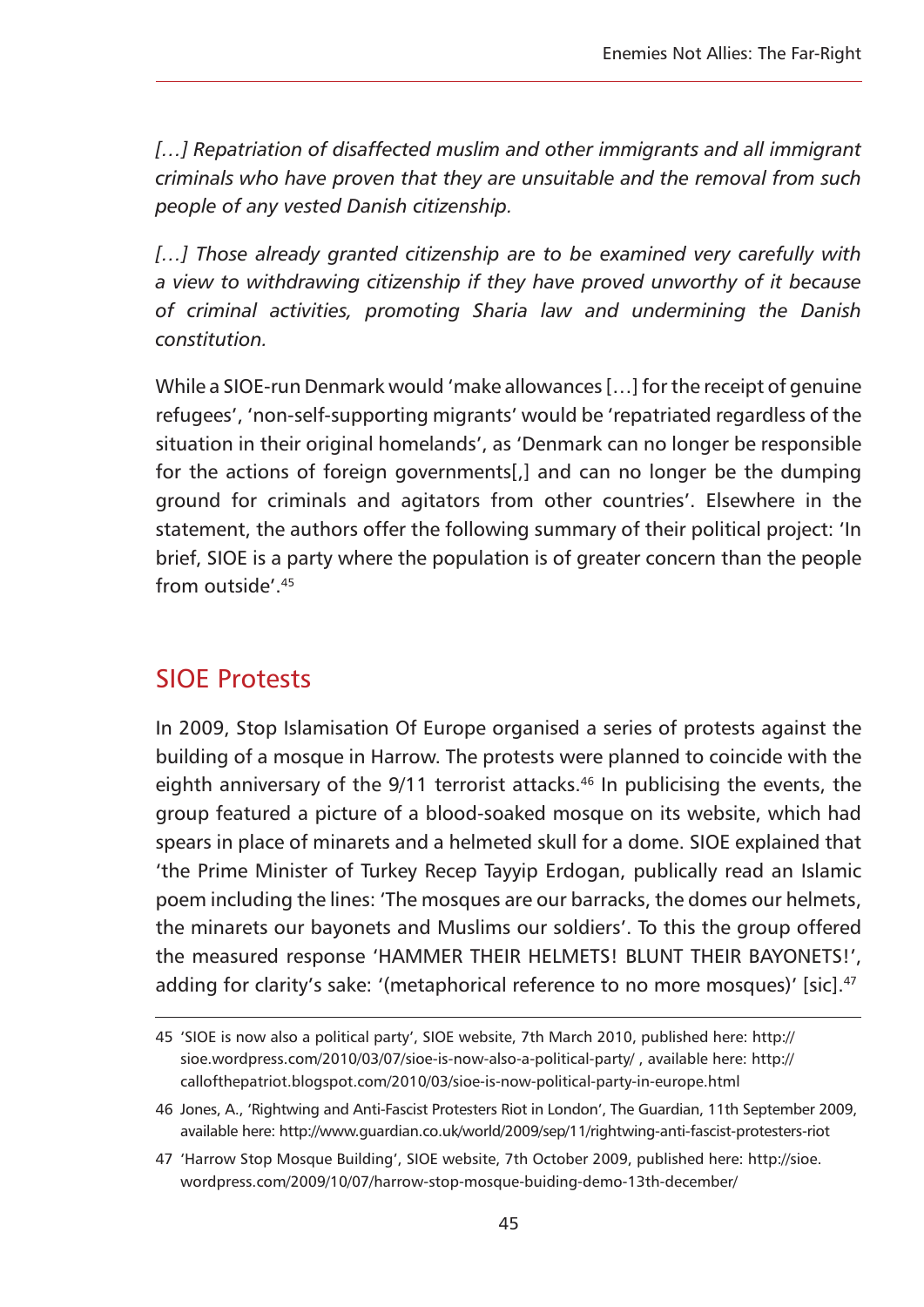The protests themselves were attended by very few people, provoked large counter-demonstrations and ended with several arrests.48 Some of the events were collaborations with the English Defence League,<sup>49</sup> of whom SIOE has said it 'hopes tens of thousands of football supporters join […] to campaign in their unique way'.50 SIOE have since published an EDL 'Official Statement', which urges people to 'mobilise' in support of arrested members.<sup>51</sup>

Like the English Defence League, Stop Islamisation Of Europe has made a special effort to attract Jewish people to its protests, requesting that 'Jews please come to the Harrow demo [and] bring one thousand Israeli flags'. However, they managed to surpass the BNP and EDL by informing Jewish people of the following:

*'If you do not attend this demonstration then you are prepared to see Israel wiped off the map. If you do not attend this demonstration then you are prepared to see Jews removed from the world. Vile anti-Semitism is being preached in mosques across the world and almost certainly the one in your neighbourhood. […] Are you going to demur to being called 'apes and pigs' instead of the people you are? […] If Islam takes over Europe and the West where will Jews run to? Support your friends now!'* [sic].

This unpleasant piece of demagogy provides a further window into the group's calculations, as the 'flag' request is accompanied by the observation that as 'there are 295,000 Jews in the UK[,] surely 1,000 can give 2 hours on a Sunday and bring a flag each!'.<sup>52</sup> SIOE appear to be attempting to gain legitimacy by claiming to represent an ethnic or religious minority.

SIOE have very strict policies regarding which flags and slogans are acceptable at their events. These rules are published frequently, at length and in a number of

- 50 'Clarification of Ant-Islamist Groups in England', SIOE website, 16th September 2009, published here: http://sioe.wordpress.com/2009/09/16/clarification-of-anti-islamist-groups-in-england/
- 51 'Official Statement from the EDL', SIOE website, 22nd February 2010, published here: http://sioe. wordpress.com/2010/02/22/official-statement-from-edl/
- 52 'Jews Please Come to the Harrow Demo', SIOE website, 26th November 2009, published here: http://sioe.wordpress.com/2009/11/26/jews-please-come-to-the-harrow-demo/

<sup>48</sup> 'Rally Turns Violent at London Mosque', ABC News website, 12th September 2009, available here: http://www.abc.net.au/news/stories/2009/09/12/2683928.htm?section=justin

<sup>49</sup> Jones, A., 'Rightwing and Anti-Fascist Protesters Riot in London', The Guardian, 11th September 2009, available here: http://www.guardian.co.uk/world/2009/sep/11/rightwing-anti-fascistprotesters-riot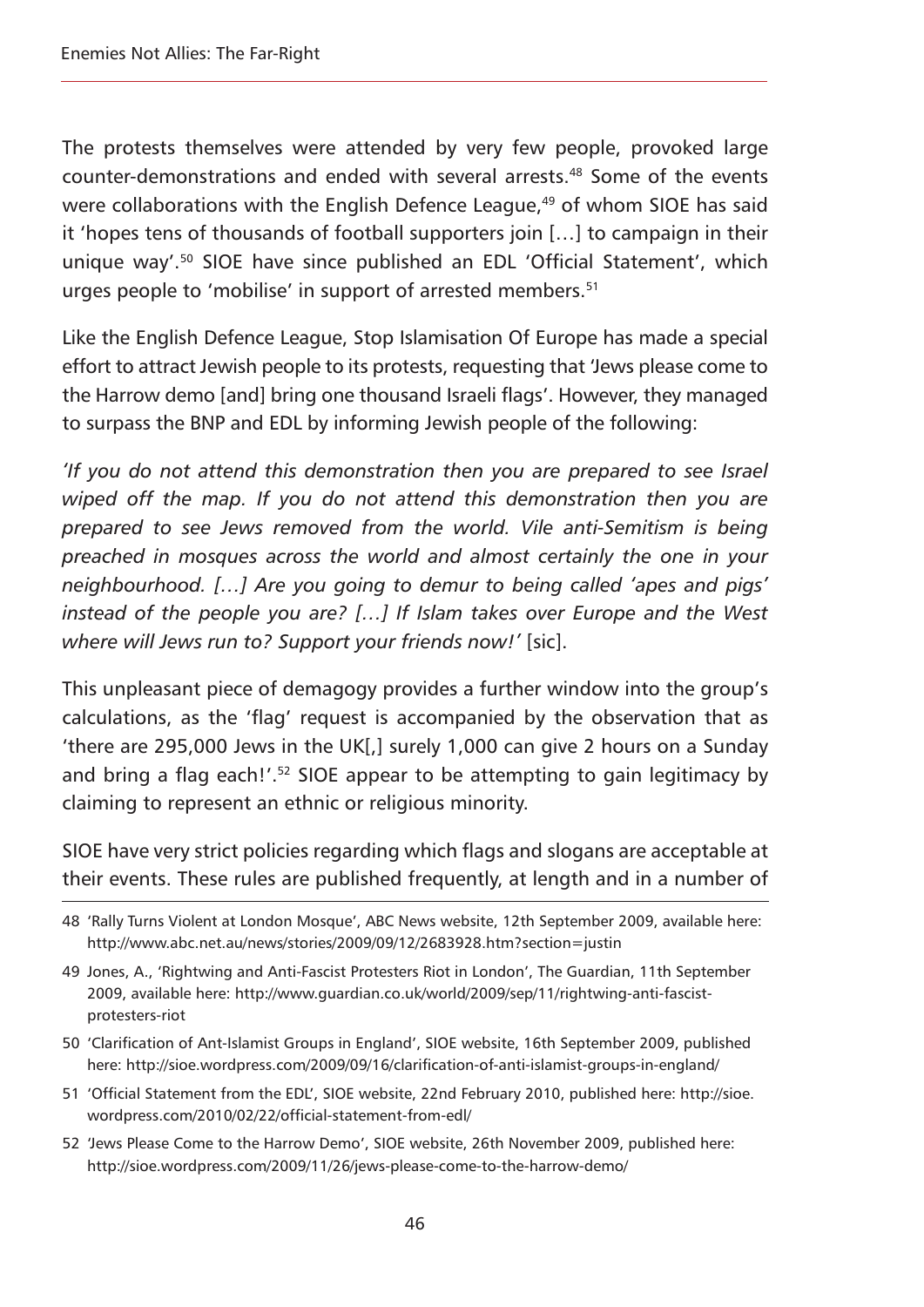places, and include the proclamation that 'only national flags and SIOE banners are allowed'. The group explains that 'there will be many organisations and people who may differ on certain other matters, but are united in anti-Islamism', and that 'displaying distinctive banners might provoke unnecessary ill feeling between marchers' [sic]. SIOE also declare that they 'must project a unified front to the world, in other words, impenetrable armour. Different banners etc. will present a mixed and confusing message and enable the media to stick knives in the gaps of our armour, to discredit our achievements' [sic].<sup>53</sup>

These statements and policies seem to be an attempt to conceal who their events will attract. Elsewhere, the group has felt the need to announce that 'racists and violent people or organisations are not welcome to join our demonstration', referring specifically to 'Stormfront' and 'Blood & Honour'.54

These policies would also allow extremists to conceal their affiliations when attending SIOE events. Pronouncements by the group regarding their hostility to such people are betrayed by their apparent neutrality elsewhere. In their website's statement 'clarifying anti-Islamist groups in England', the section concerning the British National Party, the National Front and the England First Party is devoid of serious condemnation:

*'If people are inclined towards the BNP, NF , EFP or any other political party who seem to do nothing other than ride on the backs of other organisations' efforts, merely*  for their own publicity, or try to infiltrate groups that actually do something then *please join these parties and motivate them to actively do something themselves.* 

Just don't tell those who are actually doing their efforts are useless then spoil it *for them by promoting these parties on videos of events organised by groups who have nothing to do with the BNP, NF, or EFP etc. Offering the lame excuse 'it was not an official video' is one step short of pathetic. We won't hold our breath' [sic].*<sup>55</sup>

While Stop Islamisation Of Europe claims to be 'against Nazism' it is plain that groups like the BNP are in their view not enemies, but competition.

<sup>53</sup> 'SIOE Newsletter', SIOE website, 12th July 2007, published here: http://sioe.wordpress. com/2007/07/12/sioe-newsletter-1/

<sup>54</sup> 'Peaceful 911 Demonstration in Brussels', SIOE website, 30th August 2007, published here: http:// sioe.wordpress.com/2007/08/30/peaceful-911-demonstration-in-brussels/

<sup>55</sup> 'Clarification of Anti-Islamist Groups in England', SIOE website, 16th September 2009, published here: http://sioe.wordpress.com/2009/09/16/clarification-of-anti-islamist-groups-in-england/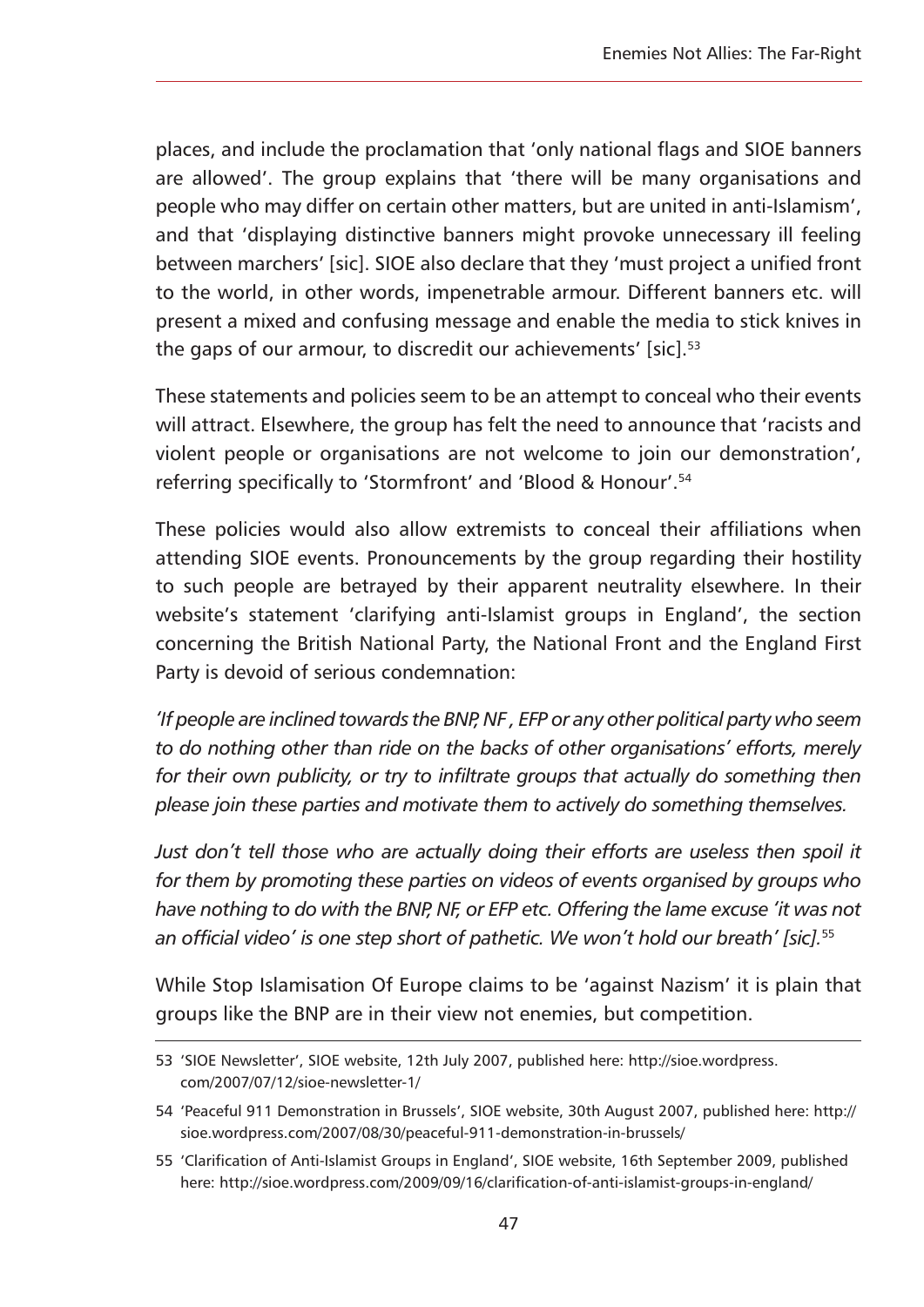## Stop Islamization of America

Stop Islamization of America is a campaign group, best known for its opposition to the proposed Ground Zero Mosque, or Park51 Community Centre in New York.<sup>1</sup> Describing itself as 'a human rights organization dedicated to freedom of speech, religious liberty, and individual rights [with] no special rights for special classes',<sup>2</sup> SIOA occupies the more eccentric wing of the American political right. It was founded by Anders Gravers Pedersen, who enlisted writers Pamela Geller and Robert Spencer to replace its existing leadership in April 2010. Upon announcing SIOA's 'new board', Pedersen explained that *'SIOA has not developed in the direction we wanted. SIOA was meant to be a group that should take action, staging demonstrations, happenings and events against the Islamisation of the*  U.S. The way Stephen and I see it, we need to make SIOA more active. And in *order to do that, we have now — after working for a long time to persuade them to take this on — gotten a yes from both Pamela Geller and Robert Spencer to become the leaders of SIOA. We think they are the right people to bring SIOA to the forefront in the fight against the Islamisation of the U.S.'* [sic].3

Spencer wrote on his website Jihad Watch that these were 'exciting, momentous developments', that 'much more is to come', and that SIOA's board 'plan this to be an activist group'.4 Geller said on her web log Atlas Shrugs that she was 'honored to have been asked by Anders Gravers and Stephen Gash to assume leadership', and 'very excited to work with our 'brothers' in Europe'. 'We are in the planning stages, but look forward to actions, legislation, protests, defense and offense in this war, primarily in the information battlespace. We are in this to win. Be a part of us'.<sup>5</sup>

- 1 Barnard, A., and Feuer, A., 'Outraged, and Outrageous', New York Times, 8th October 2010, available here: http://www.nytimes.com/2010/10/10/nyregion/10geller.html?\_ r=2&pagewanted=a ll
- 2 Bio on SIOA website homepage, available here: http://sioaonline.com/
- 3 'New Leaders of Stop Islamization of America', SIOE website, 2nd April 2010, published here: http://sioe.wordpress.com/2010/04/02/new-leaders-of-stop-islamization-of-america/
- 4 Spencer, R., New Leadership of Stop Islamization of America!', Jihad Watch, 2nd April 2010, available here: http://www.jihadwatch.org/2010/04/new-leadership-of-stop-islamization-of-america.html
- 5 Geller, P., 'New Leadership of Stop Islamization of America', Atlas Shrugs, 2nd April 2010, available here: http://atlasshrugs2000.typepad.com/atlas\_shrugs/2010/04/new-leadership-of-stopislamization-of-america.html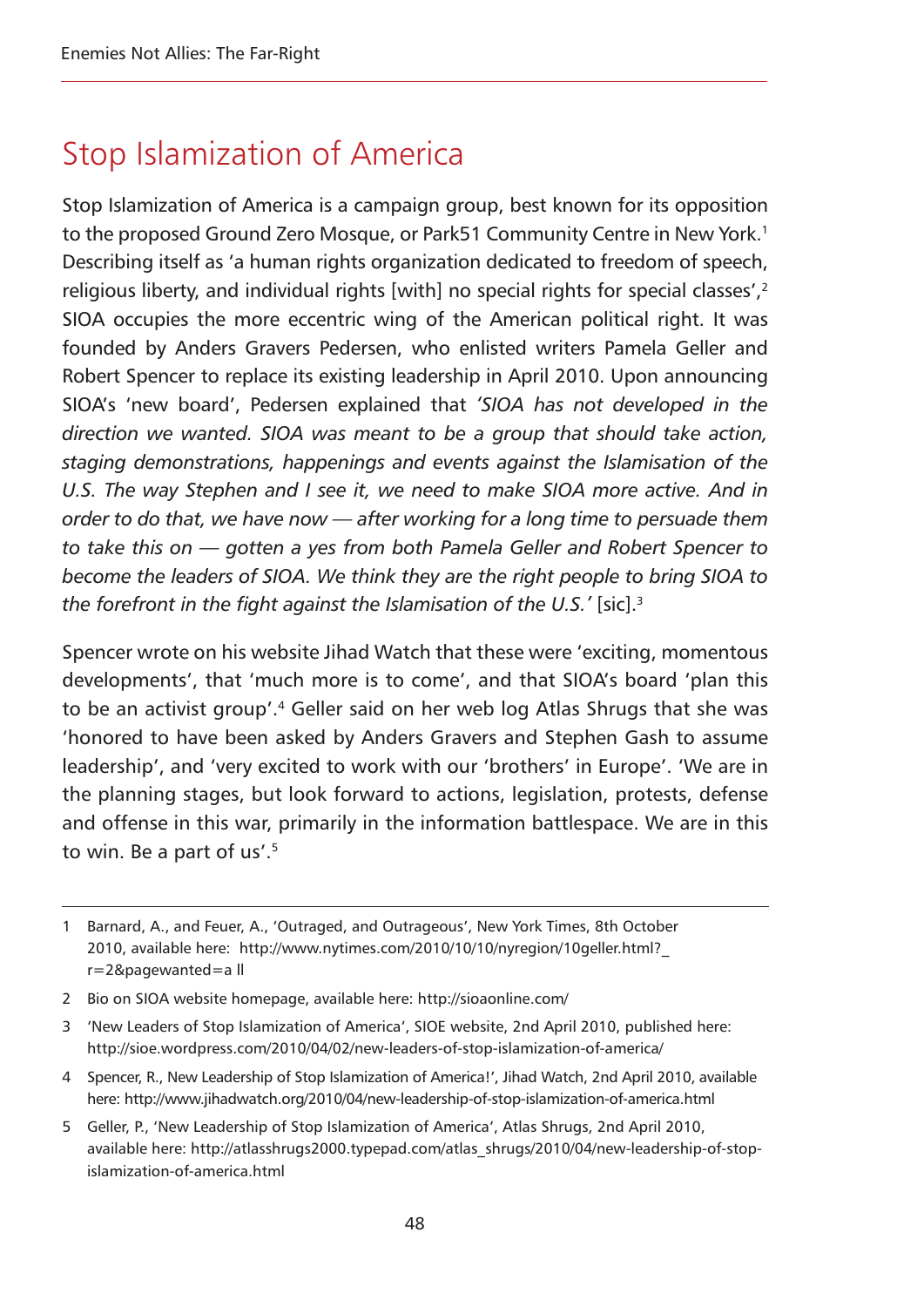Jihad Watch and Atlas Shrugs are part of the Freedom Defense Initiative (FDI),<sup>6</sup> which Spencer and Geller set up in January 20107 'to go on the offensive when legal, academic, legislative, cultural, sociological, and political actions are taken to dismantle our basic freedoms and values': 'FDI acts against the treason being committed by national, state, and local government officials, the mainstream media, and others in their capitulation to the global jihad and Islamic supremacism, the ever-encroaching and unconstitutional power of the federal government, and the rapidly moving attempts to impose socialism and Marxism upon the American people' [sic].<sup>8</sup>

The Freedom Defense Initiative's website refers to SIOE, SIOA, SIAD, the FDI and a number of other 'Stop Islamisation' chapters in aggregate, and names Geller, Spencer and Pedersen as 'leaders' and 'organisers'.9 The relationship between the FDI and SIOE has been symbiotic, with Pedersen appearing on FDI platforms including their 'Ground Zero Mosque' protest<sup>10</sup> and their CPAC event 'Jihad: The Third Political Rail; What They Aren't Telling You'.11 Pamela Geller has described '[her] colleague, partner, dear friend, and European counterpart' Pedersen as a 'European [and] Danish patriot',12 and features links to other 'Stop Islamisation' branches on the SIOA website.13 Geller has also published SIOE's political manifesto on her web log, remarking: 'They have my full support. Excelsior!' [sic].14 SIOE

- 8 FDI website, available here: http://freedomdefense.typepad.com/about.html
- 9 'Global Freedom Initiative', FDI website, 11th November 2010, available here: http:// freedomdefense.typepad.com/fdi/2010/11/global-freedom-initiative-.html
- 10 Anders Gravers Pedersen speech at SIOA rally in New York, June 6th 2010, video available here: http://www.youtube.com/watch?v=n46iyMfM1F8&feature=related
- 11 Geller, P., 'FDI Speaker Spotlight: Anders Gravers, Danish Leader, SIOE FDI CPAC Event…', Atlas Shrugs, 11th February 2010, available here: http://atlasshrugs2000.typepad.com/atlas\_ shrugs/2010/02/speaker-spotlight.html
- 12 Geller, P., 'Anders Gravers, Leader of Stop Islamization of Denmark, Assaulted During Protest', Atlas Shrugs, May 22nd 2010, available here: http://atlasshrugs2000.typepad.com/atlas\_shrugs/2010/05/ anders-gravers-leader-of-stop-the-islamization-of-denmark-anders-gravers-assaulted-during-protest.html
- 13 SIOA website homepage, available here: http://sioaonline.com/
- 14 Geller, P., 'SIOE Announces Formation of Political Party', Atlas Shrugs, March 5th 2010, available here: http://atlasshrugs2000.typepad.com/atlas\_shrugs/2010/03/sioe-announces-formation-of-political-party.html

<sup>6</sup> FDI website, available here: http://freedomdefense.typepad.com/

<sup>7</sup> Geller, P., 'Freedom Defense Initiative Inaugural Event Jihad: The Third Political Rail', Atlas Shrugs, January 26th 2010, available here: http://atlasshrugs2000.typepad.com/atlas\_shrugs/2010/01/ freedom-defense-initiative-inaugural-event-jihad-the-poltiical-third-rail.html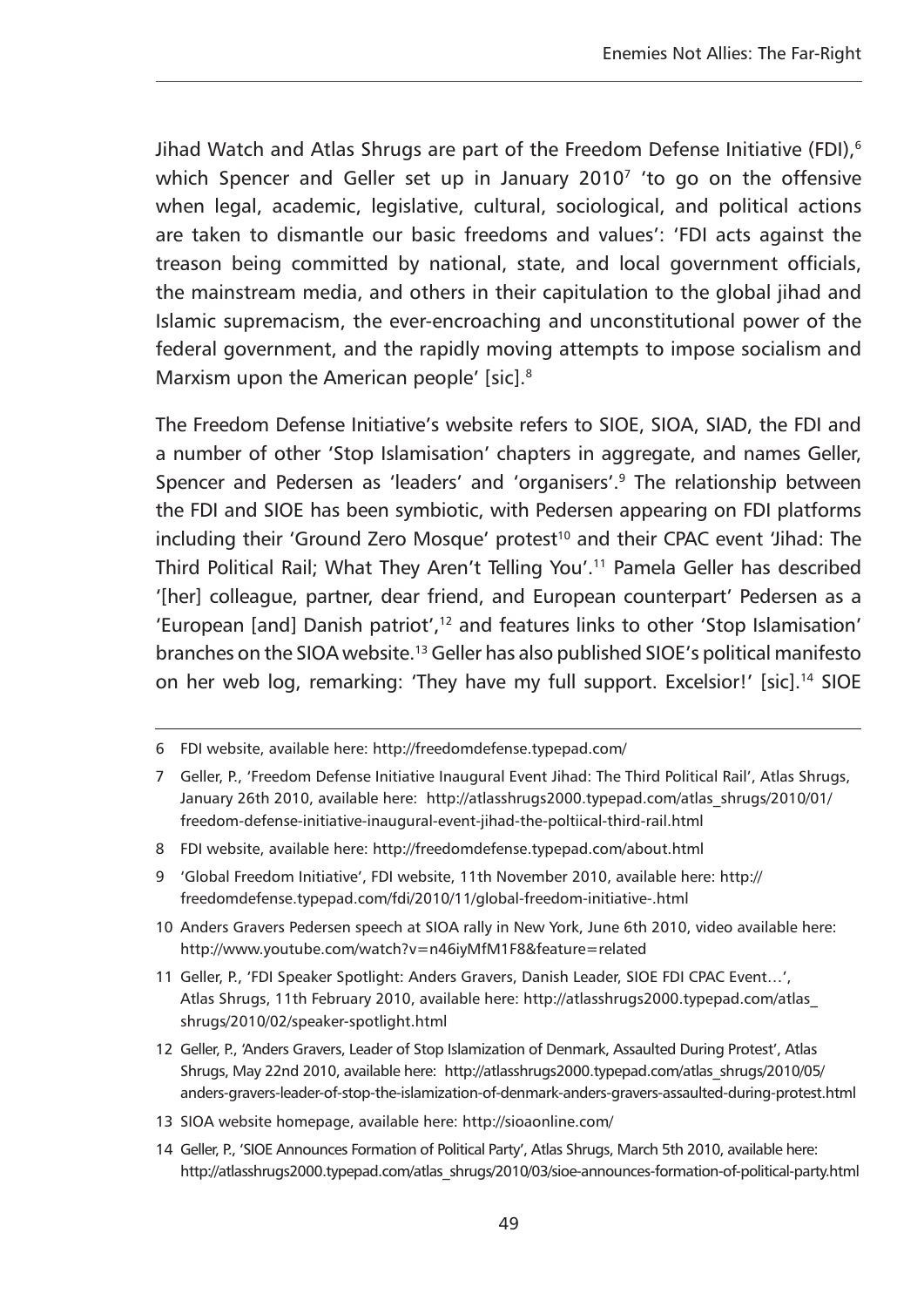have reciprocated by promoting Geller and Spencer's book 'The Post-American Presidency: The Obama Administration's War on America',<sup>15</sup> and recommending Spencer's books<sup>16</sup> and interviews<sup>17</sup> through its Norwegian branch.

In 2007, Robert Spencer posted *Stop Islamiseringen af Danmark*'s party literature on his website, encouraging his readers to 'vote anti-dhimmi in Denmark'.18

Upon the articles of agreement for the Freedom Defense Initiative can be found the signature of an attorney named Joseph John Jay, who runs his own web log. As recently as July 2010, Jay has written that 'to preserve their liberties' people will 'have to kill folks', including their families, and warned of government 'relocation camps'. He has made the following observations and recommendations regarding Muslims:

*'[…] every person in islam, from man to woman to child may be our executioner.*  [...] there are no innocent muslims. Islam is subject to killing on grounds of *political expediency on the same basis as islam kills its victims, and islam cannot ethically or morally claim otherwise'.*<sup>19</sup>

*'islam has declared war on the west and its political and social institutions, and upon the two great religions which are the pillars of same.[…] they mean conquest. […] to me, the answer is simple. they wage war on us, so we kill them, and we kill them in sufficient number and with sufficient purpose and zeal that it causes them to stop killing us, and then we should kill them a little bit more, just to drive the point home. by this i mean.—* 

*[…] we should declare war on iran, syria, egypt and saudi arabia, as well as libya*  and the sudan and somalia, and we should kill people by the scores. no science. *no precision bombing. no shock and awe designed to "impress" and send* 

- 16 Stopp Islamiseringen Av Norge website, available here: http://sian.no/node/214
- 17 Stopp Islamiseringen Av Norge website, available here: http://sian.no/multimedia
- 18 Spencer, R., 'New Political Party Stop the Islamization of Denmark', Jihad Watch, 12th February 2007, available here: http://www.jihadwatch.org/2007/02/new-political-party-stop-theislamization-of-denmark.html
- 19 Bartholomew, R., 'SIOA Co-Founder: Buy Guns…You Are Going to Have to Kill Folks…There Are No Innocent Muslims', Bartholomew's Notes on Religion blog, 10th August 2010, available here: http://barthsnotes.wordpress.com/2010/08/10/sioa-co-founder-buy-guns-you-are-going-to-haveto-kill-folks-there-are-no-innocent-muslims/

<sup>15</sup> 'Pamela Geller and Robert Spencer's New Book', SIOE website, 29th July 2010, published here: http://sioe.wordpress.com/2010/07/29/pamela-geller-and-robert-spencers-new-book/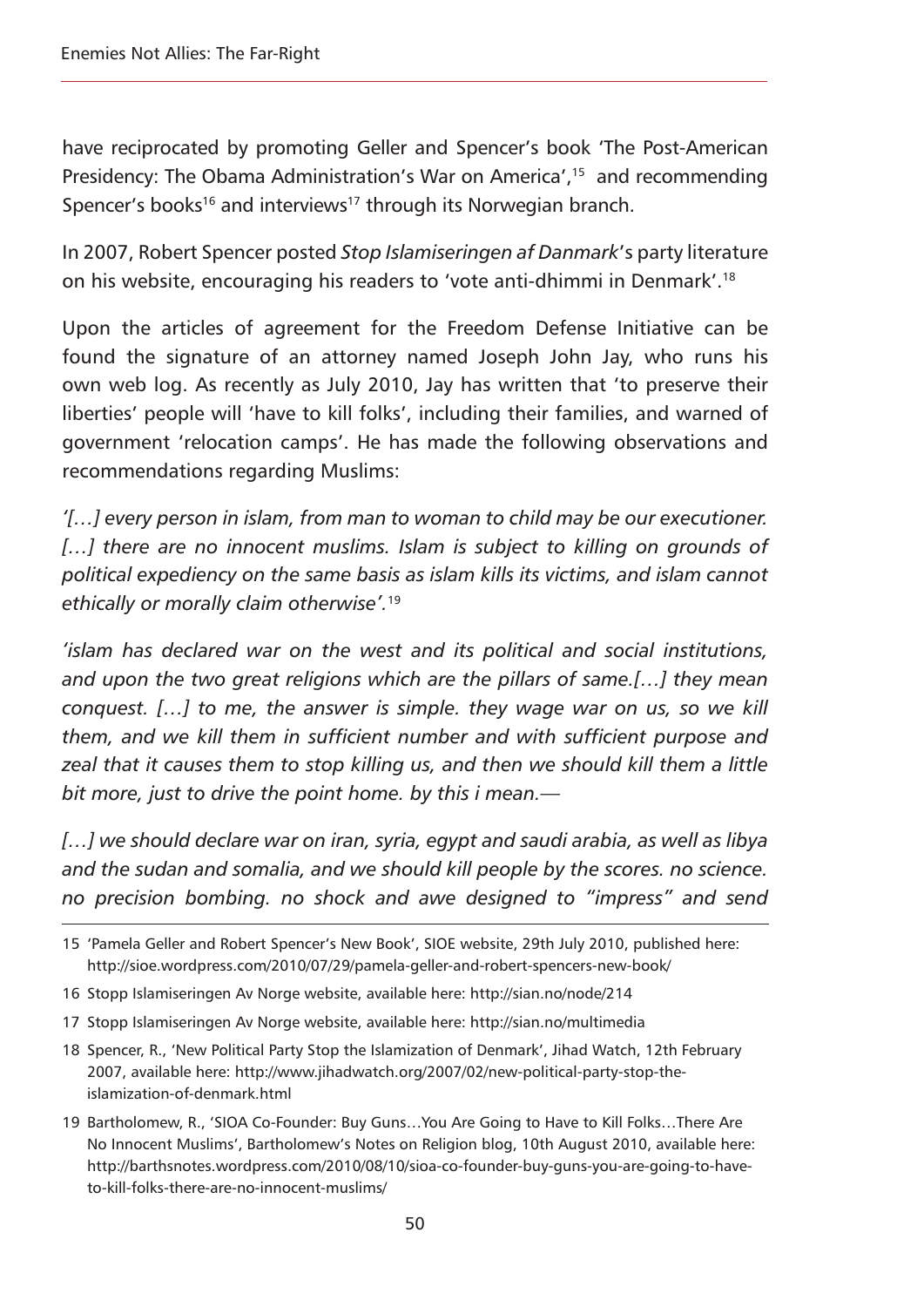*"signals," but old fashion war with wholesale slaughter including indiscriminate death of innocents and babes. down to the last muslim, if necessary' [sic].* 

*The latter was a comment Jay posted on Atlas Shrugs. It goes on to declare that 'domestic law' should be modified to allow 'private institutions and individuals [to] wage war on islamic terrorists', so that 'when a private individual feels justifiably threatened by a person reasonably identified as being a terrorist', or by a person who 'raises funds' or 'spout[s] pernicious silliness in support of terror[,] that private individual ought to be recognized under the law as exercising his rights […] in killing the same'* [sic].

Jay concludes by stating that 'our religious leaders, such as the pope, and the recognized spokesmen of the great religions and affiliations of the world, ought to lend their sanction and approval to both governmental and private killing of identified terrorists, or their aiders and abetters', and that religious leaders 'who feel constrained by matters of faith to not kill should be released of religious duty and authorized to defend themselves, their religions, and their civilization' [sic].<sup>20</sup>

When these remarks were discovered, Robert Spencer confirmed that John Joseph Jay was 'a member of the SIOA board', and defended him as having been 'misinterpreted'. Spencer also posted a link on Jihad Watch to a rambling article by Jay supposedly explaining the remarks.<sup>21</sup> In the article Jay writes that he 'considers' Spencer and Geller to be '[his] mentors', as well as 'champions of the anti-jihad movement'.22 Pamela Geller has since referred to 'the attorney John Jay' as 'my associate' in an August 2010 article, $2<sup>3</sup>$  and has recommended his writings as recently as July 2011.<sup>24</sup>

- 21 Spencer, R., 'Hamas-linked CAIR, Leftist Bloggers Lie Again', Jihad Watch, 11th August 2010, available here: http://www.jihadwatch.org/2010/08/hamas-linked-cair-dhimmi-leftist-bloggers-lie-again.html
- 22 Jay, J., 'The Daily Kos Calls Me 'Killer,' Labels Me a 'Very Disturbed' Individual…The Pot Calls the Kettle Black', Summer Patriot Winter Soldier blog, 10th august 2010, available here: http:// wintersoldier2008.typepad.com/summer\_patriot\_winter\_sol/2010/08/the-daily-kos-calls-me-killerlabels-me-a-very-disturbed-individual-the-pot-calls-the-kettle-black-.html
- 23 Geller, P., 'Rifqa Bary's New Problem', American Thinker, 15th August 2010, available here: http:// www.americanthinker.com/2010/08/rifga\_barys\_new\_problem.html
- 24 Geller, P., 'Lord of the Flies: Machiavelli Comes to the Blogosphere', Atlas Shrugs, 1st July 2011, available here: http://atlasshrugs2000.typepad.com/atlas\_shrugs/2011/07/lord-of-the-fliesmachiavelli-comes-to-the-blogosphere-.html

<sup>20</sup> Geller, P., 'Muslims Mercilessly Tortured the Victims, Jews Got it the Worst', Atlas Shrugs, 30th November 2008, Comment by Jay made at '07:22 pm', available here: http://atlasshrugs2000. typepad.com/atlas\_shrugs/2008/11/mumbai-muslims.html?cid=140889682#tp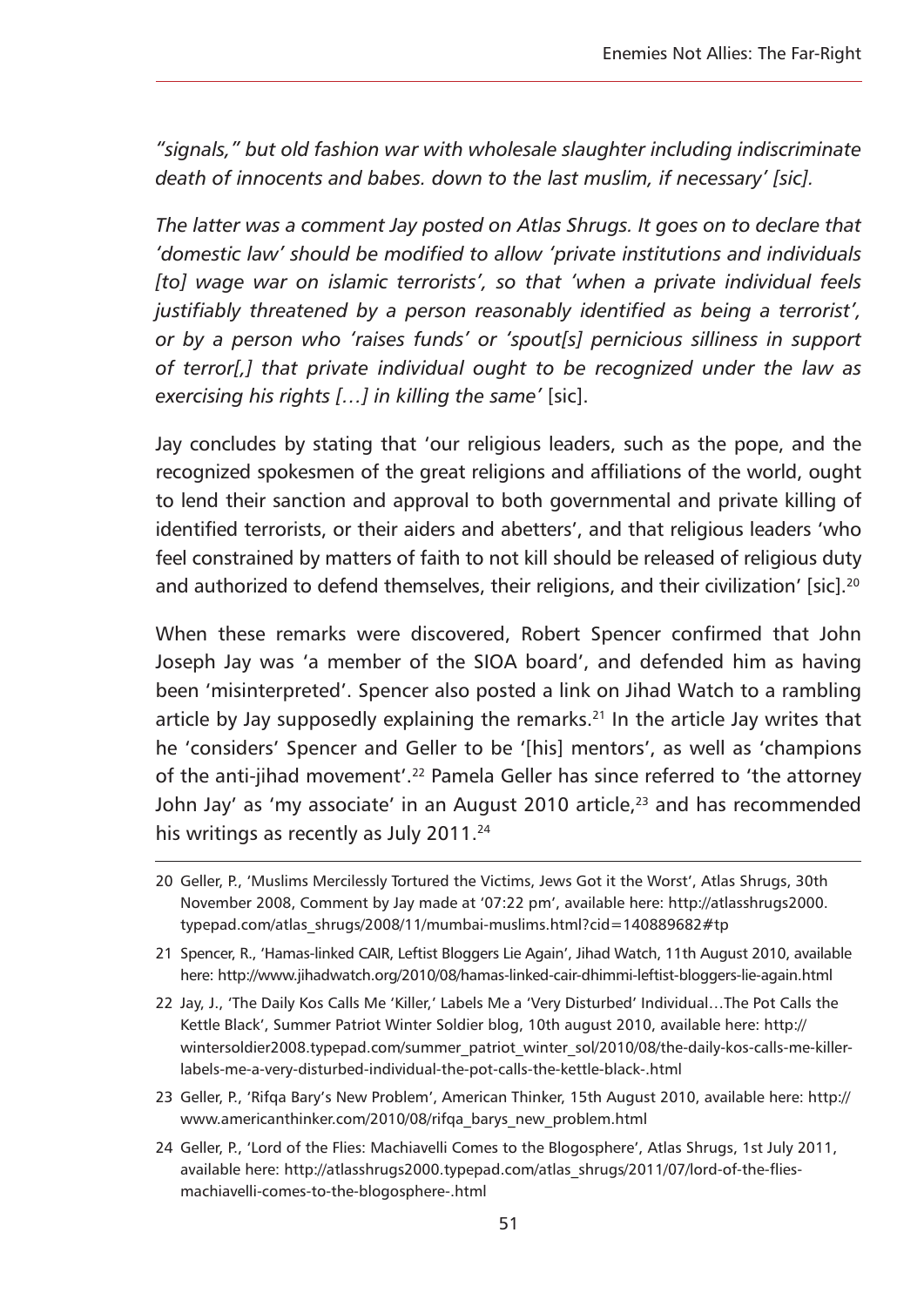In 2005, Spencer opined that 'there is no distinction in the American Muslim community between peaceful Muslims and jihadists. While Americans prefer to imagine that the vast majority of American Muslims are civic-minded patriots who accept wholeheartedly the parameters of American pluralism, this proposition has actually never been proven'. When asked by a commenter on his website 'how distinctions can be made', Spencer replied: 'That's simple. Let American Muslims renounce all attachment to violent Jihad and Sharia, refuse all aid from Sharia states (chiefly Saudi Arabia), and cooperate fully with anti-terror efforts aimed at rooting jihadists out of American mosques'.25

Pamela Geller wrote an article in 2008 regarding Israel and 'the poor, terrorist Palestinians', in which she offered the following advice: 'I say to Israel, stand loud and proud. Give up nothing. Turn over not a pebble. For every rocket fired, drop a MOAB [Massive Ordinance Air Blast bomb]. Take back Gaza. Secure Judea and Samaria. Stop buying *Haaretz*. Throw leftists bums out. Stand straight and walk on. Be worthy of your ancestors' [sic].<sup>26</sup>

Geller's web log has featured conspiratorial articles regarding the President of America's religion, his family, his sexual history, and the circumstances of his birth. One such article posits, among other things, that President Obama is the son of Malcolm X.27 Geller has also complained that 'CNN won't touch the birth certificate issue', nor Obama's 'corruption' and 'anti-Semitism', and has written that 'it's time to tell the ugly truth about the enemy in the White House and his whores in the media'.<sup>28</sup> Some of these articles have been linked to and endorsed by Stop Islamisation Of Europe,<sup>29</sup> including a piece by Geller which asserts that President

- 26 Geller, P. and Saxon, E., 'Indomitable Israel', Arutz Sheva/Israel National News, 11th May 2008, available here: http://www.israelnationalnews.com/Articles/Article.aspx/7968
- 27 Geller, P., 'How Could Stanley Ann Dunham have Delivered Barack Hussein Obama Jr…', Atlas Shrugs, 24th October 2008, available here: http://atlasshrugs2000.typepad.com/atlas\_ shrugs/2008/10/how-could-stanl.html
- 28 Geller, P., 'CNN Tells, Sells More Lies About Palin It's Time To Expose The Truth About Obama', Atlas Shrugs, 1st August 2009, available here: http://atlasshrugs2000.typepad.com/atlas\_shrugs/2009/08/ cnn-tells-sells-more-lies-about-palin-its-time-to-expose-the-truth-about-obama.html
- 29 'BP Barak's Ploy', SIOE website, 24th July 2010, published here: http://sioe.wordpress. com/2010/07/24/bp-baraks-ploy/

<sup>25</sup> Spencer, R., '2 Men in New York and Florida, Charged in Qaeda Conspiracy', Jihad Watch, 30th May 2005, available here: http://www.jihadwatch.org/2005/05/2-men-in-new-york-and-floridacharged-in-qaeda-conspiracy.html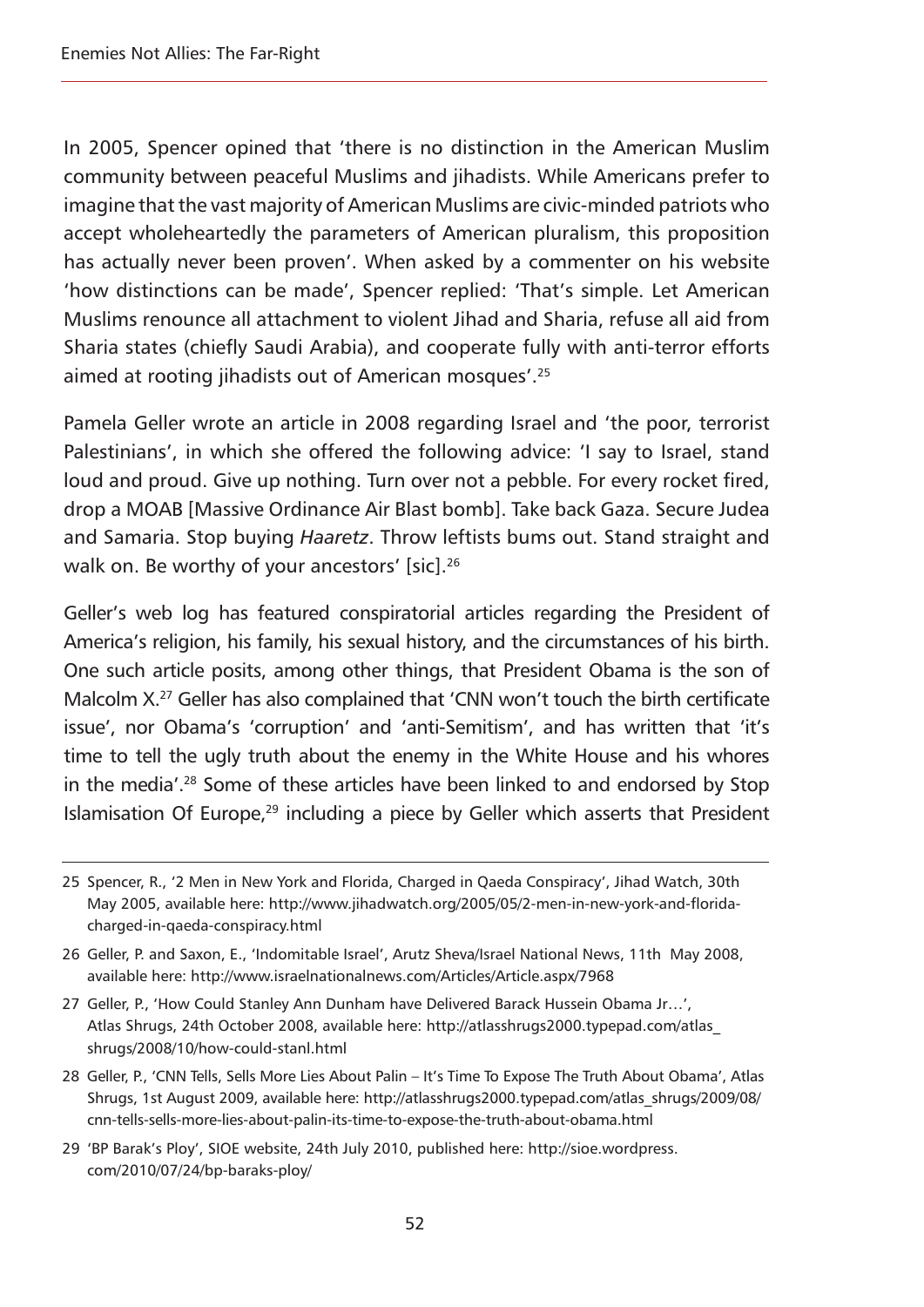Obama secretly revealed that he is a Muslim to the Egyptian Foreign Minister. In the article, Geller remarked that 'This is devastating news, and yet *no media is covering it* (emphasis original). A stealth jihad on the White House', adding that 'This is akin to an SS officer getting elected president during WW II' [sic].<sup>30</sup>

Elsewhere on Atlas Shrugs, Geller has defended Radovan Karadzic, and likened his war crimes trial at The Hague to a 'Sharia court'. She has also asserted that Bosnian Muslims killed themselves during the conflict in question in order to 'manipulate media coverage'.31 Further, Geller has published and endorsed articles by Julia Gorin, which in their criticism of Karadzic's trial refer to the '8000' Muslims supposedly executed by Serbian forces' [sic], and place scare quotes around the word 'genocide' when discussing Srebrenica.<sup>32</sup> Gorin is a 'conservative stand-up comedienne' whose dubious sources include Andy Wilcoxson<sup>33</sup> of slobodan-milosevic.org.<sup>34</sup> Gorin is also on the 'Advisory Board' of the 'American Council for Kosovo',35 which opposes the independence of Kosovo. The 'Council' asserts that what it still calls the 'Serbian province of Kosovo'36 was 'forcibly and illegally detached from sovereign Serbia', and that its independence would 'strengthen global jihad terrorism' [sic].37 Gorin's 'Advisory Board' biography states that 'while she writes on a variety of pressing issues of the day, her most oft-returned-to subject is the Balkans, an interest ignited

- 31 Geller, P., 'The Real Criminals Presiding Over The International Criminal Court Part II of Nuremberg II', Atlas Shrugs, 11th July 2010, available here: http://atlasshrugs2000.typepad.com/atlas\_shrugs/2010/07/ the-real-criminals-presiding-over-the-international-criminal-court-part-ii-of-nuremberg-ii.html
- 32 Geller, P., 'Canadian PM Steven Harper, Leader of the Free World, Vetoes Bosnian Lie Resolution', Atlas Shrugs, 11th August 2010, available here: http://atlasshrugs2000.typepad.com/atlas\_shrugs/2010/08/ canadian-pm-steven-harper-leader-of-the-free-world-vetoes-bosnian-lie-resolution.html
- 33 Geller, P., 'The Real Criminals Presiding Over The International Criminal Court Part II of Nuremberg II', Atlas Shrugs, 11th July 2010, available here: http://atlasshrugs2000.typepad.com/atlas\_shrugs/2010/07/ the-real-criminals-presiding-over-the-international-criminal-court-part-ii-of-nuremberg-ii.html
- 34 Wilcoxson, A., 'Karadzic Cross-Examines Harland', Slobodan-milosevic.org, 15th June 2010, available here: http://www.slobodan-milosevic.org/news/kt050710.htm
- 35 'Advisory Board' section of ACK website, available here: http://www.savekosovo.org/default. asp?p=1&au=advisory
- 36 'About Us' section of ACK website, available here: http://www.savekosovo.org/default.asp?p=1
- 37 'Kosovo: Questions and Answers' section of ACK website, available here: http://www.savekosovo. org/default.asp?p=2&qa=6

<sup>30</sup> Geller, P., 'I Am A Muslim, Obama Tells Egyptian Foreign Minister Gheit Islamic Coup on the White House', Atlas Shrugs, 12th June 2010, available here: http://atlasshrugs2000.typepad.com/atlas\_ shrugs/2010/06/-obama-tells-egyptian-foreign-minister-i-am-a-muslim-stealth-coup-on-the-whitehouse.html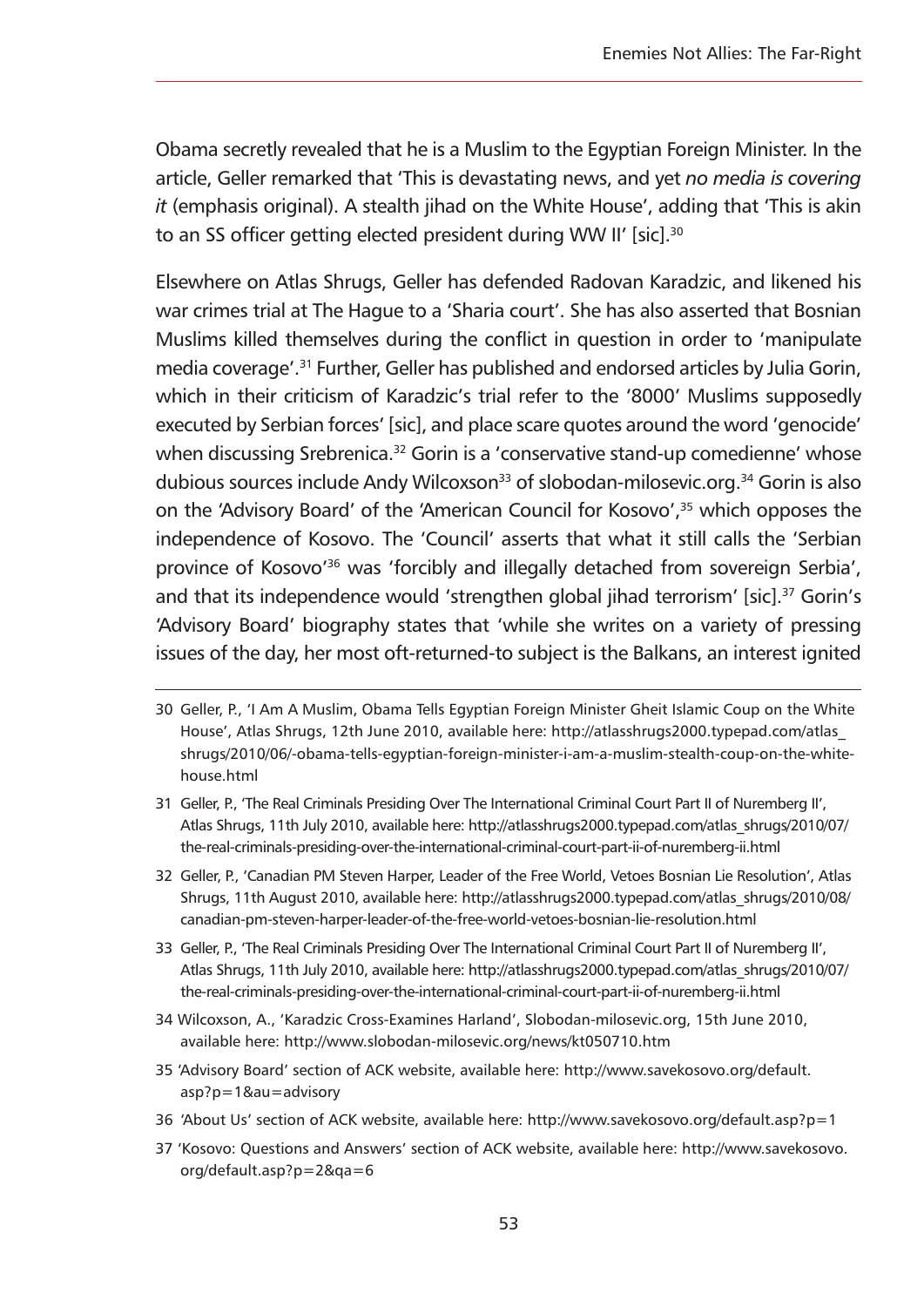by the bizarre American-led war in 1999 against world war ally Yugoslavia' [sic]. Also on the 'Advisory Board' is SIOA leader Robert Spencer,38 who has published articles in defense of the Milosevic project by both Gorin $39$  and Wilcoxson $40$  on his website. Further, Spencer promoted an article by Wilcoxson in June 2011 which, under the headline 'UN officials and the Muslim regime in Sarajevo orchestrated the Srebrenica massacre', argues that everybody is to blame for the 1995 genocide (which Wilcoxson denies took place) except its Serbian fascist perpetrators.41

Since the arrest of Ratko Mladic, Geller has reaffirmed her denial of Serbian atrocities, $42$  referring to the genocide at Srebrenica as a 'propaganda lie'. $43$  She considers it part of 'the ongoing blood libel against the Christian Serbs',44 asserts that 'the international community jumped to manufacture a 'genocide' of a couple of hundred people' [sic],45 and concludes that 'the whole premise of why we fought for the Bosnian Muslims against the Christian Serbs was a big fat lie'.46

- 40 Wilcoxson, A., 'Setting the Record Straight on Bosnia', Jihad Watch, 12th March 2011, available here: http://www.jihadwatch.org/2011/03/setting-the-record-straight-on-bosnia.html
- 41 Spencer, R., 'UN officials and the Muslim regime in Sarajevo orchestrated the Srebrenica massacre', Jihad Watch, June 30th 2011, available here: http://www.jihadwatch.org/2011/06/unofficials-and-the-muslim-regime-in-sarajevo-orchestrated-the-srebrenica-massacre.html
- 42 Geller, P., 'Distorting History', Atlas Shrugs, 4th June 2011, available here: http://atlasshrugs2000. typepad.com/atlas\_shrugs/2011/06/mladics-record-distorted.html
- 43 Geller, P., 'Bosnia: A War Story', Atlas Shrugs, 9th June 2011, available here: http://atlasshrugs2000. typepad.com/atlas\_shrugs/2011/06/bosnia-a-war-story-more-back-up-debunking-the-big-lies.html
- 44 Geller, P., 'For the First Time upon the Capture of a Wanted Serb', Atlas Shrugs, 7th June 2011, available here: http://atlasshrugs2000.typepad.com/atlas\_shrugs/2011/06/for-the-first-time-uponthe-capture-of-a-wanted-serb-a-news-broadcast-questions-the-evidence.html
- 45 Geller, P., 'Distorting History', Atlas Shrugs, 4th June 2011, available here: http://atlasshrugs2000. typepad.com/atlas\_shrugs/2011/06/mladics-record-distorted.html
- 46 Geller, P., 'Bosnia: A War Story', Atlas Shrugs, 9th June 2011, available here: http://atlasshrugs2000. typepad.com/atlas\_shrugs/2011/06/bosnia-a-war-story-more-back-up-debunking-the-big-lies.html

<sup>38 &#</sup>x27;Advisory Board' section of ACK website, available here: http://www.savekosovo.org/default. asp?p=1&au=advisory

<sup>39</sup> Gorin, J., 'Jihadists vs Anti-Jihadists: Something Else At Work', Jihad Watch, 13th March 2011, available here: http://www.jihadwatch.org/2011/03/julia-gorin-anti-jihadists-vs-anti-jihadistssomething-else-at-work.html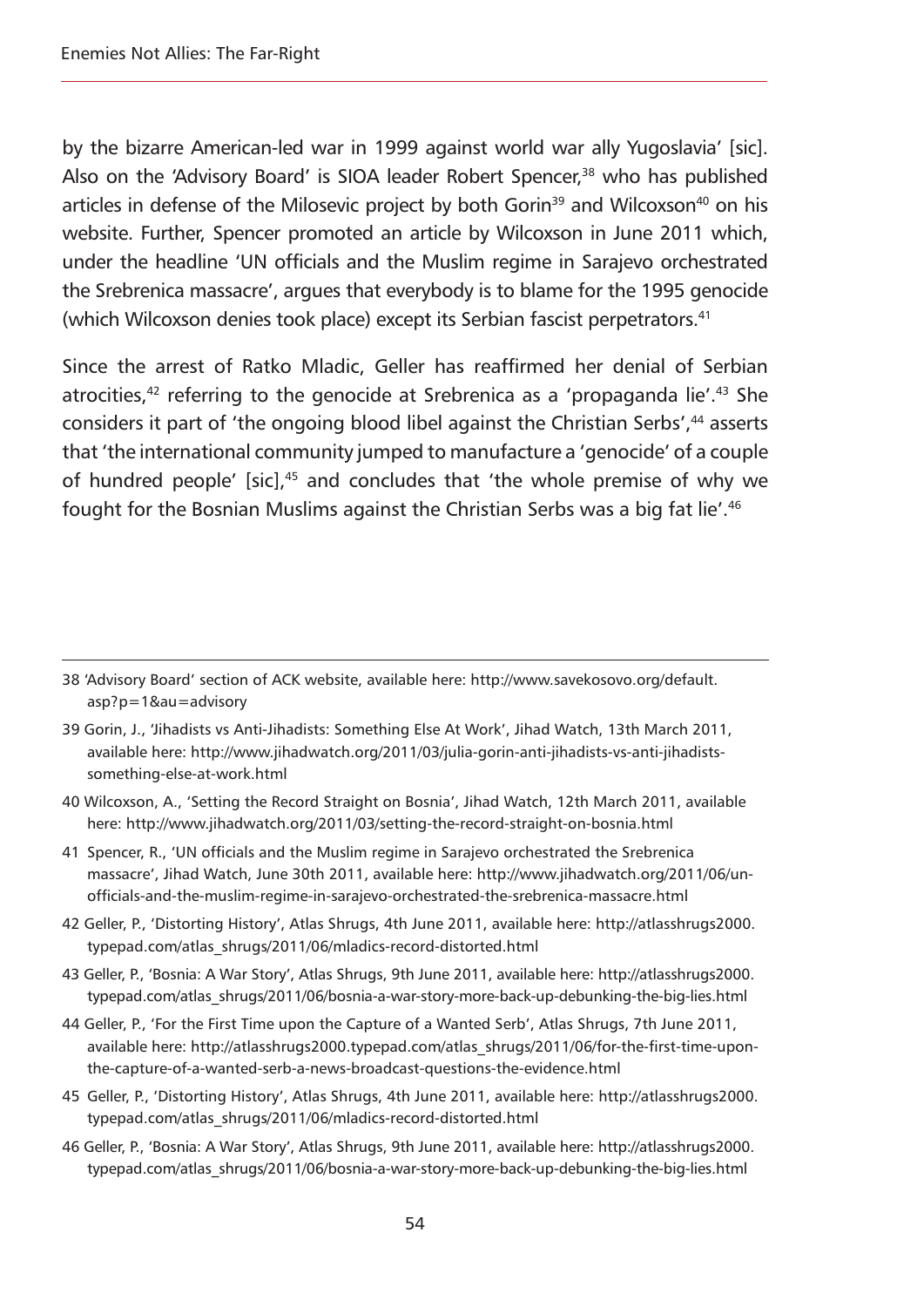## SIOA, SIOE and the EDL

In 2009, Pamela Geller praised SIOE's demonstrations against what she described as 'an Islamic fortress in the heart of Harrow, England',<sup>47</sup> and quoted select passages from the group's press release for the event, which she published in full on her web log.48 In an article titled 'Jews Who Won't Support Their Allies', she censured Jewish people for not attending, and blamed the Community Security Trust's condemnation of the protest for this occurrence: 'Once again, leftist Jews were lying and deceiving to advance the aims of the enemies of Jews and Jewish life'. She then excoriated the Rabbis who had 'attacked the campaign', writing that 'these morally ill rabbis have lost their basic instinct of self-preservation'. Finally she denounced the *Jewish Chronicle* for 'gloat[ing] when attendance was small', and accused them of not covering stories which the Chronicle had in fact covered. Her article concluded with the following remarks:

*'Much like the Jewish councils of World War II Germany that helped assist in what would become the extermination of the Jews, we are witnessing Jewish groups like the CST aiding and abetting Islamic jihad and Islamic anti-Semitism. […] Jewish history is littered with these traitors. […] Jews should have stood with SIOE. These cowards put all Jews at risk. If you are too scared to stand up, then shut up!'.*<sup>49</sup>

Linking to this article on their website, SIOE wrote that 'Pamela Geller is a true friend and staunch ally of SIOE and we thank her from the bottom of our hearts for her support'.<sup>50</sup>

SIOA have also supported the English Defense League. Pamela Geller has posted EDL literature on her web log, and has strongly recommended that readers attend their events: 'Any Atlas readers in or around Dudley? GO! Get thee to the

<sup>47</sup> Glazov, J., 'Collaborators in England in the War Against the Jews', FrontPage Magazine, 22nd December 2009, available here: http://frontpagemag.com/2009/12/22/collaborators-in-england-inthe-war-against-the-jews-by-jamie-glazov/

<sup>48</sup> Geller, P., 'December 13: Stop the Islamisation of Europe UK Event', Atlas Shrugs, 26th November 2009, available here: http://atlasshrugs2000.typepad.com/atlas\_shrugs/2009/11/december-13 stop-the-islamisation-of-europe-uk-event.html

<sup>49</sup> Geller, P., 'Jews Who Won't Support Their Allies', American Thinker, 21st December 2009, available here: http://www.americanthinker.com/2009/12/jews\_who\_wont\_support\_their\_al.html

<sup>50 &#</sup>x27;Support From Pamela Geller to SIOE', SIOE website, 23rd December 2009, published here: http:// sioe.wordpress.com/2009/12/23/support-from-pamela-geller-to-sioe/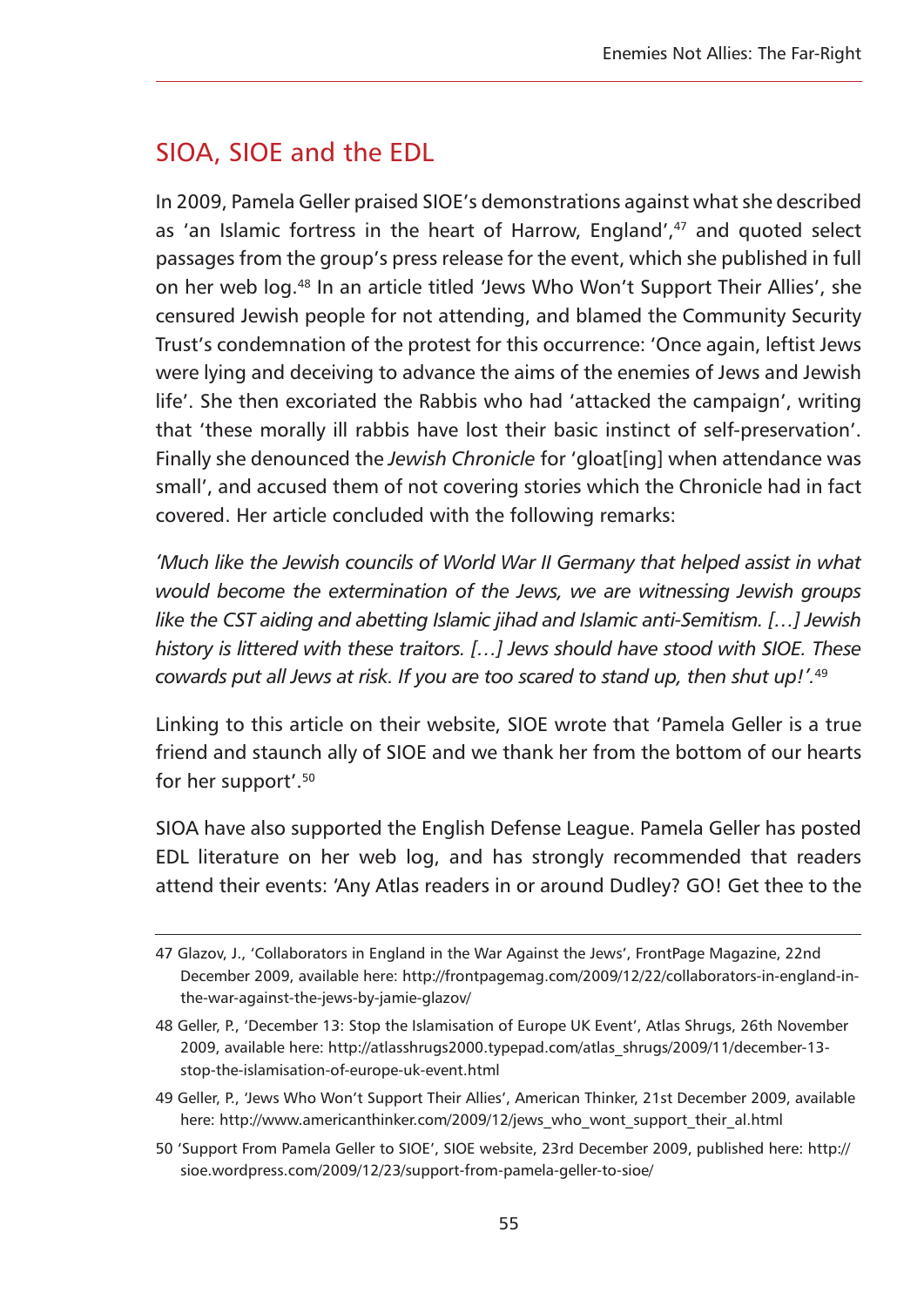EDL protest today. Here are the details. I will have full coverage late Saturday NY time'.51 Geller's 'full coverage' consisted of praise for the EDL's Jewish division ('Bless you, guys. I stand with you. I love them'.),<sup>52</sup> and neglected to mention the violent nature of the event, which included its '2000' attendees 'breaking down metal fences and throwing the metal brackets at riot police'. Also absent from Geller's coverage were the 'terrified' population, one of whom 'tried to help an elderly woman who suffered a panic attack during the protests', and remarked to reporters that he 'came down here for a peaceful protest[,] but it was horrible, absolutely horrible'.<sup>53</sup>

When challenged, Geller has defended her support for the group by explaining that the '*corrupt, bias media has done a smear campaign against the English Defense League, as they do with any group, person, or organization standing against Islamic supremacism. They tar, feather and destroy the good name of good people who stand for life, liberty and individual rights. Libel and slander like 'racist,' 'fascist,' 'bigot,' etc. color every news report of every counter jihad action. Despicable'* [sic]. 54

*'The media has been defamatory and libelous towards any and all counter jihad activists, including the EDL, which far from being neo-Nazi and racist, is pro-Israel and has Sikh and other non-white members and spokesmen'* [sic].

Geller blames the presence of neo-Nazis at EDL events on a plot between 'the left', 'the British elite', 'neo-Nazis' and Islamists: *'The left and real neo-Nazis frequently attempt to infiltrate EDL rallies in order to discredit the EDL. This is amply documented. Both have an interest in seeing the EDL fail: the left so that there will be no serious resistance to its agenda, and the neo-Nazis so that there exists no respectable alternative to them in opposing the British elite, and also because the neo-Nazis have generally aligned with the Islamic jihad that the EDL resists'* [sic].

- 51 Geller, P., 'EDL Protest Today Against Islamic Supremacism and Sharia in the UK', Atlas Shrugs, April 3rd 2010, available here: http://atlasshrugs2000.typepad.com/atlas\_shrugs/2010/04/edlprotest-against-islamic-supremacism-and-sharia-today-in-the-uk.html
- 52 Geller, P., 'The EDL Jewish Division', Atlas Shrugs, July 18th 2010, available here: http:// atlasshrugs2000.typepad.com/atlas\_shrugs/2010/07/the-edl-jewish-defense-division.html
- 53 Jamieson, A., 'Violent Clashes at Mosque Protest', Telegraph, 3rd April 2010, available here: http:// www.telegraph.co.uk/news/uknews/immigration/7549964/Violent-clashes-at-mosque-protest.html
- 54 Geller, P., 'The English Defense League in their Own Words', Atlas Shrugs, 28th February 2010, available here: http://atlasshrugs2000.typepad.com/atlas\_shrugs/2010/02/the-english-defenseleague-in-their-own-words.html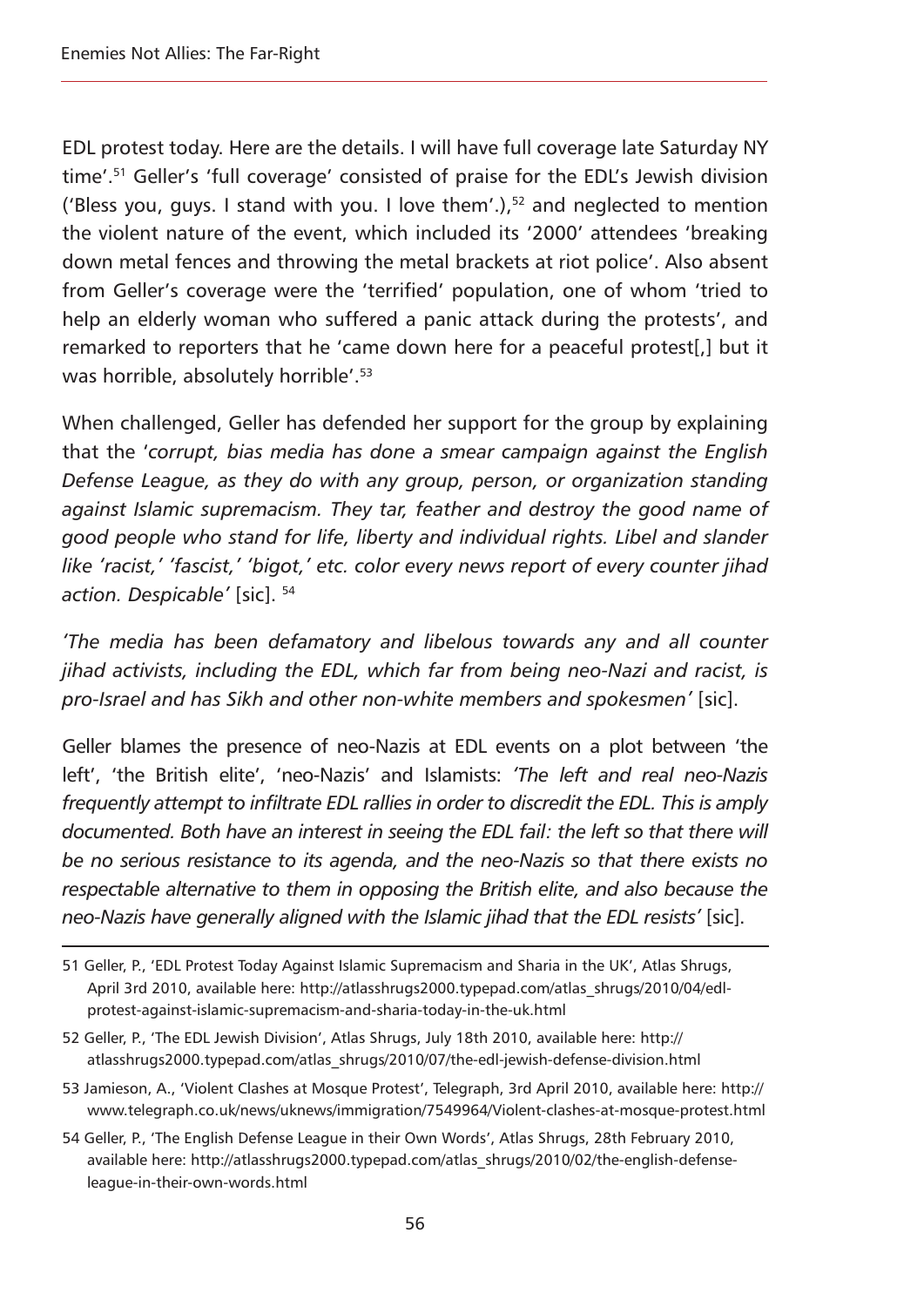Having thus established to her satisfaction that all the group's attractive characteristics are genuine, and that all evidence to the contrary is a 'media smear' or the work of 'infiltrators', Geller defiantly announces that *'the left is attempting to split the counter jihad movement. They want me to distance myself from brave souls fighting Islamic supremacism. N-O-T G-O-I-N-G T-O H-A-P-P-E-N. If I lived in England, I would surely be active in the EDL Jewish division. Members of the EDL will be attending our rally to stop the Ground Zero Islamic supremacist mosque on September 11th (be there)'* [emphasis original].55 Members of the EDL accepted Geller's invitation and attended SIOA's 'Ground Zero Mosque' event. However, Tommy Robinson was 'refused entry at JFK airport, taken into custody and flown straight back to the UK'.<sup>56</sup>

Robert Spencer has also praised the EDL, proclaiming that 'the EDL are standing up for human rights, for the freedom of speech, for Western civilization, for Israel, and for the defense against the global jihad and the Islamization of Britain'. He went on to state that 'there is no credible evidence that this group is racist or fascist in the slightest degree', and that the EDL 'is standing as a virtually unarmed David against a Goliath of the British establishment, government media and police muscle': 'They are being vilified and smeared as well as brutalized and railroaded. Yes, it has come to this quickly, and all free people who are in the U.S. and elsewhere should take careful note, because it is happening quickly here as well. The EDL deserves the support of all free people'.<sup>57</sup>

Spencer has defended his organisation's support for the EDL, making the following statement: 'I don't believe [the EDL] are neo-fascist white supremacists [...] There is no way Pamela Geller or I would ever work with, endorse, or approve of any genuine neo-fascist or white supremacist individual or group in any way, shape or form'. Thus Spencer contends that the EDL cannot possibly be 'neo-fascist or white supremacists', by virtue of their having won his endorsement and approval. These comments were part of a typically evasive reply to an article

<sup>55</sup> Geller, P., 'Newsweek on the EDL', Atlas Shrugs, 31st August 2010, available here: http:// atlasshrugs2000.typepad.com/atlas\_shrugs/2010/08/newsweek-on-the-edl.html

<sup>56</sup> Booth, R., 'English Defence League Members Attend New York Mosque Protest', Guardian, 12th September 2010, available here: http://www.guardian.co.uk/uk/2010/sep/12/english-defenceleague-mosque-protest

<sup>57</sup> Spencer, R., 'EDL Stands Up Against Fascists in Britain', Jihad Watch, 6th March 2010, available here: http://www.jihadwatch.org/2010/03/edl-stands-up-against-fascists-in-britain.html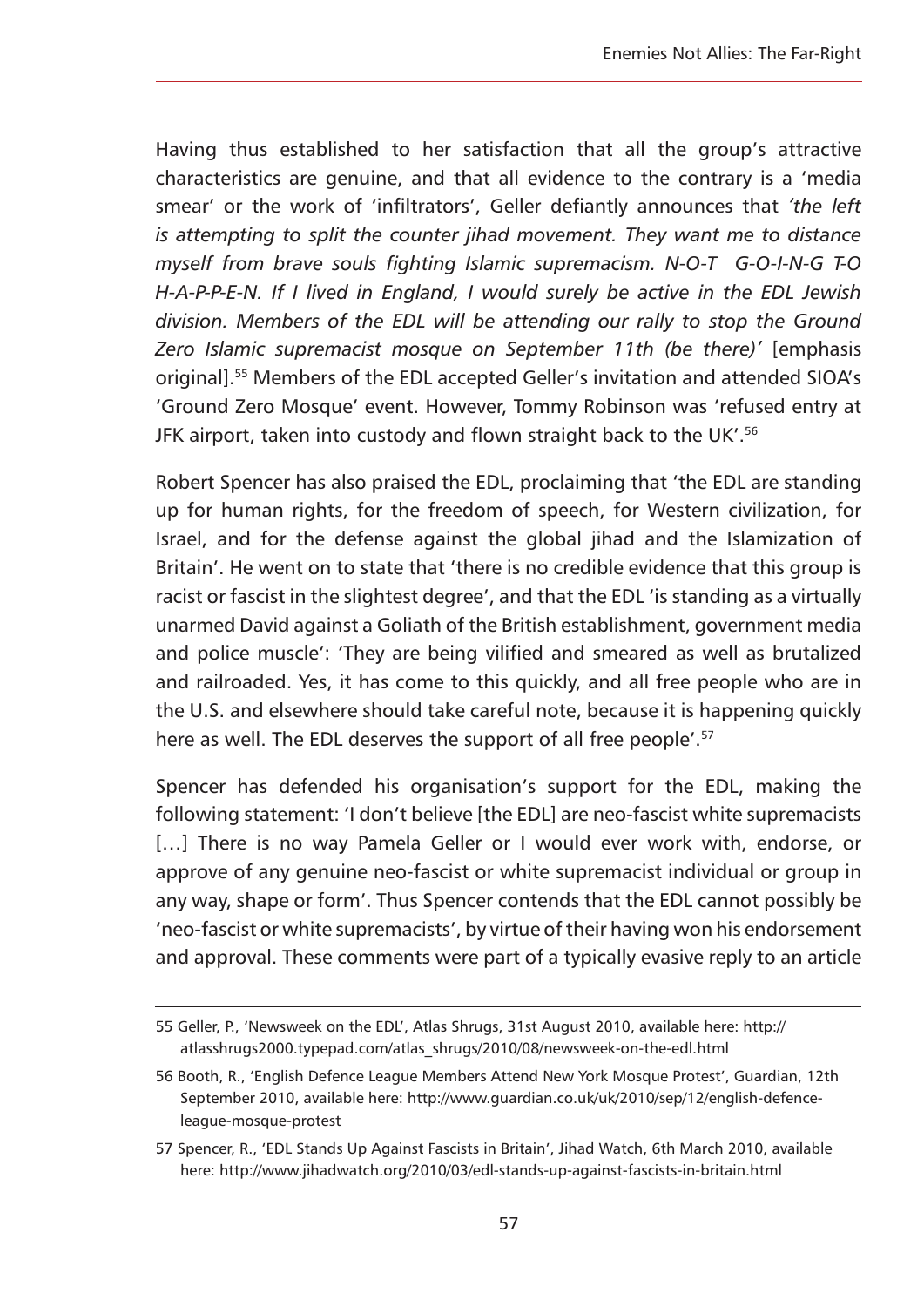critical of SIOA, in which Spencer remarked that *'neither I nor Pamela Geller ever made any alliances [with] the EDL. That should not be taken as a repudiation of [the] group; at the same time, however, I refuse to accept the Leftist contention that I must be responsible for everything anyone connected with either one ever says or does because I refuse to denounce them as a whole. […] because we would not denounce people [the writer] demanded we denounce, he denounced us, and claimed we were far closer to them than we ever were'*. 58

Spencer's argument here against guilt by association seems to contradict his belief that all Muslims are 'Jihadists' unless they prove themselves to be otherwise. This contradiction can however be resolved, provided Spencer's contention is that Muslims should be judged by a different standard to other members of society.

In June 2011 Pamela Geller 'withdrew her support' for the EDL, claiming that the group had been 'infiltrated' by neo-Nazi and anti-Semitic elements, and that this had caused it to 'morph and diverge from its original course'.59 She was echoed by Robert Spencer, who wrote that he 'agree[d] wholeheartedly' with her statement.<sup>60</sup> The pair then received and published a response from the EDL which stressed the group's fondness for Israel, as well as its opposition to anti-Semitism, fascism and racism.6162 Following correspondence with the EDL's Tommy Robinson, (whom she recently praised as a mensch),<sup>63</sup> Geller reversed her decision to 'withdraw support'. While 'deeply concerned about the hijacking of

- 58 Spencer, R., 'Hateblogger Charles Johnson Lies About Pamela Geller in The Guardian', Jihad Watch, 14th October 2010, available here: http://www.jihadwatch.org/2010/10/hateblogger-charlesjohnson-lies-about-pamela-geller-in-the-guardian.html
- 59 Geller, P., 'EDL Shake-up', Atlas Shrugs, 30th June 2011, available here: http://atlasshrugs2000. typepad.com/atlas\_shrugs/2011/06/edl-shake-up.html
- 60 Spencer, R., 'Change for the worse at the EDL', Jihad Watch, 29th June 2011, available here: http:// www.jihadwatch.org/2011/06/change-for-the-worse-at-the-edl.html
- 61 Geller, P., 'Tommy Robinson, EDL Chief: 'Any Rogue Elements', Atlas Shrugs, 30th June 2011, available here: http://atlasshrugs2000.typepad.com/atlas\_shrugs/2011/06/tommy-robinson-anyrogue-elements-within-the-edl-that-go-against-our-mission-statement-will-be-remov.html
- 62 Spencer, R., 'EDL Leader: We repudiate any individual, group or writing', Jihad Watch, 30th June 2011, available here: http://www.jihadwatch.org/2011/06/edl-leader-we-repudiate-any-individualgroup-or-writing-that-favors-anti-Semitism-neofascism-and-any.html
- 63 Spencer, R., 'Groundswell of support for Geller and Spencer on EDL', Jihad Watch, 3rd July 2011, available here: http://www.jihadwatch.org/2011/07/groundswell-of-support-for-geller-andspencer-on-edl.html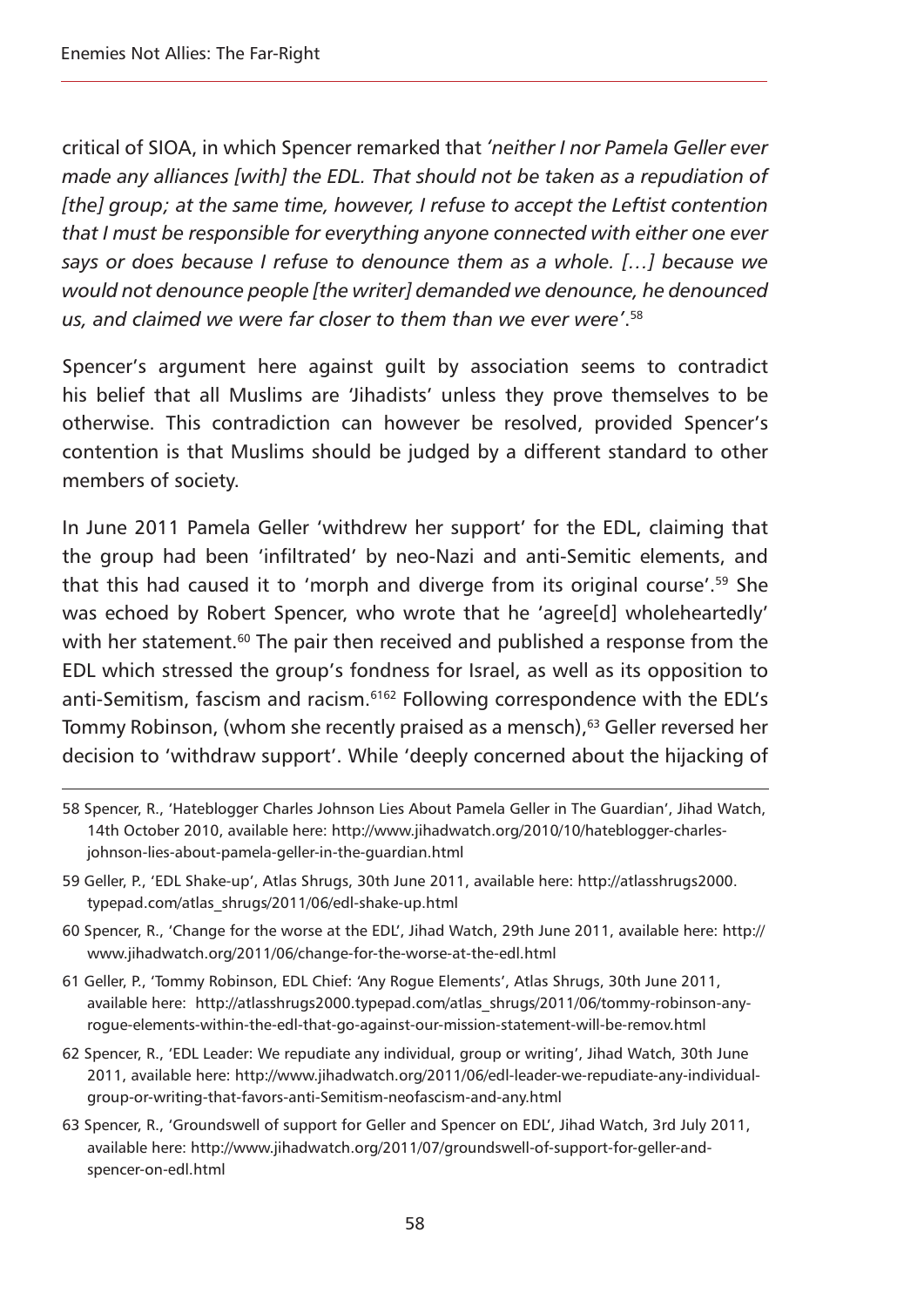the EDL', she would now 'watch how events unfold' in the hope that these 'vile elements' are 'purged' from the group.<sup>64</sup>

Following attacks by online 'anti-Jihad' activists, Geller and Spencer have postured as though their criticism of the EDL is a brave and principled action.<sup>65</sup> This is odd when placed next to their earlier hostility towards criticism of the EDL and their absolutist defence of the group. Since it took reports of anti-Semitism to cause them to reconsider their endorsements, one could conclude that SIOA are willing to support the EDL, regardless of its nature, activities and associations, provided its bigotry is directed at Muslims.

In July 2011, SIOE and SIOA organised a joint 'transatlantic anti-Islamization conference' set to take place in Strasbourg, France. Under the headline 'United We Stand', the poster for the event publicised a 'SIOA/SIOE demonstration' to 'Stop Mosque and Minaret building in Europe', and promoted a screening of their 'explosive new film: The Ground Zero Mosque - The Second Wave of 911 Attacks'. 'Noted activist' Anders Gravers Pedersen and the English Defence League's Roberta Moore were listed as speakers, along with 'bestselling author and internationally renowned Islamic expert' Robert Spencer.66 SIOA claim the event's last minute cancellation was due to 'Strasburg authorities' being 'unable to quarantee [their] safety' from planned counter-protests.<sup>67</sup> However, French press reports suggest the event was cancelled by the proposed venue after it discovered that SIOA had lied about the nature of the conference. $68$ 

- 66 Geller, P., 'United We Stand: First Transatlantic Anti-Islamization Conference Coming To France July 2', Atlas Shrugs, 21st June 2011, available here: http://atlasshrugs2000.typepad.com/atlas\_ shrugs/2011/06/united-we-stand-.html
- 67 Geller, P., 'Democracy Collapses In Europe: EU Cancels SIOA/SIOE Free Speech Rally', Atlas Shrugs, June 28th 2011, available here: http://atlasshrugs2000.typepad.com/atlas\_shrugs/2011/06/ democracy-collapses-in-europe-eu-cancels-sioasioe-free-speech-rally-freedom-from-jihad-flotillato-l.html
- 68 Bartholomew, R., 'SIOA and SIOE 'Transatlantic Summit' Cancelled', Bartholomew's Notes On Religion blog, 2nd July 2011, available here: http://barthsnotes.wordpress.com/2011/07/02/sioaand-sioe-transatlantic-summit-cancelled/

<sup>64</sup> Geller, P., 'Lord of the Flies: Machiavelli Comes to the Blogosphere', Atlas Shrugs, 1st July 2011, available here: http://atlasshrugs2000.typepad.com/atlas\_shrugs/2011/07/lord-of-the-fliesmachiavelli-comes-to-the-blogosphere-.html

<sup>65</sup> Spencer, R., 'Groundswell of support for Geller and Spencer on EDL', Jihad Watch, 3rd July 2011, available here: http://www.jihadwatch.org/2011/07/groundswell-of-support-for-geller-andspencer-on-edl.html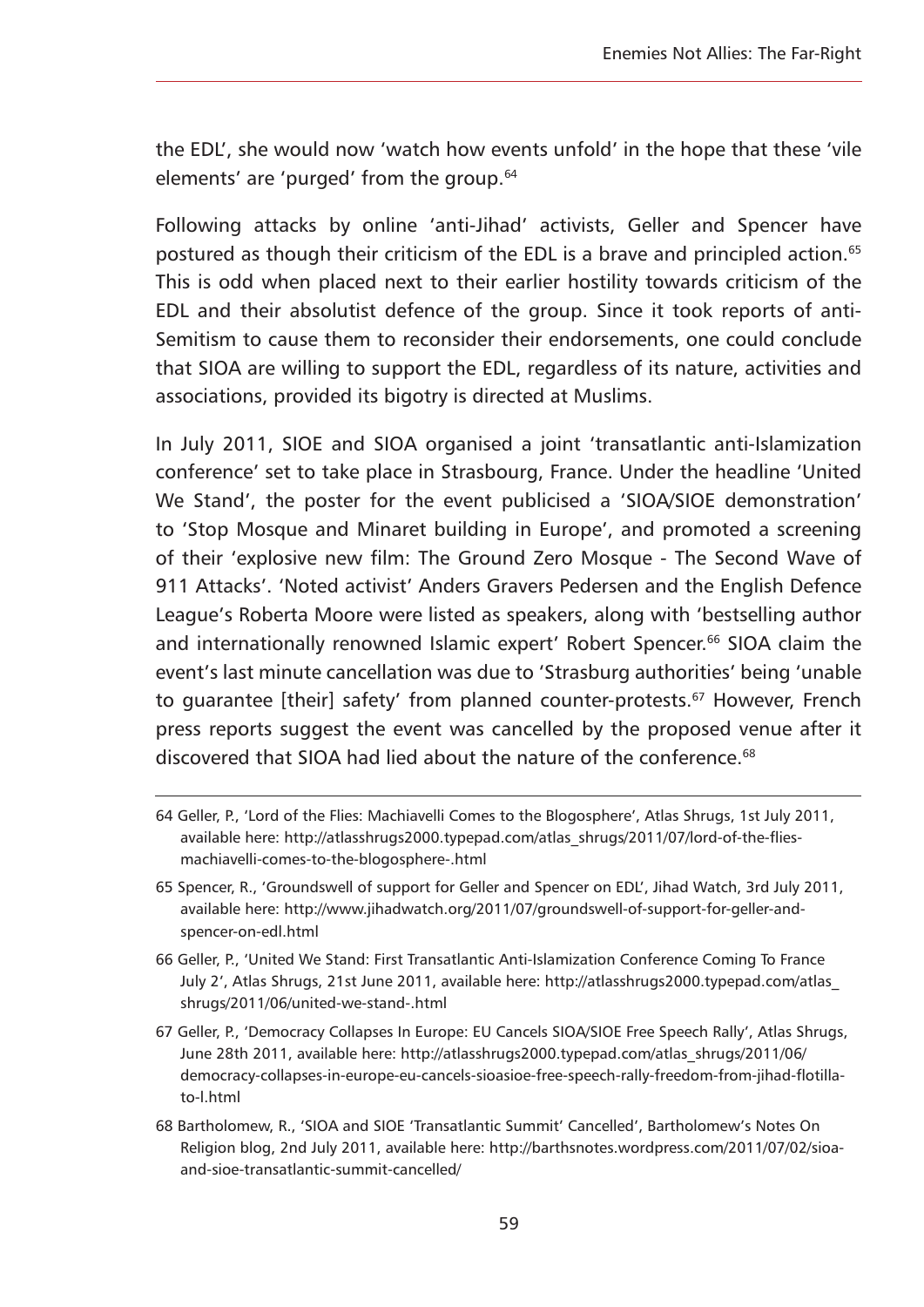## Conclusion

The July 2011 atrocity in Norway has put the spotlight on the far-Right once more. There are numerous organisations and political parties with similar platforms to that of Anders Behring Breivik, which have gained and are gaining influence, including winning parliamentary seats. This is due to a number of factors, including the unprecedented attack on people's welfare and livelihood, the respectability afforded anti-immigrant policies, the 'war on terror', appeasement, the ethno-cisation of the world, and multi-culturalism - not as a positive lived experience, but as a social policy that has segregated communities and the world. Today people everywhere are divided into religions, cultures, nationalities, and ethnicities and our humanity, universalism and citizenship have been deemed irrelevant.

Though the far-Right appears to target Islamism, they are two sides of the same coin. Islamism is also very much an extreme Right movement.

And whilst there are obvious differences within far-Right and Islamist groups as there are in any phenomenon, the differences are not fundamental. The 'hate cleric' Anjem Choudhary supports stoning to death as do more 'liberal' Islamists like Tariq Ramadan.<sup>1</sup> The 'liberals' have merely adapted their language and changed tactics to better dupe public opinion. The same is true with the far-Right. There is fundamentally little difference between Anders Behring Breivik's Knights Templar and the EDL or SIOE. What they want is the same; their tactics are different. The EDL and SIOE are merely better at duping the public.

In his 1500 page European Declaration of Independence, Brevik says, 'Organisations like EDL, doesn't have an **official** extreme political doctrine [emphasis ours]. When they "bait" the UAF, and Jihadi youth (in the thousands) in to rioting, they ensure that the riots are covered by national and international press…. It also results in increased polarisation. Is it really that bad that more Europeans are shocked out of their slumber?' He adds later, 'Instead of condemning and rejecting organisations like EDL it is essential that conservative intellectuals contribute to help them on the right ideological path'.<sup>2</sup> Clearly, the

 <sup>1</sup> '40 reasons why Tariq Ramadan is a reactionary', Workers' Liberty, 26th July 2007, available here: http://www.workersliberty.org/node/4004

 <sup>2</sup> 'A European Declaration of Independence', Anders Behring Breivik, 2011, available here: http:// info.publicintelligence.net/AndersBehringBreivikManifesto.pdf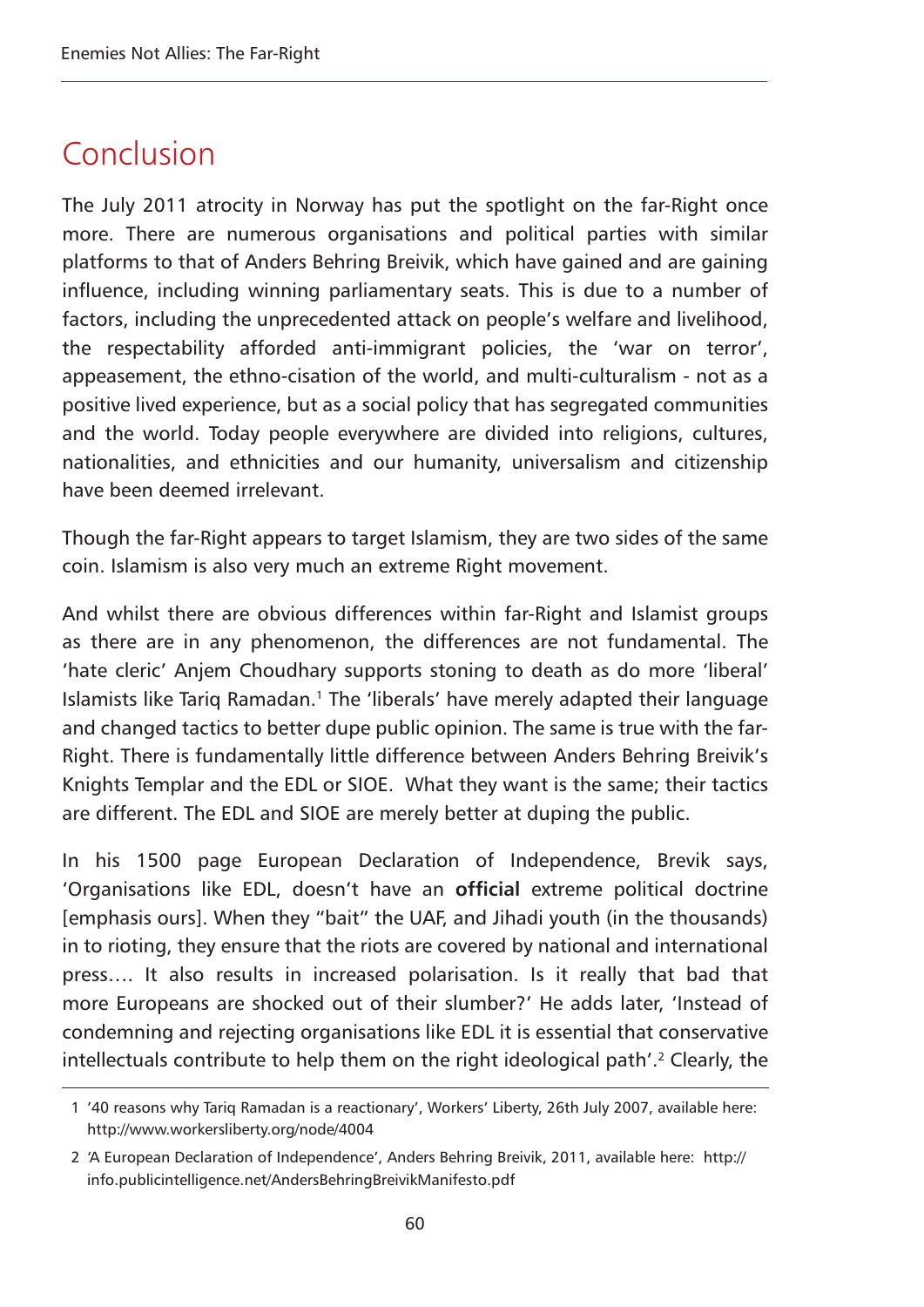various organisations see themselves as part of the same movement; the groups addressed in 'Enemies Not Allies' are all mentioned by Breivik. They often work together and defend each other's words and actions (even if 'only' to legitimise atrocities by explaining why they happened and threatening more to come).

The far-Right and Islamists have similar ideologies, characteristics, tactics and aims. Both rely on religion. Both use a language of hate and are extremely xenophobic, misogynist, homophobic, and anti-Semitic. Both rely on indiscriminate violence and terrorism to intimidate the population at large. They are dogmatic and punish free thinkers and dissenters. They use threats and scaremongering to push forward their agenda. Both are vehemently anti-working class and the Left. They believe in the superiority of their views and culture and deal harshly with anyone who transgresses...

The world they have in mind is equally bleak, segregated, hateful and inhuman.

#### **Religion**

Much of the language and symbolism of the far-Right is Christian, and makes reference to the crusades. The BNP's Nick Griffin has spoken of a 'traditional, upright, decent and honest Christianity that defended Europe from Islamic conquest, the Christianity of the Crusades and the Christianity of our forefathers'.<sup>3</sup> The EDL's Tommy Robinson has said, 'We don't care whether you arrived here yesterday, you are welcome to protect our Christian culture and our way of life'.4 Similarly, Islamists use Islam as their banner and call for Sharia law and the Caliphate.

#### **Misogynist**

Nick Eriksen, until recently the BNP's London organiser, has said: 'Rape is simply sex. Women enjoy sex, so rape cannot be such a terrible physical ordeal. To suggest that rape, when conducted without violence, is a serious crime is like suggesting that force-feeding a woman chocolate cake is a heinous offence'.5

 <sup>3</sup> Easter message from BNP chairman hits the mark, Stormfront.org, July 2006, available here: http://www.stormfront.org/forum/t696276/

 <sup>4</sup> 'Tommy Robinson's speech at EDL Leicester Demonstration', 2010, video available here: http:// www.youtube.com/watch?v=z2VrK8EAHuU

<sup>5</sup> 'Five reasons not to vote BNP', Mirror, 5th May 2010, available here: http://www.mirror.co.uk/ news/politics/features/2010/05/05/5-reasons-not-to-vote-bnp-115875-22233649/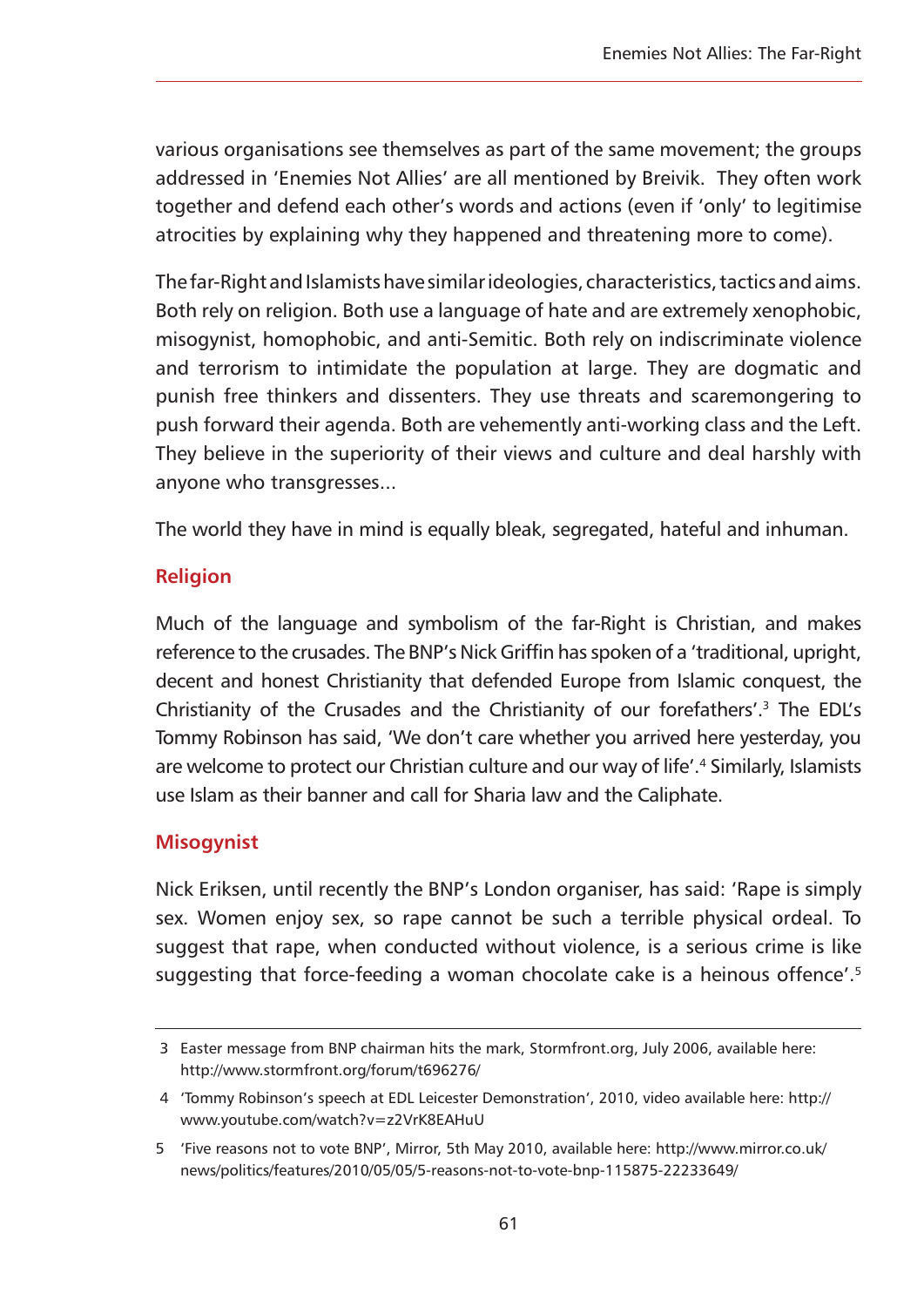Sheikh Maulana Abu Sayed, a Sharia judge, has similarly said marital rape is 'not aggression because when they got married, sexual intercourse was part of the marriage'. In fact, he says, 'calling it rape is a major aggression'.6

#### **Homophobic**

BNP candidate and activist Mark Collett has said of AIDS that 'Blacks, drug abusers and gays have it. So really, I've got no problem with AIDS. In fact I would call it a friendly disease'.7 Likewise, the Islamic Education and Research Academy chairman, Abdur-Raheem Green, argues that homosexuality and adultery are 'inexcusable, and justly punished with severity'.8

#### **Anti-Semitic**

The BNP's Nick Griffin has called the holocaust a "Holohoax" saying: 'I am well aware that the orthodox opinion is that 6 million Jews were gassed and cremated and turned into lampshades... I have reached the conclusion that the "extermination" tale is a mixture of Allied wartime propaganda, extremely profitable lie, and latter witch-hysteria'.9 The Islamic scholar Yusuf Al Qaradawi who has been hailed as 'progressive' by former London mayor Ken Livingstone,<sup>10</sup> has likewise said: 'Throughout history, Allah has imposed upon the (Jews) people who would punish them for their corruption. The last punishment was carried out by Hitler. By means of all the things he did to them – even though they exaggerated this issue – he managed to put them in their place. This was divine punishment for them. Allah willing, the next time will be at the hand of the believers'.11

- 7 'Dispatches: Young, Nazi and Proud', Channel 4, 4th November 2002
- 8 'Ibis Hotel hosts anti-gay preachers', Harry's Place, 14th January 2011, available here: http:// hurryupharry.org/2011/01/14/ibis-hotel-hosts-anti-gay-hate-preachers/
- 9 BBC News website profile, available here: http://news.bbc.co.uk/hi/english/static/in\_depth/ programmes/2001/bnp\_special/the\_leader/beliefs.stm
- 10 'Mayor justifies cleric's welcome', BBC News, 11th January 2005, available here: http://news.bbc. co.uk/1/hi/4165691.stm
- 11 Guardian Blog whitewashes Al-Qaradawi', Harry's Place, 22nd February 2011, available here: http://hurryupharry.org/2011/02/22/guardian-live-blog-whitewashes-al-qaradawi/

<sup>6</sup> 'UK Sharia Chief, There is no such thing as rape within Marriage', The Somosa, 6th October 2010, available here: http://www.thesamosa.co.uk/index.php/news-and-features/society/431-uk-shariachief-there-is-no-such-thing-as-rape-within-marriage.html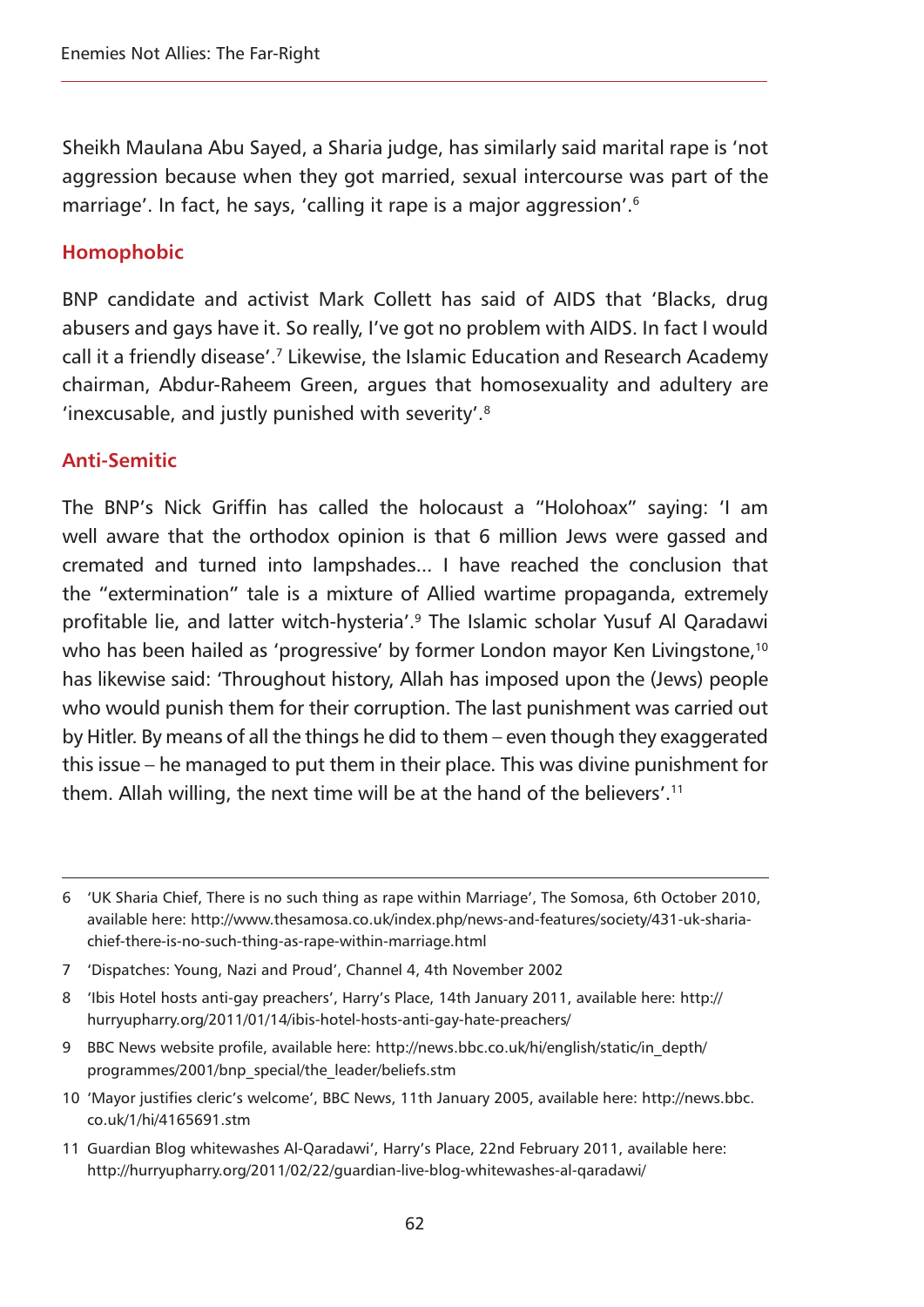#### **Support of Violence**

Both rely on indiscriminate violence and terrorism to intimidate the population at large and justify their abominations. In fact, both target civilians and place collective blame. Breivik said his massacre in Norway was 'atrocious but necessary'.12 John Jay, a Stop Islamization of America board member says '[…] every person in [I]slam, from man to woman to child may be our executioner. [...] there are no innocent [M]uslims'.<sup>13</sup> Regarding Israel and 'the poor, terrorist Palestinians', Pamela Geller of Stop Islamization of America states, 'I say to Israel, stand loud and proud. Give up nothing. Turnover not a pebble. For every rocket fired, drop a MOAB [Massive Ordinance Air Blast bomb]'.14 Islamists are exactly the same. 'Progressive' Islamic Scholar Yusuf Al-Qaradawi has justified suicide bombings by saying: 'Israeli women are not like women in our society because Israeli women are militarised'.15 Even when they renounce violence for public consumption, the violence is always justified. The EDL's Tommy Robinson has said about a May 2011 attack of a meeting attended by Labour councillors and the National Union of Teachers in Barking, 'I would condemn the attack if there was any violence. But I can completely understand their frustration. People are so fed up with the leftist agenda'.16

#### **Use of Threats and Scaremongering**

Suhaib Hasan, Secretary General of the Islamic Sharia Council says, 'If Sharia law is implemented, then you can turn this country into a haven of peace because once a thief's hand is cut off nobody is going to steal. Once, just only once, if

- 14 Geller, P. and Saxon, E., 'Indomitable Israel', Arutz Sheva/Israel National News, 11th May 2008, available here: http://www.israelnationalnews.com/Articles/Article.aspx/7968
- 15 'Yusuf Al-Qaradawi tells BBC Newsnight that Islam justifies suicide bombings', BBC Press Office, 7th July 2004, available here: http://www.bbc.co.uk/pressoffice/pressreleases/stories/2004/07\_ july/07/newsnight.shtml
- 16 'Hooded thugs attack office before meeting in Barking', Barking and Dagenham Post, 26th May 2011, available here: http://www.bdpost.co.uk/news/hooded\_thugs\_attack\_office\_before meeting in barking 1 903835

<sup>12</sup> 'Profile: Anders Behring Breivik', BBC News, 25 July 2011, available at: http://www.bbc.co.uk/news/ world-europe-14259989

<sup>13</sup> Bartholomew, R., 'SIOA Co-Founder: Buy Guns…You Are Going to Have to Kill Folks…There Are No Innocent Muslims', Bartholomew's Notes on Religion blog, 10th August 2010, available here: http://barthsnotes.wordpress.com/2010/08/10/sioa-co-founder-buy-guns-you-are-going-to-haveto-kill-folks-there-are-no-innocent-muslims/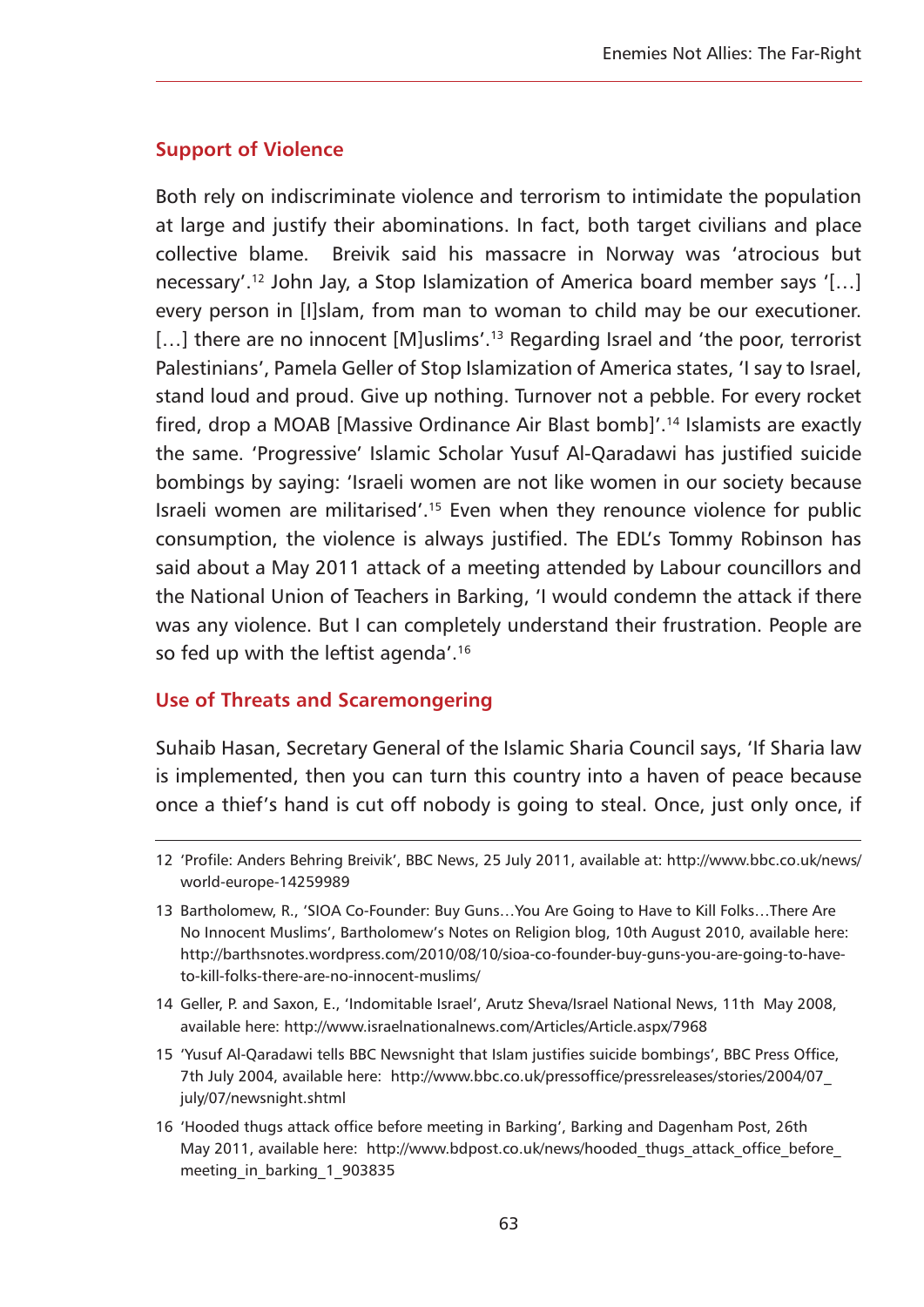an adulterer is stoned nobody is going to commit this crime at all. We want to offer it to the British society. If they accept it, it is for their good and if they don't accept it they'll need more and more prisons'.17 In a July 25th 2011 interview on the Norwegian atrocity, the EDL's Tommy Robinson said, 'We are against extremism and all kinds of violence but you need to listen. God forbid this ever happens on British soil. It's a time coming. You're probably five or ten years away... I believe it could and it's not a threat, it's a wakeup call to say listen we don't want this to happen but we need to address the problem'.18

#### **Use of victim status**

The EDL's Tommy Robinson has spoken of the Emblem of St George being banned at a school<sup>19</sup> and said at a rally that the EDL was formed '...To combat a two-tier system. One rule for them, and another rule for us. And it's true, it's oppression. That's exactly what it is. It's apartheid. Its kid gloves for their community, and iron fist for our community'.<sup>20</sup> Islamists and their apologists do this all the time. Mehdi Hassan, the political editor of New Statesman, likens criticism of Lutfur Rahman - the new Mayor of the London Borough of Tower Hamlets who has close links with the extremist Islamic Forum of Europe - to McCarthyism.21

#### **Use of Islamophobia and racism**

Both the far-Right and Islamists have co-opted rights and anti-racist language to gain legitimacy. Far-Right groups will say they are not racist to evade scrutiny and even invite non-whites to join. Islamists speak of Islamophobia and the 'right' to Sharia law in a bid to silence criticism by labelling it racism.

- 18 Tommy Robinson interview on BBC2, 25th July 2011, available here: http://www.youtube.com/ watch?v=4RdJ4dpRQeE
- 19 'Tommy Robinson speaks at EDL rally in Luton', 6th February 2011, video available here: http:// www.youtube.com/watch?v=GcpHR8Lrnd8
- 20 'Tommy Robinson speech at Leicester EDL Rally', October 2010, video available here: http://www. youtube.com/watch?v=IhDo5TCcaVc&feature=player\_embedded#
- 21 Meleagrou-Hitchens, A., 'Who Are the Real McCarthyites?' 24th November 2010, Standpoint, available here: http://standpointmag.co.uk/node/3618

<sup>17</sup> 'Divorce, Sharia Style', Channel 4, February 2008: video available here: http://video.google. ca/videoplay?docid=7551240419498830429# and 'We want to offer Sharia law', The Telegraph, 20th January 2008, available here: http://www.telegraph.co.uk/news/uknews/1576066/We-wantto-offer-sharia-law-to-Britain.html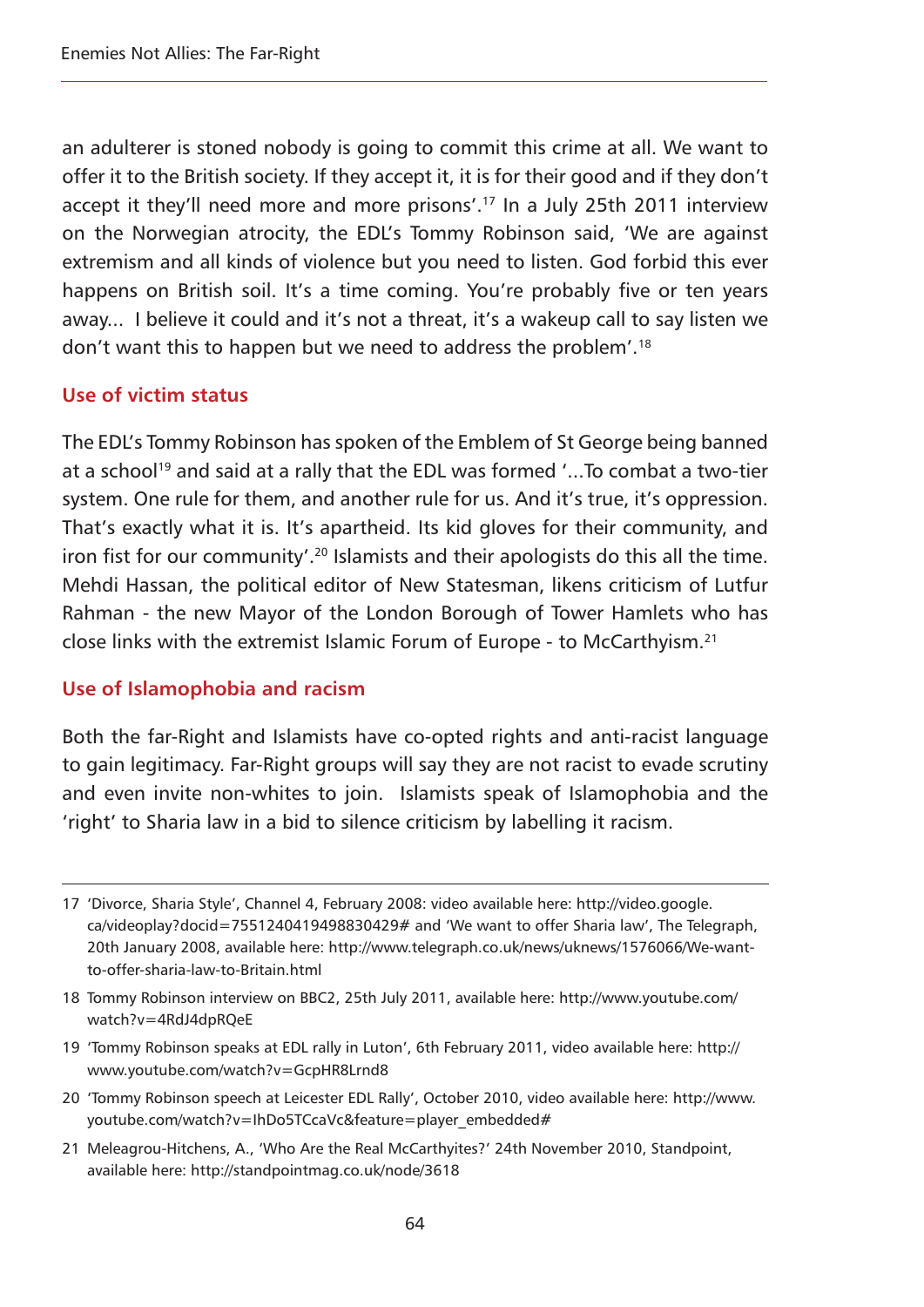It's important to note that a fight against Islamism is not a fight against Muslims; it's a defence of rights and freedoms. Muslims or those labelled as such are the first victims of Islamism and many are at the forefront of battling it. Nowhere is opposition against Islamism and Sharia law greater than in countries under Islamic rule.

It is also not a fight against immigrants. Islamism was brought to centre stage by the US Cold War policy of creating a green Islamic belt around the then Soviet Union. It was not concocted in some immigrant's kitchen. In fact, many immigrants have fled Islamism and Sharia law and continue to fight it here. Moreover, many of the Islamists in Europe are European born. 'Hate cleric' Anjem Choudary is one such example.

#### **The Fight against Islamism and the Far-Right**

Whilst the fight against Islamism is an historical task and duty, it must go hand in hand with a fight against the far-Right, particularly in Europe, Australia and North America.

Clearly, any opponent of Islamism today must also be an anti-fascist, but not the pro-Islamist and anti-racist Left version of anti-fascism. This grouping is only interested in opposing its 'own' fascists, including Unite Against Fascism, Socialist Workers Party, and George Galloway. United Against Fascism even joined the Islamist Muslims against Crusades counter rally against One Law for All's rally in June 2010.22 Another form of 'anti-fascism' that must be resisted is the sort we are increasingly seeing amongst secular groups that have joined hands with the far-Right against the Islamic and 'foreign' versions of fascism, such as the French Riposte Laigue<sup>23</sup> and others at the 2010 Conference on the Islamicisation of Europe.24

Groups like SIOE and the EDL are as hateful as the Islamists; they are enemies not allies. Clearly, our enemy's enemy is not necessarily our friend.

<sup>22</sup> Barnett, A., 'Letter to UAF', 7th September 2010, available here: http://www.onelawforall.org. uk/uaf-letter/

<sup>23</sup> 'The Offensive of Islam in Multicultural Great Britain, Riposte Laique, 15 June 2009, available here: http://ripostelaique.com/The-offensive-of-Islam-in.html

<sup>24</sup> Videos of some of the speakers at the 18th December 2010 Islamisation of Europe conference can be seen here: http://www.bivouac-id.com/billets/suivez-en-direct-les-assises-internationales-surlislamisation-sur-internet/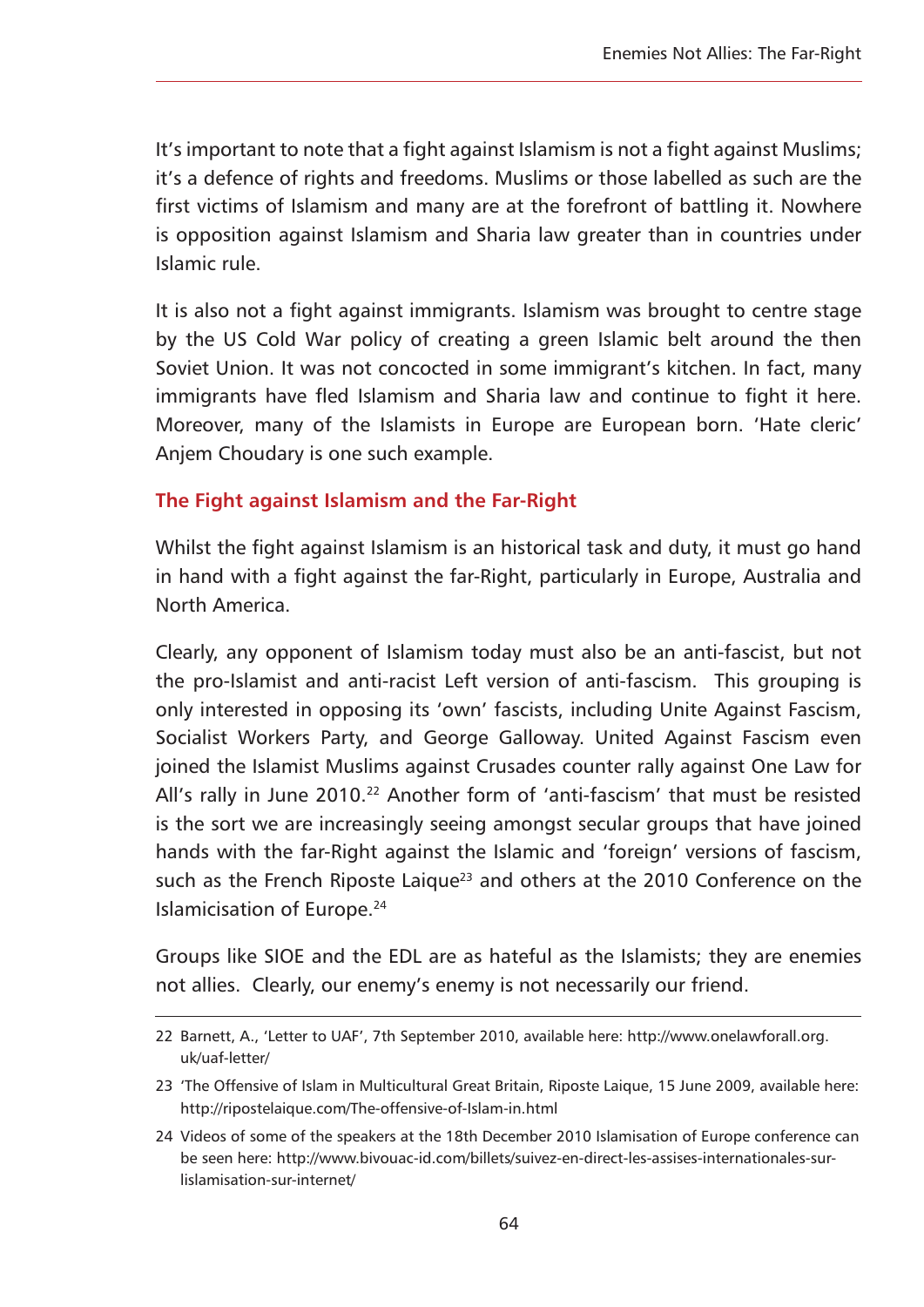According to women's rights campaigner, Rahila Gupta, *'Recent anti-racist alliances, such as the one against the EDL in Tower Hamlets, which includes Socialist Workers Party and the East London Mosque, reveals the capitulation of the left to the fascists within while organising against the fascists without. We should be sophisticated enough by now to construct a politics that is simultaneously anti-racist and anti-fundamentalist so that vulnerable groups*  like women, lesbians and gays and religious minorities do not get hung out *to dry. As feminists we have been abandoned by those who should have been supporting our right to make 'legitimate criticism'. They feel now, during the War on Terror, is not the right time. In a racist society, it is never the right time.*  When we expose the underbelly of our communities we are told that we are *providing ammunition for racists. For us it isn't a choice. We can't hide one evil to fight another'.*<sup>25</sup>

This fight also includes challenging multi-culturalism, which the far-Right and Islamism use to show that the 'other' is different, thereby validating identity, separation and 'clash of civilisations' politics. The idea of difference has always been the fundamental principle of a racist agenda. The defeat of Nazism and its biological theory of difference largely discredited racial superiority. The racism behind it, however, has found another more acceptable form of expression. Instead of expression in racial terms, difference is now portrayed in cultural terms.26

Today, more than ever, there is a need for a renewed anti-fascism that stands firm against both the far-Right and Islamism. It is within this context that the One Law for All Campaign fights against Sharia law in Britain. In the face of regression and abomination, its banner is humanity without labels. It holds the human being sacred and nothing else. And it unequivocally defends citizenship and universal rights, freedom, equality and secularism for people not just in Britain but everywhere.

August 10th 2011

<sup>25</sup> Statement made at One Law for All 'Enemies Not Allies' seminar, 26th January 2011, available here: http://www.onelawforall.org.uk/videos-seminar-on-enemies-not-allies/

<sup>26</sup> Namazie, M., 'Rights Trump Culture and Religion, The Iranian, 6 September 2006, available here: http://www.iranian.com/Namazie/2006/September/Relativism/index.html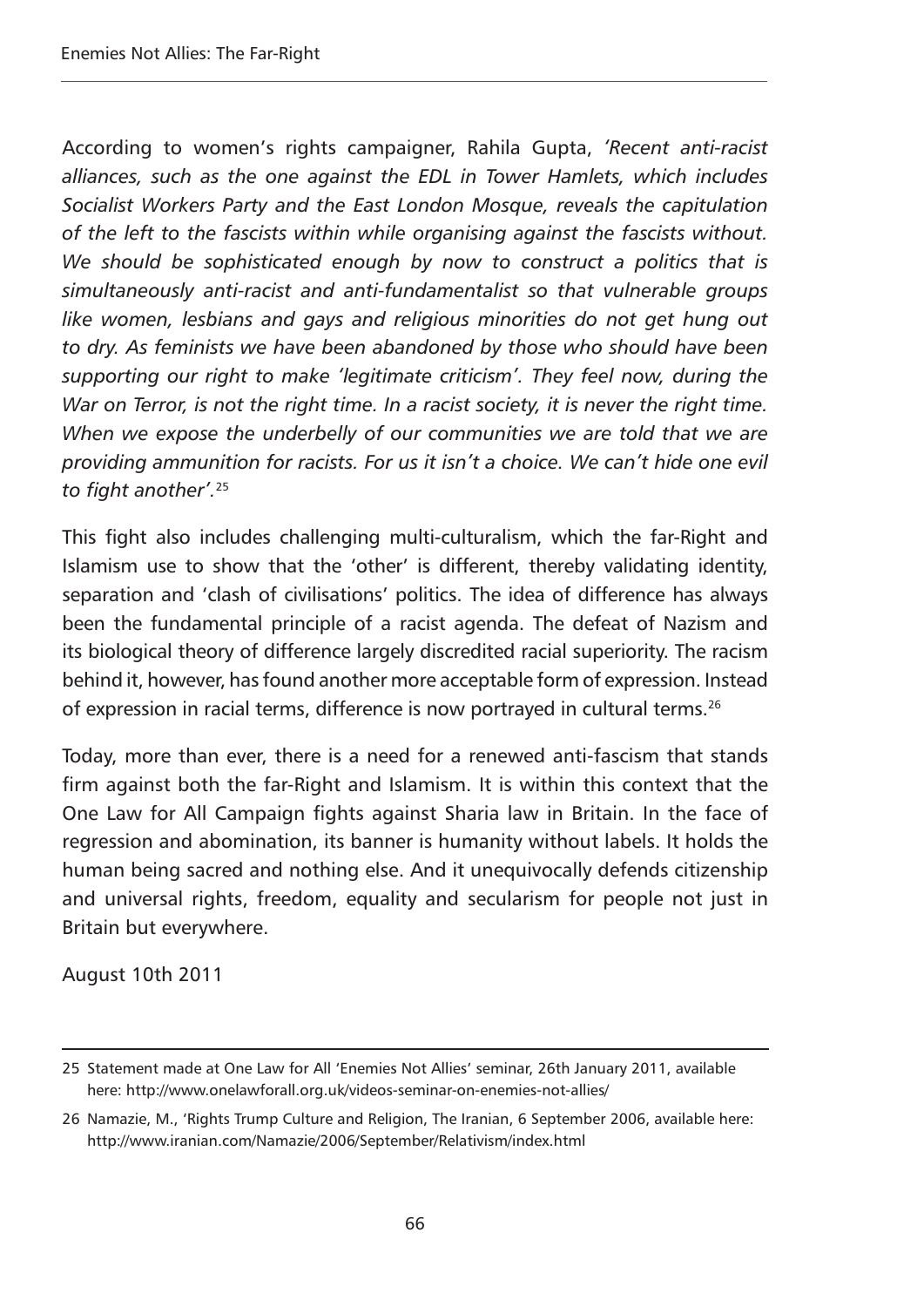## Acknowledgements

Enemies not Allies: The Far-Right was written by Adam Barnett and Maryam Namazie.

All website links were accessed on 28th July 2011 unless otherwise stated.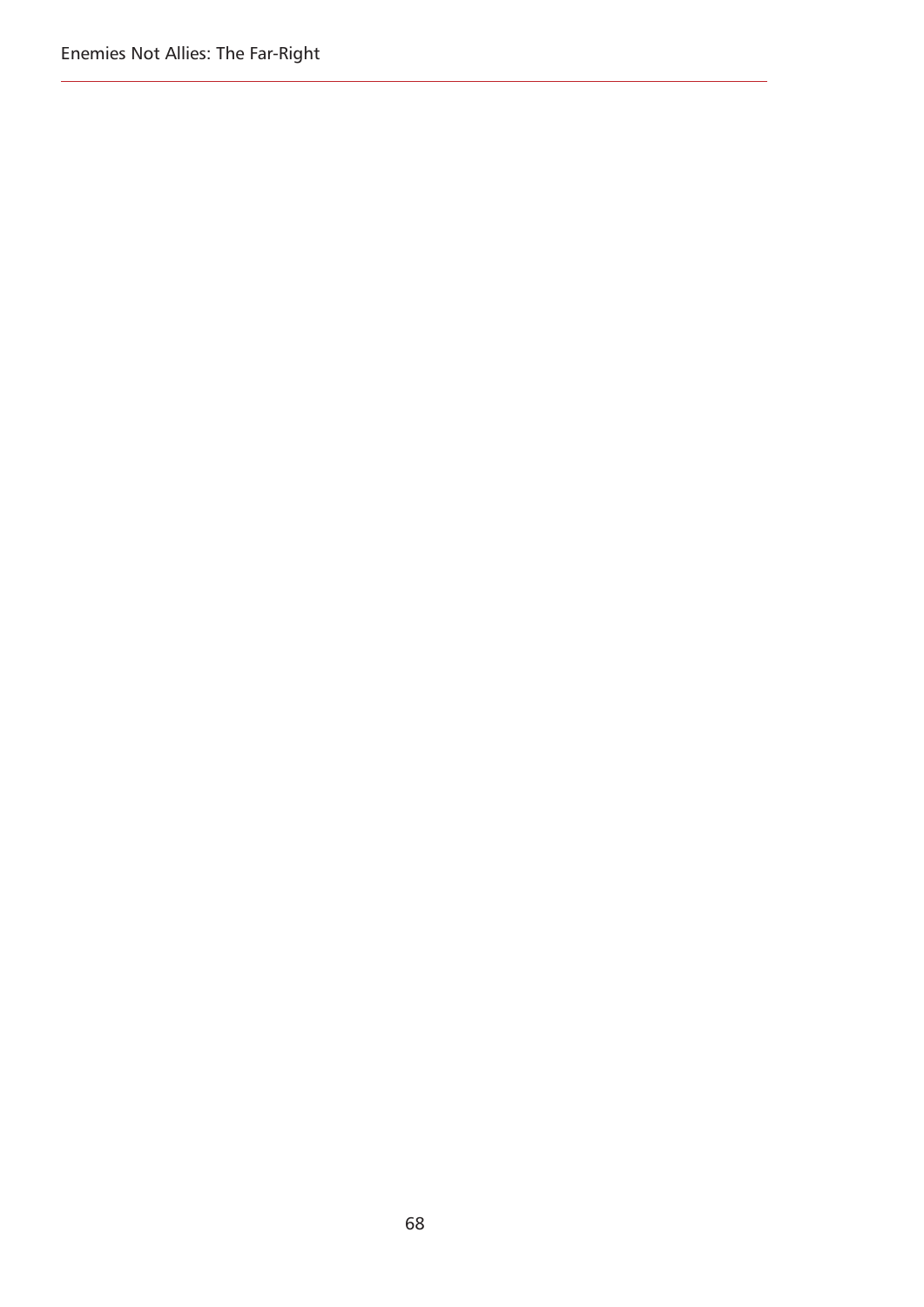Enemies not Allies: The Far-Right

Published by One Law for All, August 2011 © One Law for All 2011 – All rights reserved £8.50